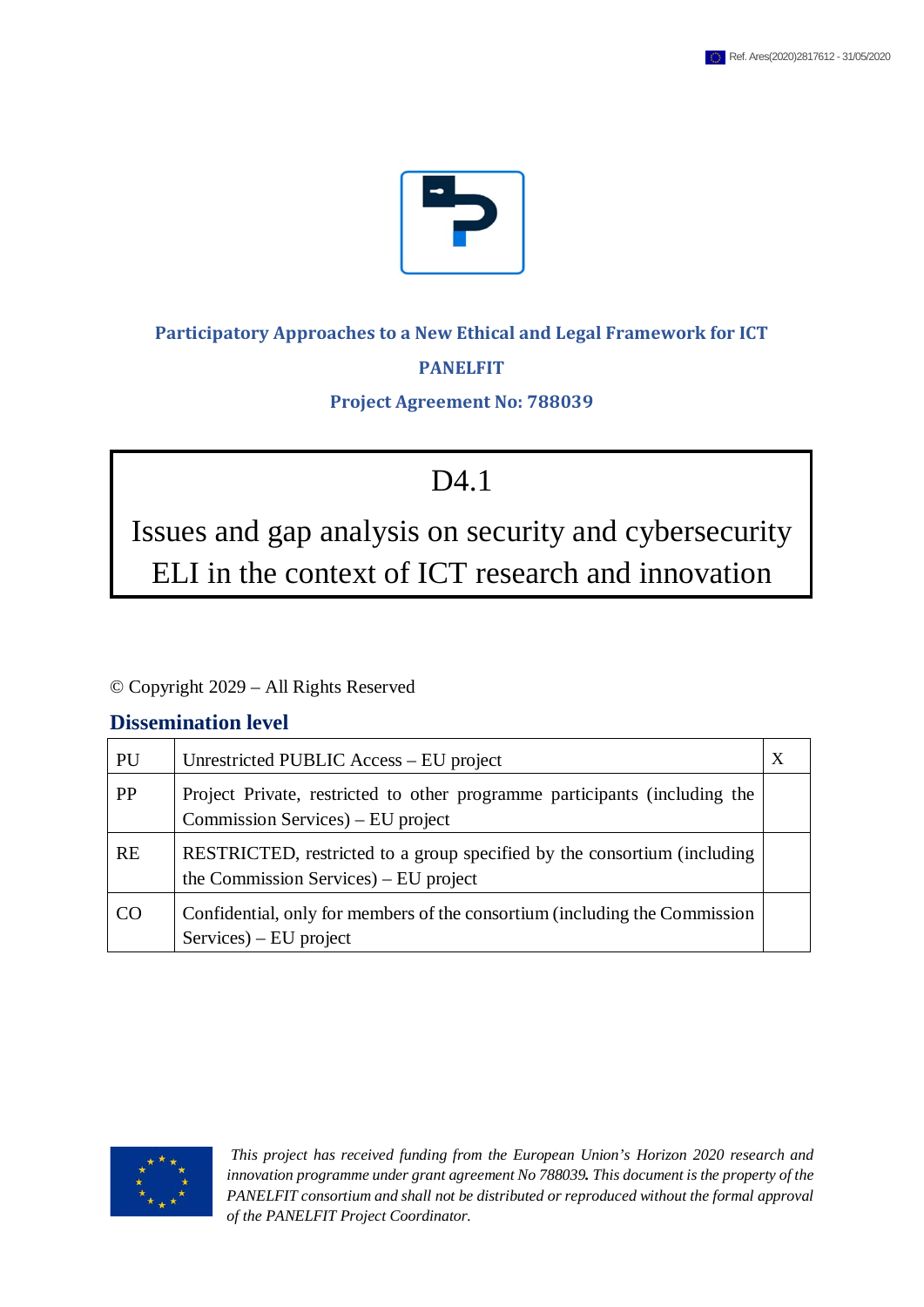# **Document Information**

| Grant Agreement n°           | 788039                                                                                                     |                       |  |
|------------------------------|------------------------------------------------------------------------------------------------------------|-----------------------|--|
| Project Title                | Participatory Approaches to a<br>New Ethical and Legal Framework for ICT                                   |                       |  |
| Project Acronym              | <b>PANELFIT</b>                                                                                            |                       |  |
| <b>Project Coordinator</b>   | <b>UPV/EHU</b>                                                                                             |                       |  |
| Document Responsible Partner | <b>OEAW</b>                                                                                                | johann.cas@oeaw.ac.at |  |
| Document Number              | D <sub>4.1</sub>                                                                                           |                       |  |
| Document Title               | Issues and gap analysis on security and cybersecurity ELI<br>in the context of ICT research and innovation |                       |  |
| <b>Dissemination Level</b>   | <b>PP</b>                                                                                                  |                       |  |
| Contractual Date of Delivery | Month 11 (30 September 2019)                                                                               |                       |  |

Partners involved in the Document

| $N^{\circ}$    | Participant organisation name (short name)                                             | Acronym        | Check if<br>involved |
|----------------|----------------------------------------------------------------------------------------|----------------|----------------------|
| 1              | Universidad del País Vasco/<br>Euskal Herriko Unibertsitatea                           | <b>UPV/EHU</b> | X                    |
| $\overline{2}$ | Fonden Teknologiradet                                                                  | <b>DBT</b>     |                      |
| 3              | Vrije Universiteit Brussel                                                             | <b>VUB</b>     |                      |
| 4              | Oesterreichische Akademie der Wissenschaften                                           | <b>OEAW</b>    | X                    |
| 5              | Goethe Universität. Frankfurt am Main                                                  | <b>GUF</b>     | X                    |
| 7              | European Citizen Science Association (ECSA)                                            | <b>ECSA</b>    | X                    |
| 8              | <b>European Network of Research Ethics Committees</b>                                  | <b>EUREC</b>   | X                    |
| 9              | Consejo Superior de Investigaciones Científicas                                        | <b>CSIC</b>    | X                    |
| 10             | Centro per la Cooperazione Internazionale/<br>Osservatorio Balcani Caucaso Transeuropa | <b>CCI/BCT</b> |                      |
| 12             | EVERIS SPAIN, S.L.U.                                                                   | <b>EVERIS</b>  | X                    |
| 13             | Unabhängiges Landeszentrum für Datenschutz AöR                                         | <b>ULD</b>     | X                    |

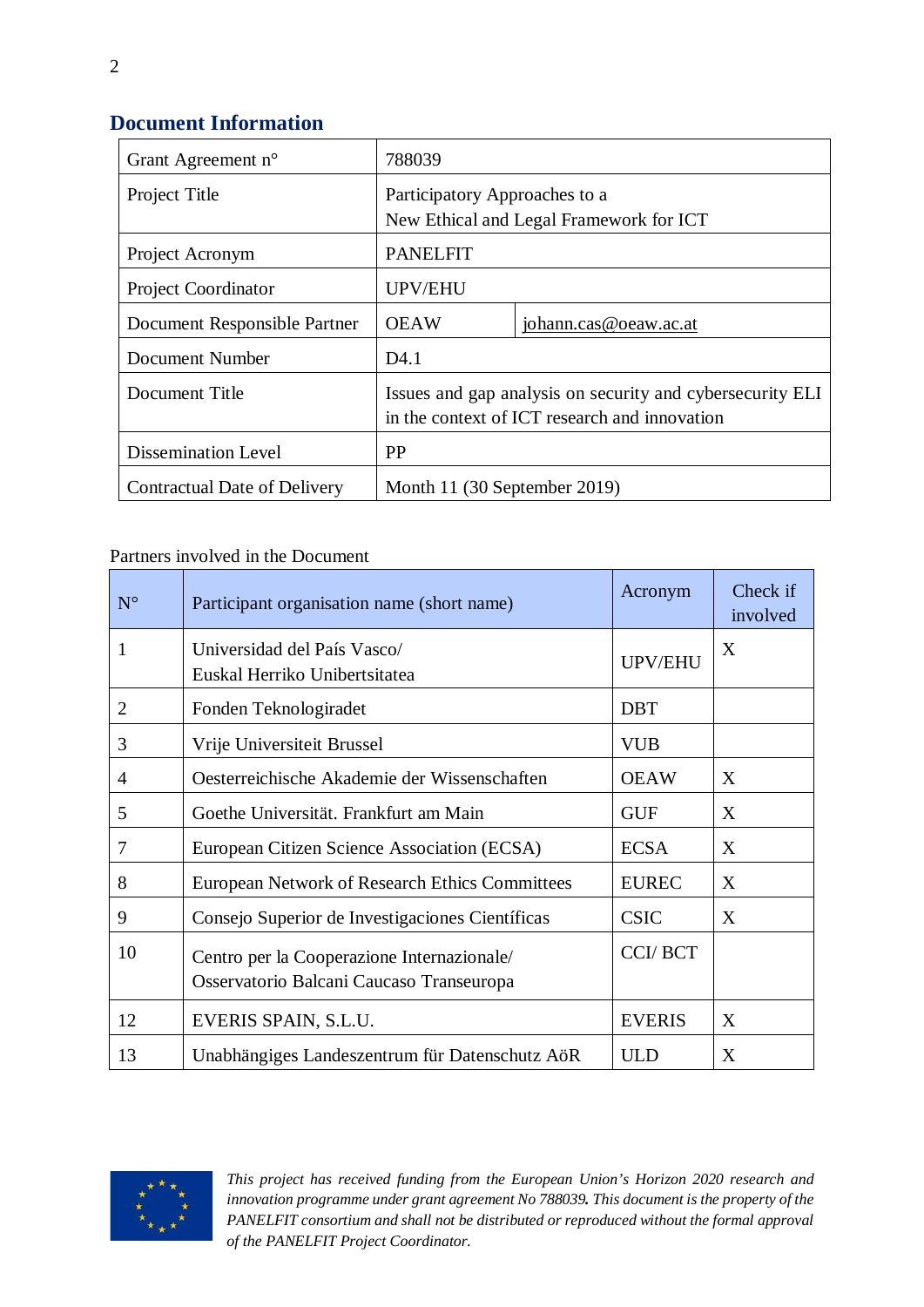# **Content**

| 2.1.1 |                                 |                                                  |
|-------|---------------------------------|--------------------------------------------------|
| 2.1.2 |                                 |                                                  |
| 2.1.3 |                                 |                                                  |
| 2.1.4 |                                 |                                                  |
|       |                                 |                                                  |
| 2.2.1 |                                 |                                                  |
| 2.2.2 |                                 |                                                  |
| 2.2.3 |                                 |                                                  |
| 2.2.4 |                                 |                                                  |
|       |                                 |                                                  |
| 2.3.1 |                                 |                                                  |
| 2.3.2 |                                 |                                                  |
| 2.3.3 |                                 |                                                  |
| 2.3.4 |                                 |                                                  |
|       |                                 |                                                  |
| 2.4.1 |                                 |                                                  |
| 2.4.2 |                                 |                                                  |
| 2.4.3 |                                 |                                                  |
| 2.4.4 |                                 |                                                  |
|       |                                 |                                                  |
| 2.5.1 |                                 |                                                  |
| 2.5.2 |                                 |                                                  |
| 2.5.3 |                                 |                                                  |
| 2.5.4 |                                 |                                                  |
|       | 2.1<br>2.2<br>2.3<br>2.4<br>2.5 | Critical Analysis: Security and Cybersecurity 12 |

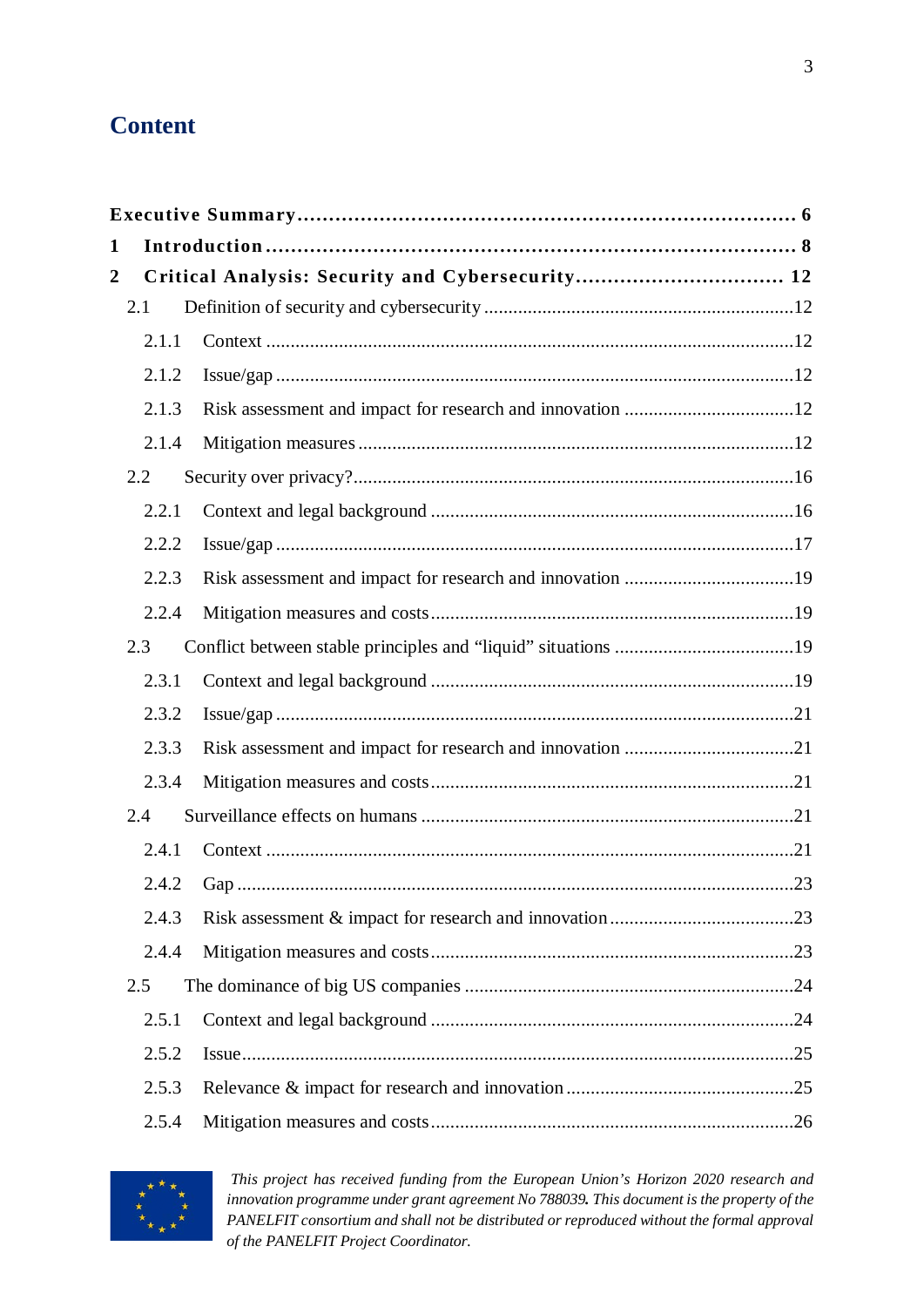| 2.6    |                                                              |     |
|--------|--------------------------------------------------------------|-----|
| 2.6.1  |                                                              |     |
| 2.6.2  |                                                              |     |
| 2.6.3  | Risk assessment and the impact for research and innovation30 |     |
| 2.6.4  |                                                              |     |
| 2.7    |                                                              |     |
| 2.7.1  |                                                              |     |
| 2.7.2  |                                                              |     |
| 2.7.3  |                                                              |     |
| 2.7.4  |                                                              |     |
| 2.8    |                                                              |     |
| 2.8.1  |                                                              |     |
| 2.8.2  |                                                              |     |
| 2.8.3  |                                                              |     |
| 2.8.4  |                                                              |     |
| 2.9    |                                                              |     |
| 2.9.1  |                                                              |     |
| 2.9.2  |                                                              |     |
| 2.9.3  |                                                              |     |
| 2.9.4  |                                                              |     |
|        | 2.10 AI and security                                         | .42 |
| 2.10.1 |                                                              |     |
| 2.10.2 |                                                              |     |
| 2.10.3 | Risk assessment and impact for research and innovation43     |     |
| 2.10.4 |                                                              |     |
| 2.11   |                                                              |     |
| 2.11.1 |                                                              |     |
| 2.11.2 |                                                              |     |
| 2.11.3 |                                                              |     |
| 2.11.4 |                                                              |     |
| 2.11.5 |                                                              |     |

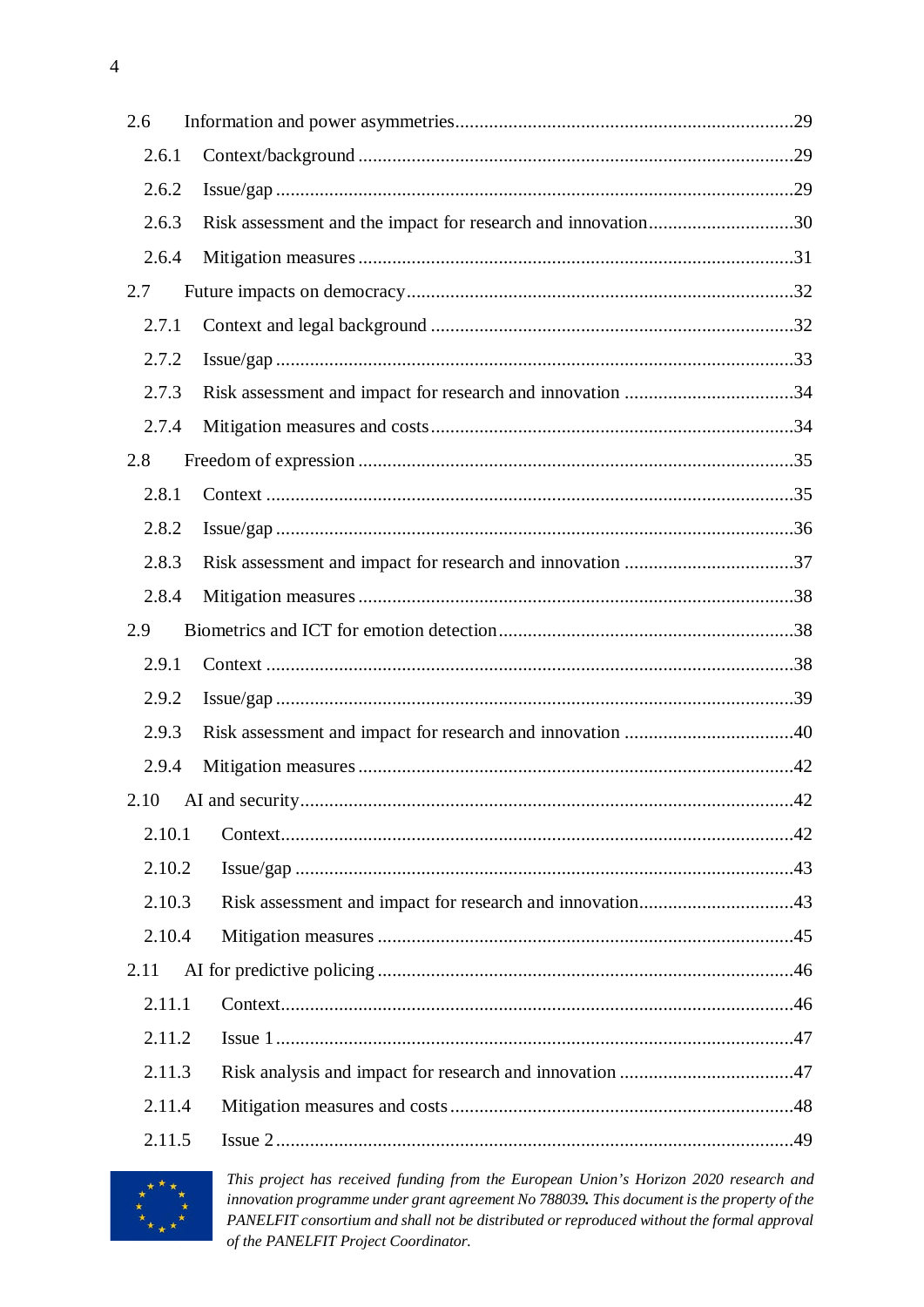|                         | 2.11.6 |                                                                                       |  |  |
|-------------------------|--------|---------------------------------------------------------------------------------------|--|--|
|                         | 2.11.7 |                                                                                       |  |  |
|                         | 2.12   |                                                                                       |  |  |
|                         | 2.12.1 |                                                                                       |  |  |
|                         | 2.12.2 |                                                                                       |  |  |
|                         | 2.12.3 |                                                                                       |  |  |
|                         | 2.12.4 |                                                                                       |  |  |
|                         | 2.13   |                                                                                       |  |  |
|                         | 2.13.1 |                                                                                       |  |  |
|                         | 2.13.2 |                                                                                       |  |  |
|                         | 2.13.3 |                                                                                       |  |  |
|                         | 2.13.4 |                                                                                       |  |  |
|                         | 2.14   | Sharing of personal data in Open Science fails to be considered to its full potential |  |  |
|                         |        |                                                                                       |  |  |
|                         | 2.14.1 |                                                                                       |  |  |
|                         | 2.14.2 |                                                                                       |  |  |
|                         | 2.14.3 |                                                                                       |  |  |
|                         | 2.14.4 |                                                                                       |  |  |
| $\overline{\mathbf{3}}$ |        |                                                                                       |  |  |
|                         |        |                                                                                       |  |  |

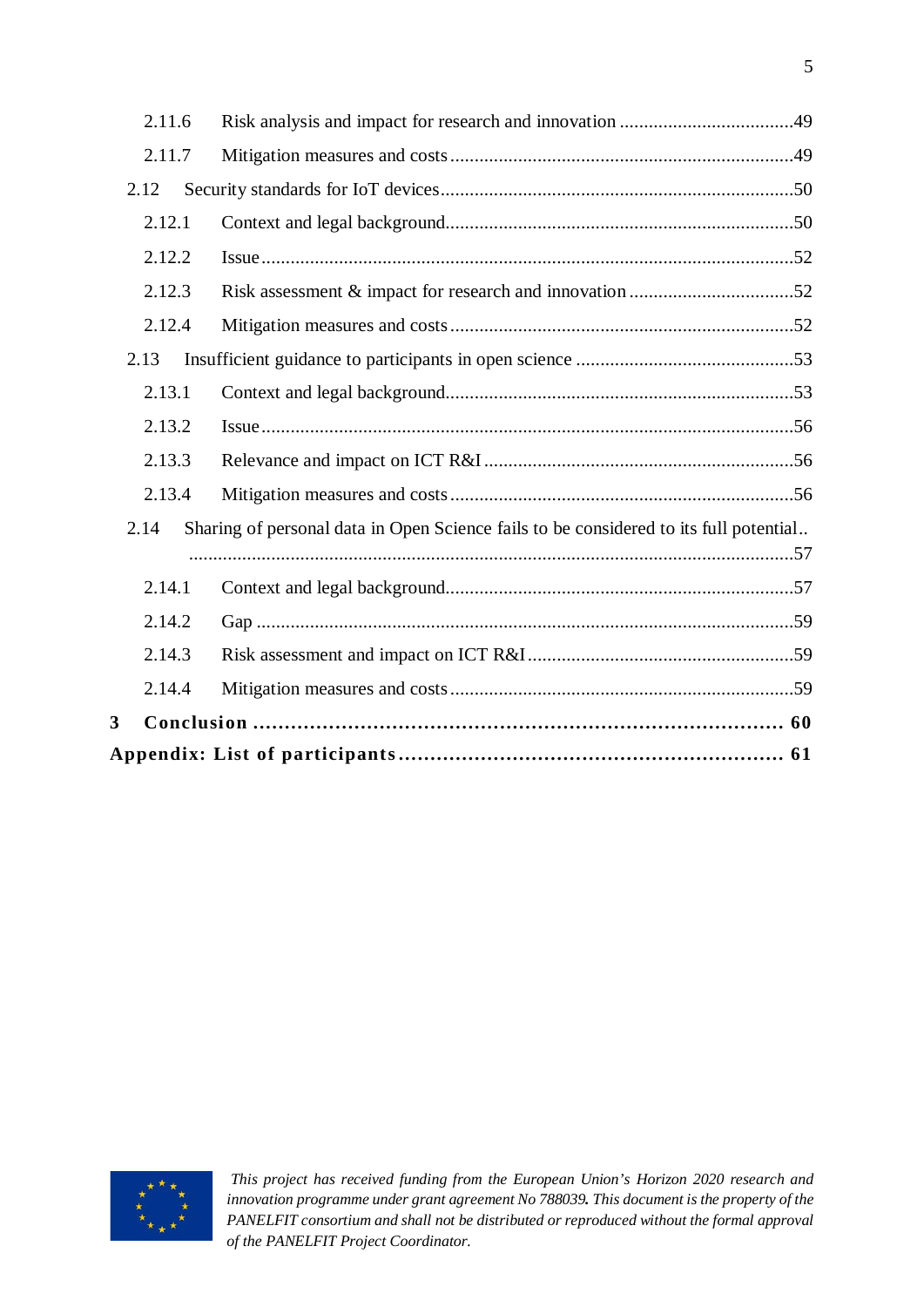# <span id="page-5-0"></span>**Executive Summary**

This section of the document elaborates issues and gaps related to security and cybersecurity in ICT research and innovation. A major input to this analysis was derived from the Expert Workshop on Ethical and Legal Challenges of New ICT with regard to Security/Cybersecurity held on 4<sup>th</sup> June 2019 in Bilbao, Spain. Seven external experts from Austria, the Czech Republic, France, Hungary, Spain, and the UK identified, in collaboration with participating members from the PANELFIT consortium, more than 150 ethical and legal challenges of new ICT, as well as gaps and issues in existing legal frameworks. In the context of PANELFIT in general, "gap" is defined as a missing regulation, while "issue" is related to a current regulation that needs further clarification or resolution of conflicts. In the context of this report on security and cybersecurity, in some cases, these terms are used in a wider sense as a number of challenges and concerns identified and discussed at the expert workshop are related to matters beyond legislation, connected for instance to global political trends or economic relations.

The objective of the analysis at hand is addressing the main concerns raised and discussed during the workshop. Additional topics, which were identified at later stages, were also included if regarded as relevant for the addressees of the critical analysis.

The following issues and gaps are analysed in this report:

- 1) Definition of Security and Cybersecurity: The ambiguity of the term security and the difficulty or impossibility to achieve consensual definitions of security causes related legal uncertainties.
- 2) Security over privacy? The complexity of the relation between privacy and security and the manifold impacts of this relation on the individual enjoyment and exercise of human rights and on shaping democratic and societal development requires broad debates and political dialogue.
- 3) Conflict between stable principles and "liquid" situations: Political developments in which stability provided by written or unwritten law is neglected or losing in importance also weaken the meaning and the weight of existing legislation and rules.
- 4) Surveillance effects on humans: The risks of surveillance are manifold. It does not only affect individuals' privacy, the chilling effect may also change society by threatening fundamental rights such as the freedom of speech, of assembly and association.
- 5) The dominance of big US companies: Big US based tech companies not only dominate ICT markets but they also dominate research in the field of AI. This might lead to a corresponding dominance in AI products in the future.
- 6) Information and power asymmetries: Power asymmetries caused by unequally distributed information or unequal access to information raise several issues, ranging from potential competitive advantages to losses of autonomy and sovereignty.
- 7) Future impacts on democracy: Individual freedoms, social cohesion, democratic achievements and traditions are at risk. The multitude of threats and the magnitude of issues at stake calls for strong interventions to stop and reverse the antidemocratic impacts of existing and future ICTs.

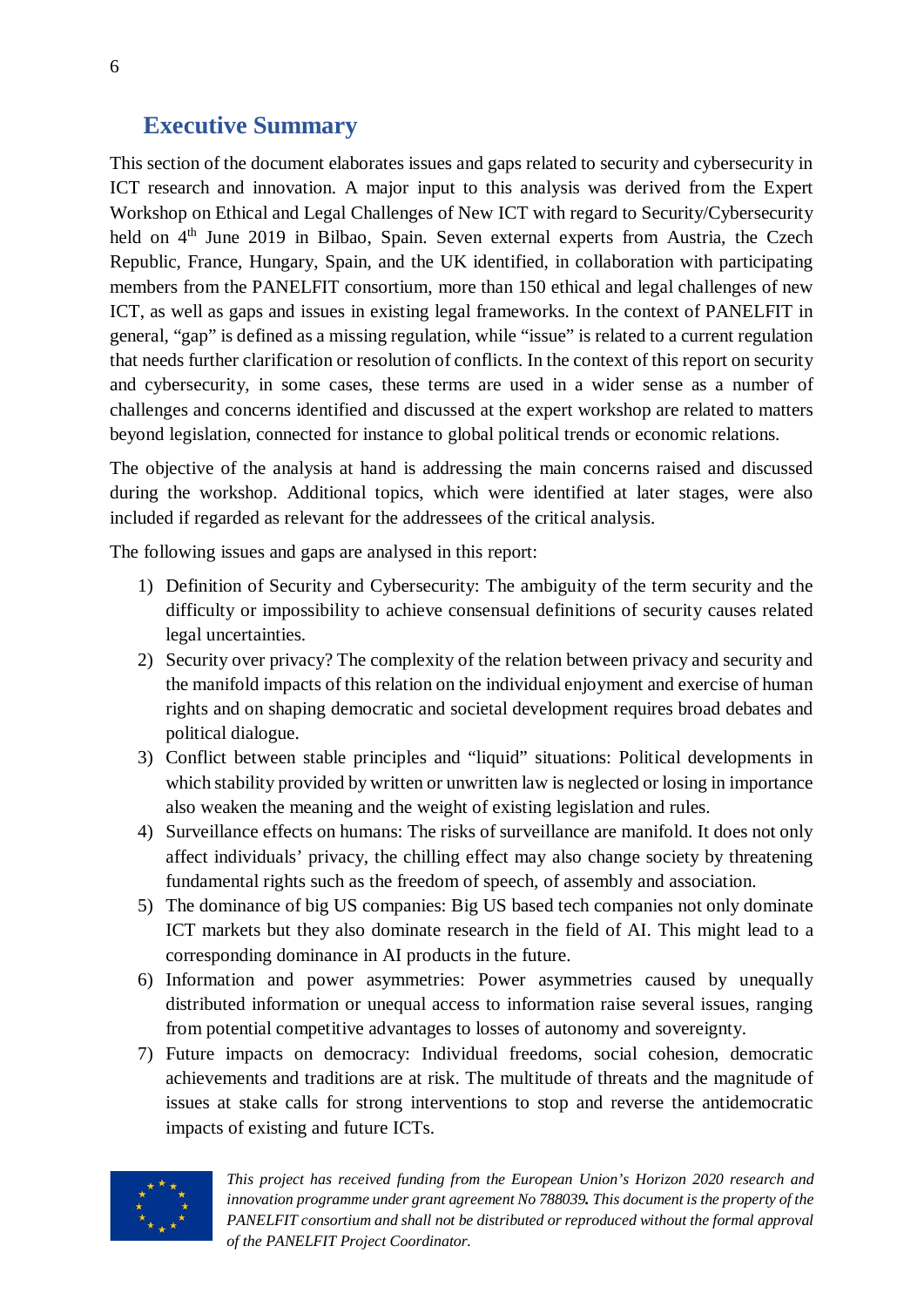- 8) Freedom of expression: Freedom of expression is a central building block of democracy; measures against the abuse of new media for hate speech or the distribution of fake information are endangering this freedom.
- 9) Biometrics and ICT for emotion detection: Biometric analysis based on audio-visual data is often opaque for data subjects; this may lead to discriminatory treatment based on the analysis results, of which affected persons may not even be aware about.
- 10) AI and Security: Decision-making process of AI is usually based on complex mathematical algorithms, making it difficult or impossible to obtain explanations understandable by humans.
- 11) AI for predictive policing: Using predictive policing technologies threatens to undermine the presumption of innocence and, therefore, can disrespect human dignity as well as fundamental rights of individuals.
- 12) Security standards for IoT devices: Security standards for IoT devices are largely a legal gap. No mandatory requirements for IoT security exist; at least not as long as no personal data are used.
- 13) Insufficient guidance to participants in open science: The current governance of open science and particularly open access to scientific research data in Horizon 2020 provides insufficient and misleading guidance to researchers on how to deal with personal data.
- 14) Sharing of Personal Data in Open Science Fails to Be Considered to Its Full Potential: How to share personal scientific research data is currently not sufficiently understood. Legal mechanisms for such sharing are missing.

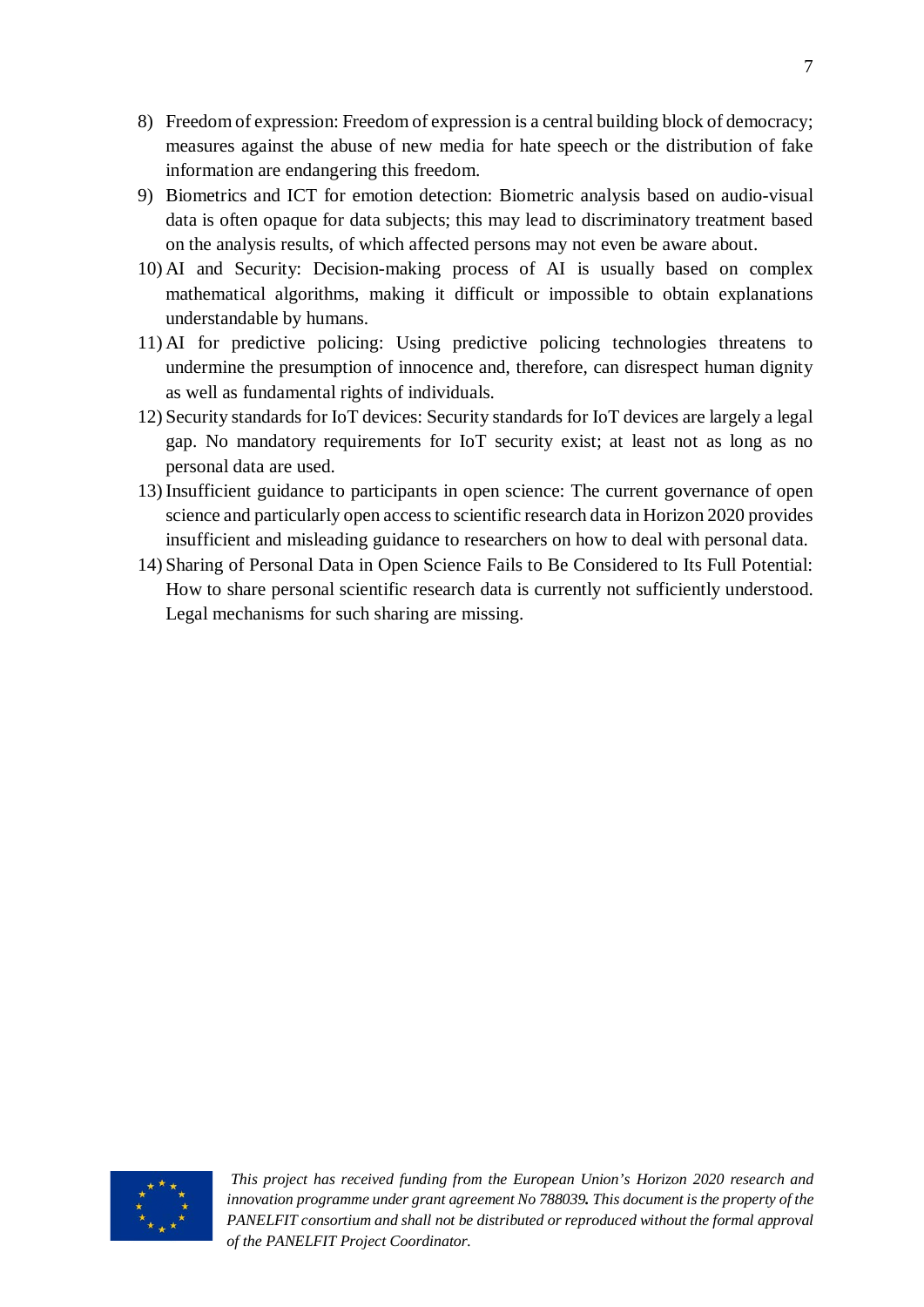# <span id="page-7-0"></span>**1 Introduction**

This document – Deliverable 4.1 – is entitled "Issues and gap analysis on security and cybersecurity ELI in the context of ICT research and innovation". It contains the Issues & Gap Analyses conducted within WP4 of the PANELFIT project, addressing security and cybersecurity ELI (Ethical and Legal Issues) in relation to ICT research and innovation. A major input to this analysis was derived from the Expert Workshop on "Ethical and Legal Challenges of New ICT with regard to Security/Cybersecurity" held on 4<sup>th</sup> June 2019 in Bilbao, Spain. Seven external experts<sup>[1](#page-7-1)</sup> from Austria, the Czech Republic, France, Hungary, Spain, and the UK identified, in collaboration with participating members from the PANELFIT consortium, more than 150 ethical and legal challenges of new ICT, as well as gaps and issues in existing legal frameworks. In addition, the experts suggested measures to fill identified gaps and solve open issues. This large number of identified topics reflects the complexity of matters inherent in security, cybersecurity, of future developments of ICT and their mutual interdependency. In subsequent steps during the workshop, the individual topics were clustered and prioritised by the participants. The last two topics included in this analysis have not been derived from the workshop but have been identified as relevant by members of the PANELFIT consortium; addressing issues and gaps related to open science in general they are related to ICT research and innovation beyond the scope of security and cybersecurity.

Main objectives of the Security and Cybersecurity Pillar of PANELFIT (WP4) are to provide answers to the following three topics:

- How can ethical issues and requirements be incorporated into R&D on surveillance/security technologies? What recommendations and guidelines are necessary for an ethically compliant implementation and use of surveillance technologies?
- Can the massive amount of data generated by ICT in general, including social networks, be used for security purposes in an ethically acceptable and human rights compatible manner? What limitations need to be respected, which regulatory and technical safeguards need to be implemented to avoid misuses?
- How can the alleged trade-off between privacy/liberty and security be resolved, considering that data privacy is an essential element of cybersecurity and privacy in general is a critical element of human rights protecting individuals against state powers?

At the Bilbao workshop the experts were asked to provide answers in three subsequent sessions devoted to identify challenges of future ICT, to discuss open issues and gaps in existing regulations and to develop ideas and recommendations how to address them. In order to operationalise these tasks for each of the session topics a number of sub-questions were presented to the participants.

<span id="page-7-1"></span>

*This project has received funding from the European Union's Horizon 2020 research and innovation programme under grant agreement No 788039. This document is the property of the PANELFIT consortium and shall not be distributed or reproduced without the formal approval of the PANELFIT Project Coordinator.*

 $<sup>1</sup>$  See appendix</sup>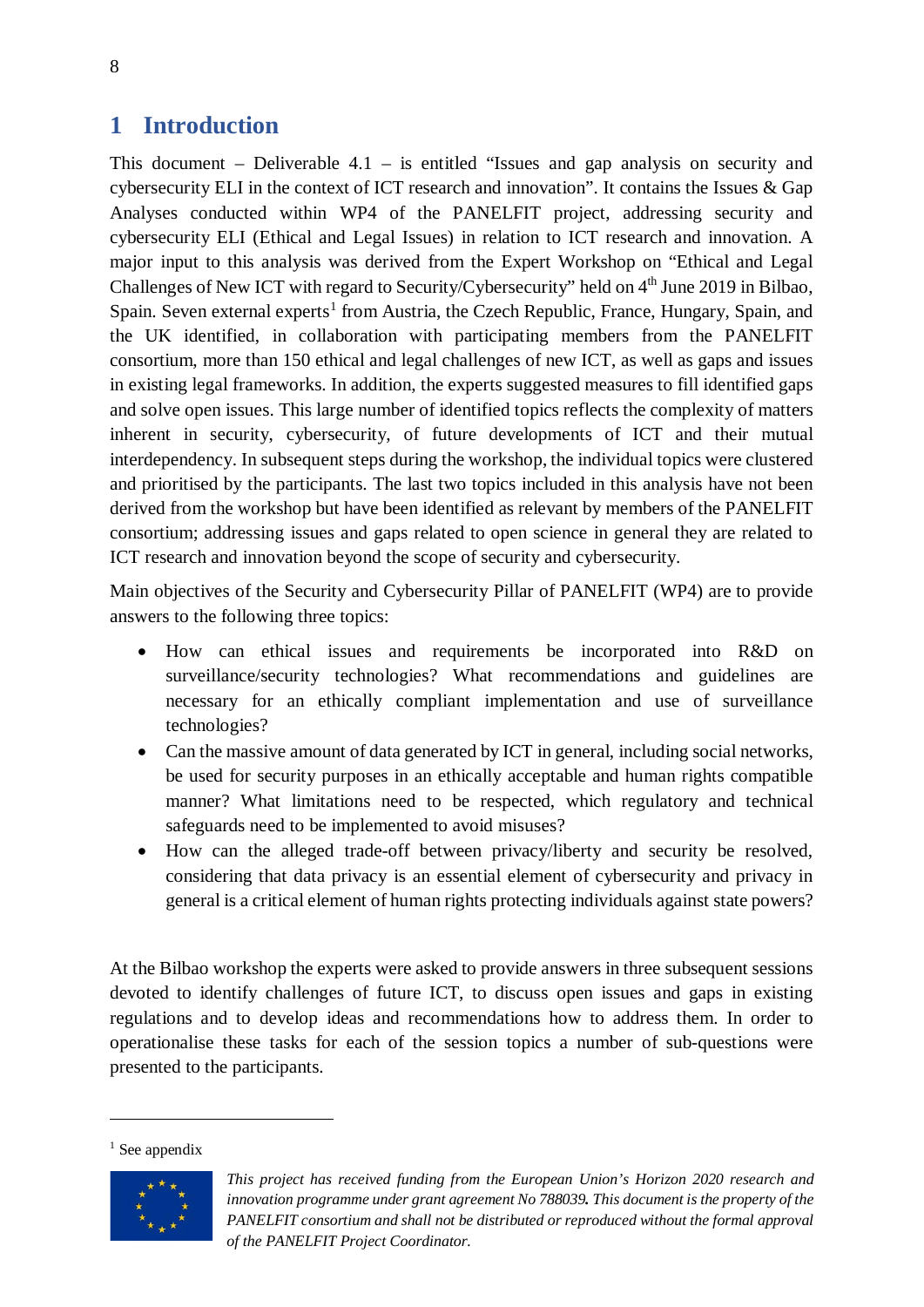- 1) Ethical and legal challenges of future ICT
	- What are the most challenging ethical and legal issues raised by the use of current ICTs in the context of inner security?
	- What are the most challenging ethical and legal issues raised in the context of cybersecurity?
	- Taking a look into the future: how will these issues evolve in view of future capabilities of ICT; what new challenges to expect from next ICT generations?
- 2) Gaps and open issues in existing legal frameworks
	- Which of the identified challenges are in principle covered by existing frameworks, but not effectively enforced?
	- Which issues are not (or not adequately) addressed by existing regulations, standards or codes of conduct?
	- Do existing regulations even create or reinforce ethic issues resulting from the use of ICT in the context of security and cybersecurity?
- 3) Ways to fill gaps and address open issues
	- What measures would you recommend to close the gaps and to foster an ethically compliant use of ICTs in the context of security and cybersecurity?
	- Which instruments would you suggest and on which level should they be implemented?
	- Which amendments, extensions or new regulations would you suggest to cover (also) capabilities of future ICTs?
	- How should R&D be managed and controlled to guarantee or support ethically compliant ICTs in the future?

After an introduction at the opening session, briefly presenting the PANELFIT project and the specific objectives of this workshop, the three task-focused sessions followed a similar procedure and structure. After presenting the session topic and answering related questions, the participants were in an individual brainstorming phase asked to write down their ideas and responses on separate "sticky notes", which were afterwards collected by the session moderator and notetakers. In a second phase the individual contributors were asked to briefly describe and explain their ideas to the workshop participants; this phase served to clarify possible misunderstandings and also to perform a first clustering by the session moderator of the brainstorming results on challenges, gaps and issues, as well as ways to fill them. In a subsequent phase the clustering was improved with the assistance of the participants, including the possibility to discuss and comment the results. Sessions 2 on gaps and issues and session 3 on ideas and recommendations how to fill or to solve them included also phases of prioritisation. In this phase the participants could indicate which issues and gaps they regarded as most important and which measures as most urgent to meet the challenges. [Figure 1](#page-9-0) illustrates the intermediate outcome of one of the workshop sessions.

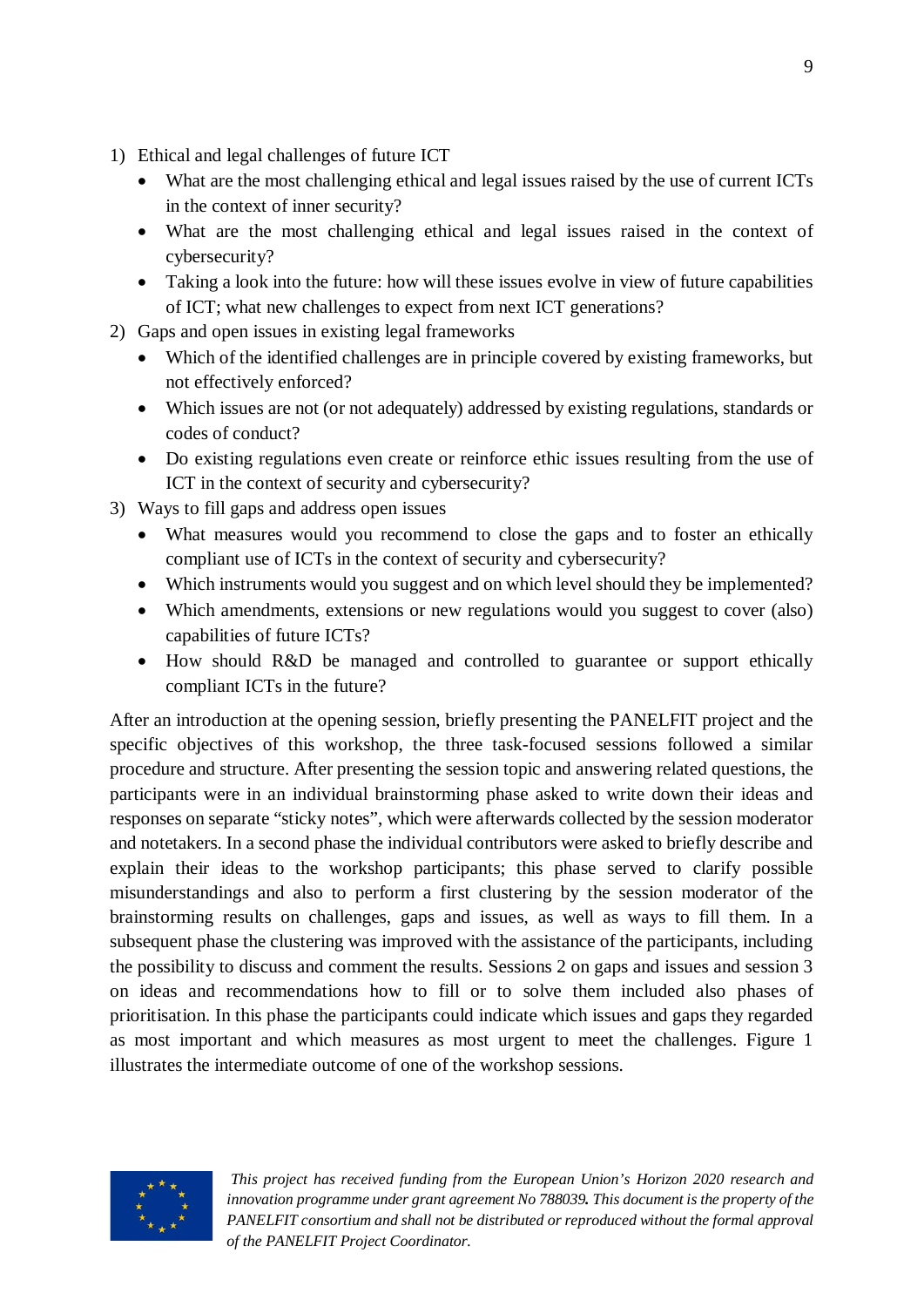

*Figure 1: Preliminary clustering and prioritisation at the workshop*

<span id="page-9-0"></span>During clustering and prioritisation necessarily not all of the identified gaps and raised issues were taken fully into account. Nevertheless, the elaboration of the Issue  $\&$  Gap Analysis by the PANELFIT partners involved in WP4 aimed at keeping the spirit of the workshop and addressing all of the main concerns raised and discussed during the workshop. Additional topics, which were identified at later stages, were also included if regarded as relevant for the addressees of the critical analysis.

The interim result of that effort was the elaboration of a preliminary draft of the "Issues and gap analysis on security and cybersecurity ELI in the context of ICT research and innovation". This draft was provided to twenty additional experts who attended a common workshop held in Madrid between 2<sup>nd</sup> and 4<sup>th</sup> March. All of them were given the chance to provide feedback on the document and valuable comments were gathered. On the basis of this feedback, a renewed version of the document was built during March and April 2020. This second version was then reviewed by two experts participating in the first round of the Extensive Public Consultation in mid-May. Their comments were used to improve that second version and build the actual version of this deliverable. The external experts provided also very valuable advice on how to make best use of the results in context of the general objectives of the PANELFIT project, which will careful be considered and taken into account for the final deliverables of PANELFIT.

In the context of PANELFIT in general, "gap" is defined as a missing regulation, while "issue" is related to a current regulation that needs further clarification or resolution of conflicts. In the context of this report on security and cybersecurity, in some cases – and based on the characteristic of the issue at stake – these terms are used in a wider sense. Some of the challenges and concerns identified and discussed at the expert workshop are related to matters beyond legislation, connected for instance to global political trends or economic relations. Accordingly, the anticipated risks and impacts for research and innovation or identified mitigation measures also address issues beyond ICT-related R&D, reflecting the need for more holistic approach of research activities to tackle urgent issues of security and cybersecurity. In this deliverable the term "privacy" is used in a broader understanding, substituting also legally

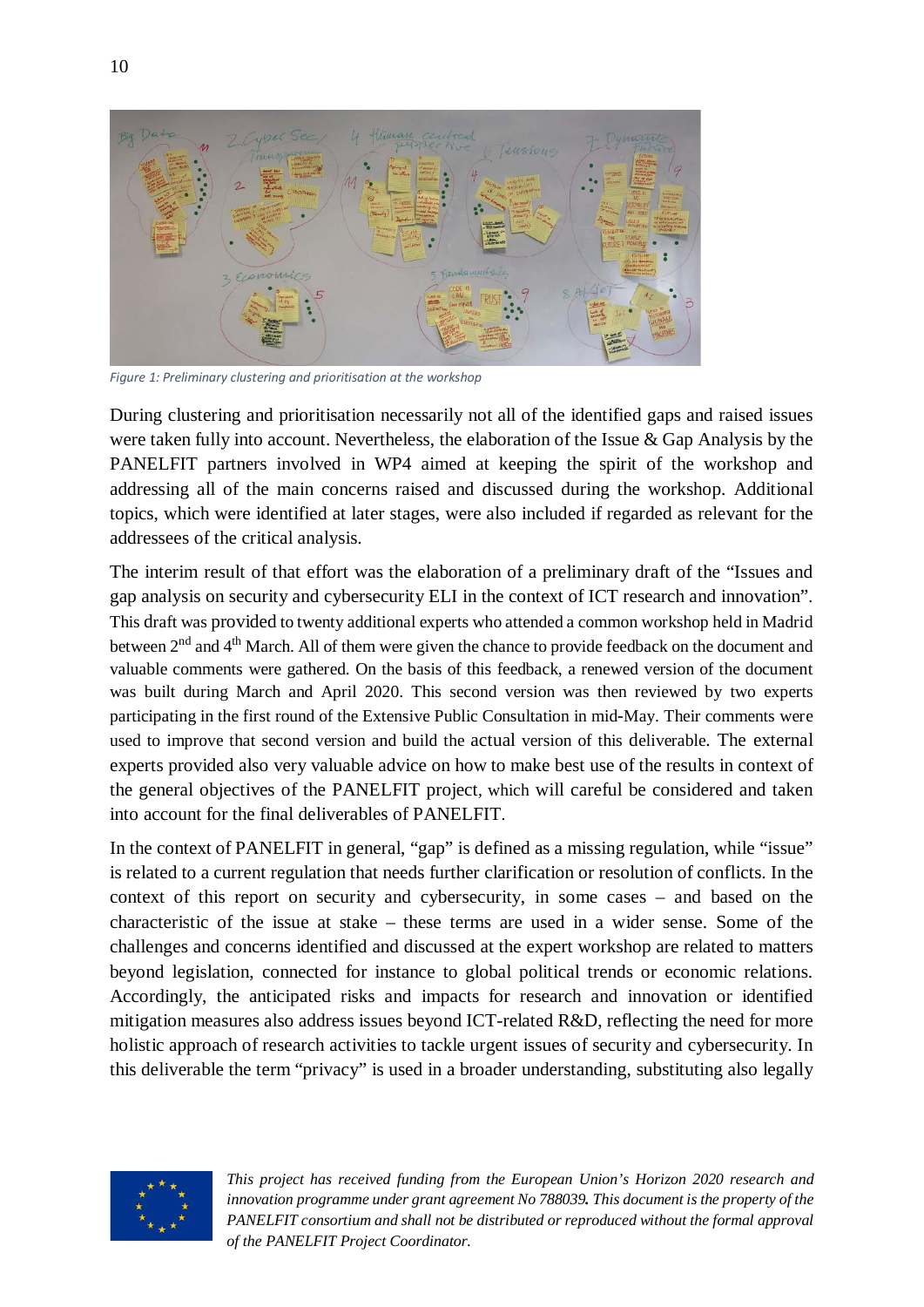more exact terms like "respect for private life" or the "protection of personal data", reflecting also the broad use that is made in literature and legislators.[2](#page-10-0)

<span id="page-10-0"></span><sup>&</sup>lt;sup>2</sup> For a more detailed discussion on the concepts of "privacy" see for instance: Porcedda, Maria Grazia (2017): The Recrudescence of 'Security v. Privacy'after the 2015 Terrorist Attacks, and the Value of 'Privacy Rights' in the European Union. In: Rethinking Surveillance and Control. Nomos Verlagsgesellschaft mbH & Co. KG, S. 137-180.



*This project has received funding from the European Union's Horizon 2020 research and innovation programme under grant agreement No 788039. This document is the property of the PANELFIT consortium and shall not be distributed or reproduced without the formal approval of the PANELFIT Project Coordinator.*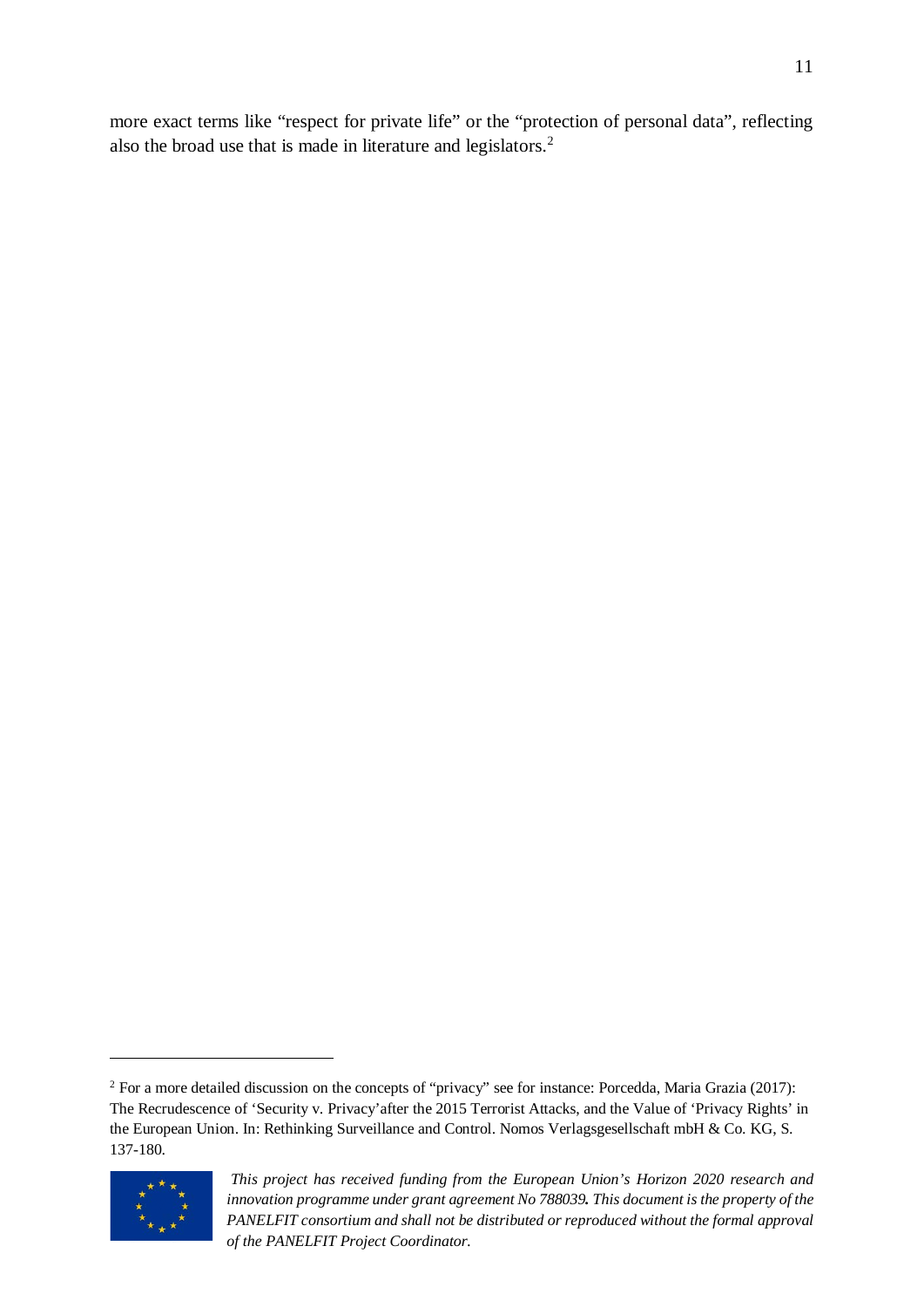# <span id="page-11-0"></span>**2 Critical Analysis: Security and Cybersecurity**

# <span id="page-11-7"></span><span id="page-11-1"></span>**2.1 Definition of security and cybersecurity**

# <span id="page-11-2"></span>**2.1.1 Context**

There is no universally agreed upon definition of security. Various disciplines tend to fill the term with strongly diverging meanings. Defining the context might help to clarify the meaning of the term in specific disciplines.[3](#page-11-6) This can happen on various levels of abstraction. For example, information security may encompass the protection of concrete data sets while public security might be concerned with the much more abstract aim of safeguarding essential structures within a society. Important questions about context include what the protective aim is, against what threats it shall be secured and what protective measures shall be used.

# <span id="page-11-3"></span>**2.1.2 Issue/gap**

The lack of a consensual definition of security across various disciplines makes the term susceptible to reinterpretation based on implicit assumptions from various stakeholders. Requiring these assumptions to be stated explicitly fosters transparency and allows to challenge the otherwise opaque assumptions if required. Legal acts which allow derogations or restrictions to on the grounds of security may cause substantial legal uncertainty if the term security is not defined more clearly.

# <span id="page-11-4"></span>**2.1.3 Risk assessment and impact for research and innovation**

The ambiguity of the term security when used without additional qualifications runs the risk of keeping aim and beneficiaries of the measures unclear. This ambiguity may impede a discussion on which kind of security is necessary and whether the proposed measures are proportionate. For research and innovation, unclear requirements in research calls stemming from the generic and unspecific use of the term security may result in large discrepancies between the work sought and actually performed. This may lead to an inefficient use of funds or efforts of funding agencies or researchers. A qualification of the term may therefore lead to a clearer picture for researchers and funding agencies alike.

# <span id="page-11-5"></span>**2.1.4 Mitigation measures**

The following conceptualizations aims to provide a basic framework for a definition of the term security and important principles when applying it.

<span id="page-11-6"></span><sup>&</sup>lt;sup>3</sup> Brooks, D. J., 2010, What is security: Definition through knowledge categorization, Security Journal 23(3), 225-239.



*This project has received funding from the European Union's Horizon 2020 research and innovation programme under grant agreement No 788039. This document is the property of the PANELFIT consortium and shall not be distributed or reproduced without the formal approval of the PANELFIT Project Coordinator.*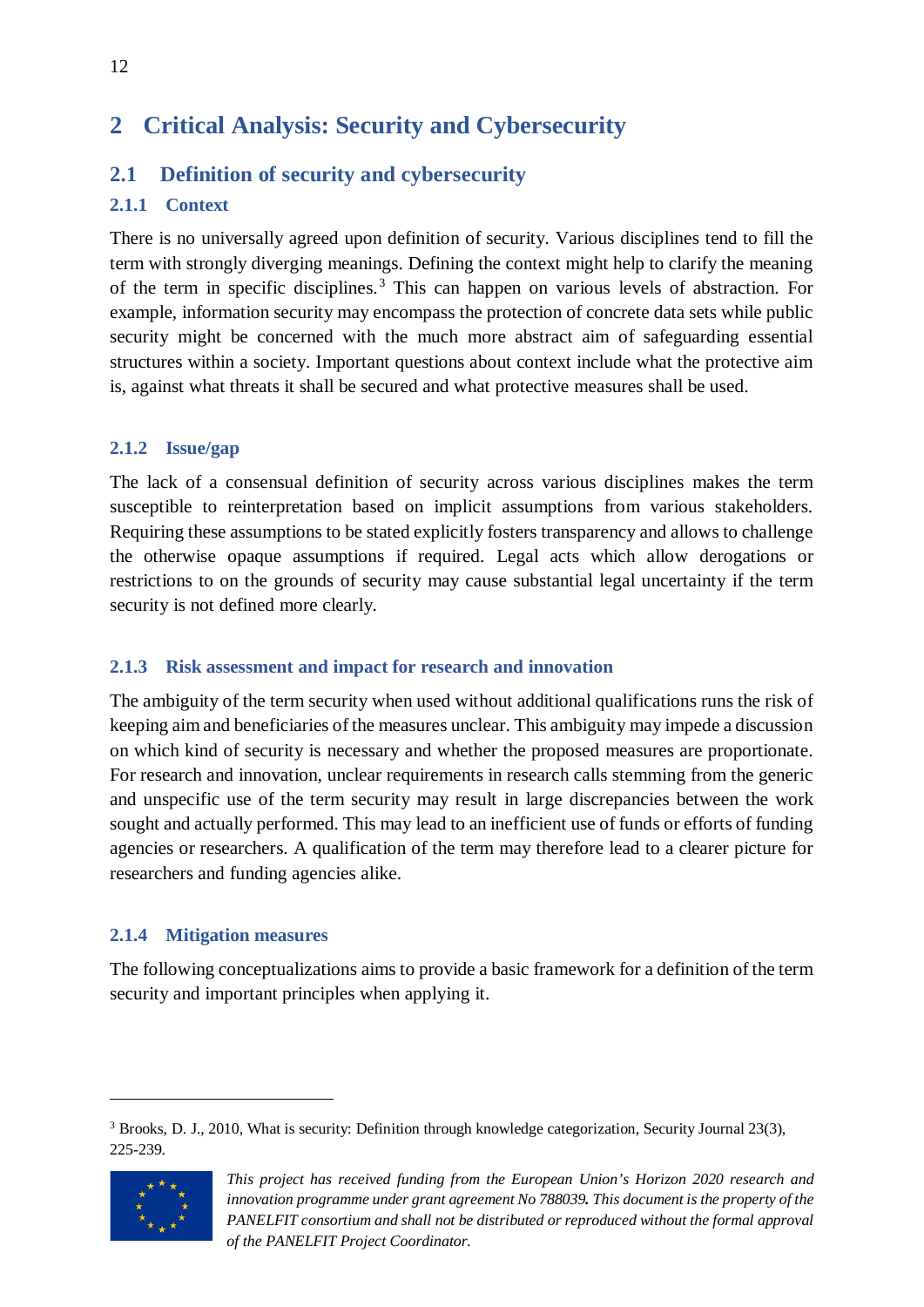#### *2.1.4.1 Protective aim*

When it comes to the definition of security, one of the first questions to ask is always security for what or for whom? Shall certain assets, specific people, small groups or whole societies be within the protective aim? The more concrete these aims can be defined, the easier it is afterwards to agree on a threat model and protective measures. For example, it is relatively straight forward to define what assets shall be protected in physical or information systems (cyber) security. In contrast, agreeing on protective aims for nation or social security is much more difficult since these concepts tend to be much broader and their interpretation is often shaped by political debates and personal values. Security in these contexts should therefore always include a clear definition, on a level as concrete as possible, which protective aims are pursued.

#### *2.1.4.2 Risk model*

Once the protective aim is established, the question arises which (external) threats it shall be protected against. Even for physical assets, it is often not feasible to protect against all possible threat scenarios. For example, protection against natural catastrophes like earthquakes or tsunamis is often not viable. For each threat, the likelihood of occurrence must also be assessed and related to the associated impact on the protective aim. This is usually multiplying the likelihood of a threat with its impact, producing a quantity called risk. In practice, the risk model can only protect against a limited subset of threats and should therefore discuss which threats it considers relevant and why.

#### *2.1.4.3 Protective measures*

In order to uphold the protective aims against the modelled threats, protective measures are often necessary. Within the context of a field specific security definition, these can often remain abstract while they should be described as concretely as possible for specific projects. In practice, these measures often constitute the core of the project and should therefore refer to a well-defined protective aim and threat model for their justification.

#### *2.1.4.4 Principles*

In addition to contextualized definitions of security for specific domains, certain principles shall always hold when justifying a measure on the basis of security in practise. These are described in the next sections.

#### *2.1.4.5 Transparency*

In cases where security measures actually or potentially interfere with human rights, e.g. in the case of surveillance involving personal data, the decision process of arriving at the protective measures and the reasons for their justification shall always be transparently communicated.

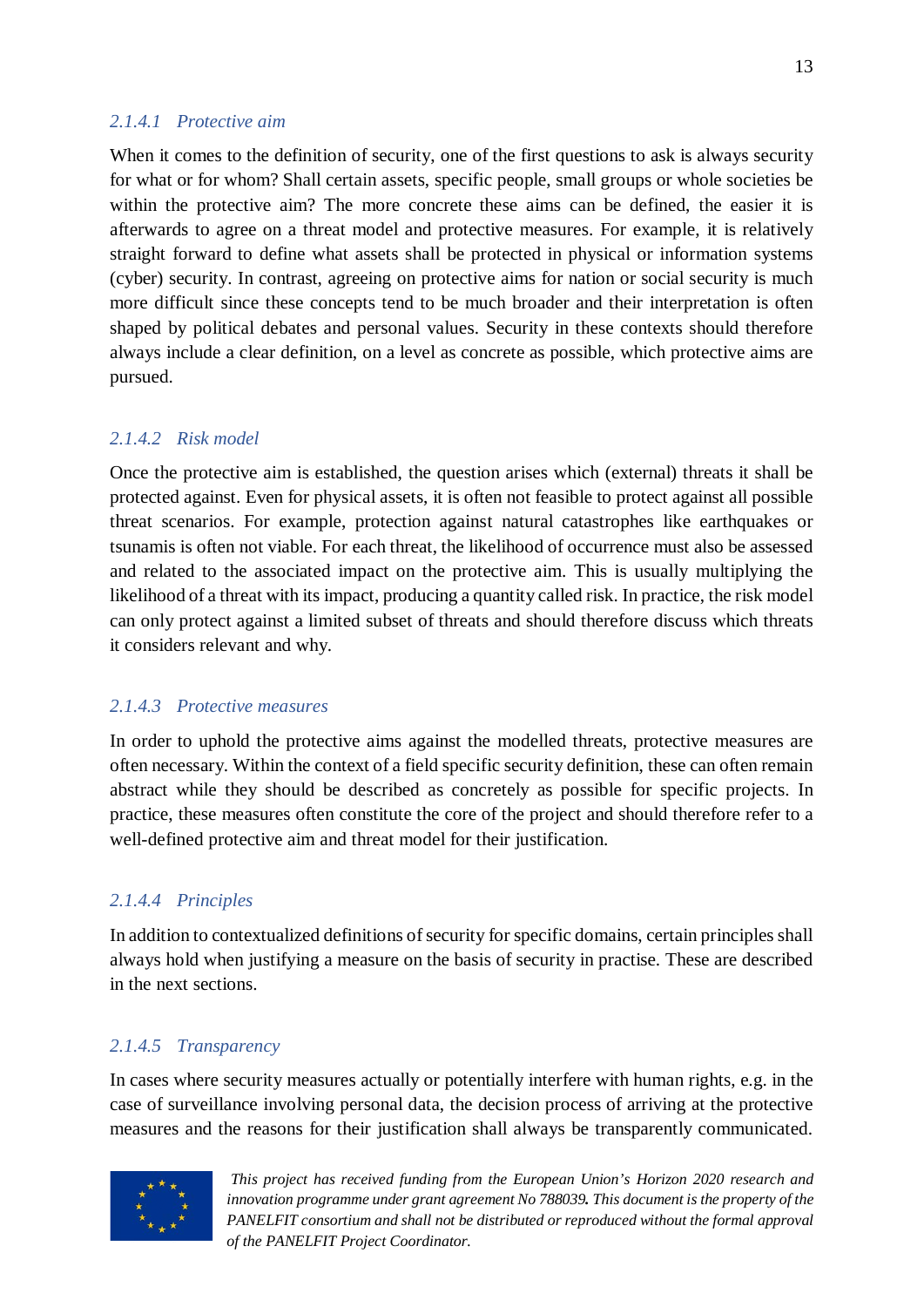This entails a written, publicly accessible documentation of the decision process and steps taken to ensure compliance.

# *2.1.4.6 Liability*

Every provision is only as good as its enforcement. Therefore, a natural or legal person responsible for upholding the provisions shall be explicitly named. In case of a violation of the provisions, this person shall be held liable. Liability shall not only consist of an assessment of non-compliance but also contain sufficient remedies ensuring that compliance remains economically preferable to non-compliance.

# *2.1.4.7 Suitable, necessary and reasonable measure*

These criteria's stem from the proportionality test applied by the European Court of Justice. It entails that a measure must be suitable to achieve the pursued aim and should provide evidence for its effectiveness. The measure must also be necessary; "necessary in a democratic society" in this context does not have the flexibility of such expressions as "useful", "reasonable", or "desirable" but implies the existence of a "pressing social need" for the interference in question.[4](#page-13-0) Proportionality is also meaning that there are no ways less intrusive to the interest of others to achieve the same aim. And finally, the measure has to be reasonable, meaning that it duly considers and balances competing group interests.

As the definition of cybersecurity already encompasses many aspects of technical security in the ICT field, we suggest in the context of PANELFIT two additional concepts of security with particular emphasis on aspects of national security and fundamental right security respectively. To highlight the connection with the proposed conceptualization of security, the **protective aim** is written in red (bold), the threat model in blue (double underscore) and the protective measures in green (single underscore).

Fundamental rights security aims to **protect the fundamental rights of natural persons under the CFR**<sup>[5](#page-13-1)</sup> from state or private actor encroachment by challenging, preventing and circumventing measures interfering with these rights.

National security aims to **protect the overall functioning of the social and legal system of a**  state from coordinated attacks by organized groups using surveillance, detection and prevention of specific forms of unlawful activities.

<span id="page-13-1"></span><sup>5</sup> Charter of Fundamental Rights of the European Union, OJ C 326, p. 391–407.



<span id="page-13-0"></span><sup>4</sup> Council of Europe/European Court of Human Rights, 2019, Guide on Article 8 of the European Convention on Human Rights. Right to respect for private and family life, home and correspondence, Updated on 31 August 2019: Council of Europe. https://www.echr.coe.int/Documents/Guide\_Art\_8\_ENG.pdf.

*This project has received funding from the European Union's Horizon 2020 research and innovation programme under grant agreement No 788039. This document is the property of the PANELFIT consortium and shall not be distributed or reproduced without the formal approval of the PANELFIT Project Coordinator.*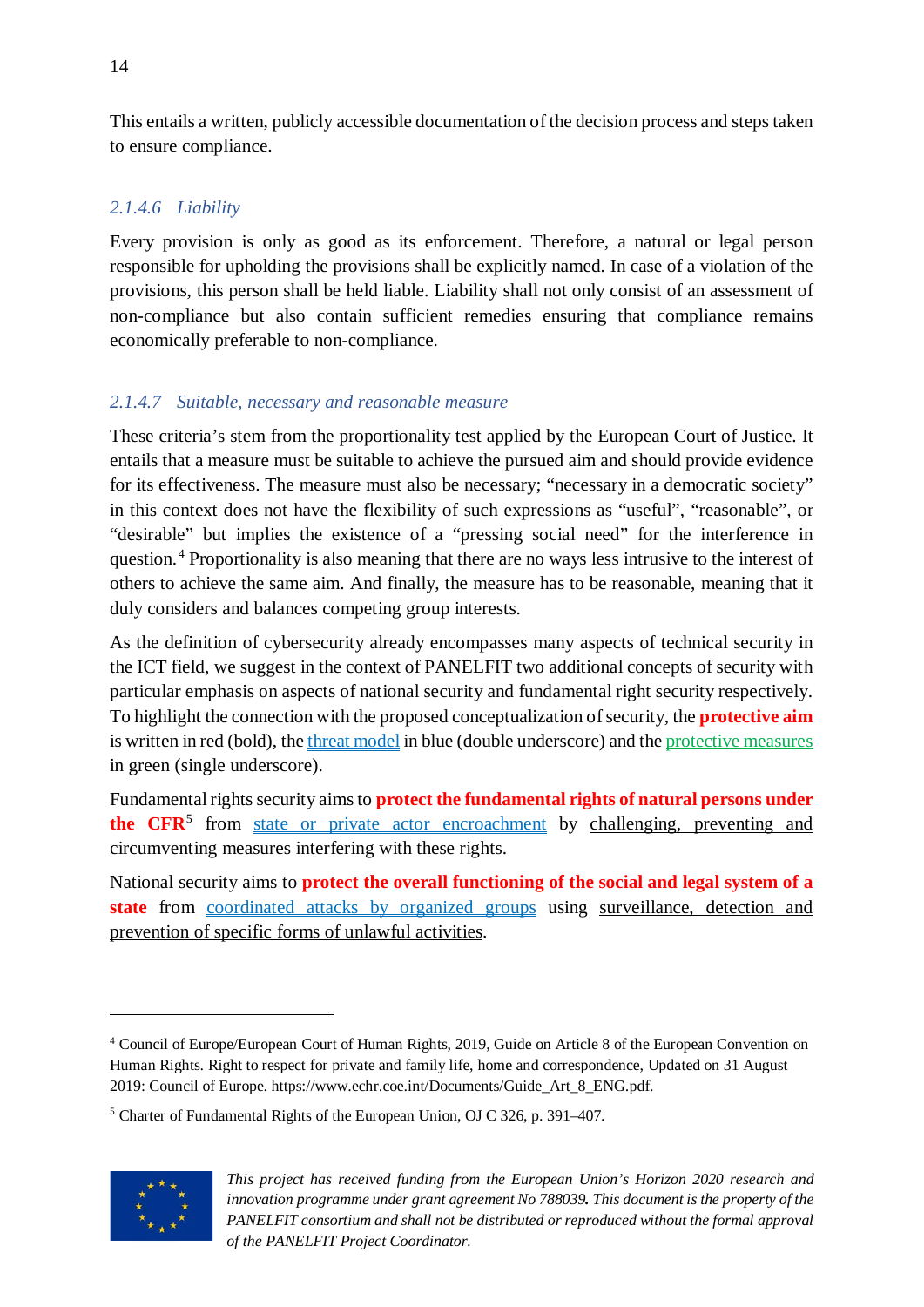#### *2.1.4.8 Cybersecurity*

In the case of cybersecurity, a wide range of pre-existing definitions exists. They usually centre around the protection of networked systems against threats impeding their confidentiality, integrity or availability, although these concepts are not always explicitly mentioned. For example, cybersecurity is defined in the Regulation of the European agency for cybersecurity<sup>[6](#page-14-0)</sup> (ENISA) as:

> *'cybersecurity' means the activities necessary to protect network and information systems, the users of such systems, and other persons affected by cyber threats;*

*'cyber threat' means any potential circumstance, event or action that could damage, disrupt or otherwise adversely impact network and information systems, the users of such systems and other persons[7](#page-14-1)*

As previously, the colour scheme is used to align the definitions with the proposed security conceptualization. In the definition damage and disrupt roughly corresponds to the concepts of integrity and availability, while confidentiality is lumped into the "otherwise adversely impact". The definition of cybersecurity of Public Safety Canada is narrower in scope and does not explicitly include affected persons within the protective aim:

*The body of technologies, processes, practices and response and mitigation measures designed to protect networks, computers, programs and data from attack, damage or unauthorized access so as to ensure confidentiality, integrity and availability.[8](#page-14-2)*

Another approach is to build on intellectual property rights and characterise the threat model as "*occurrences that misalign de jure from de facto property rights*"[9](#page-14-3) within cyberspace. While this promises to encompass many of the other concepts, it hinges on common understanding of property rights, which differ from country to country despite harmonization efforts.

To ensure a uniform understanding of cybersecurity, the usage of the ENISA definition may therefore by advisable, since it encompasses the system user's protection without relying on other legal concepts, which may be country specific.

<span id="page-14-3"></span><sup>&</sup>lt;sup>9</sup> Dan Craigen et al, Defining Cybersecurity, in Technology and Innovation Management Review, October 2014. [https://timreview.ca/sites/default/files/article\\_PDF/Craigen\\_et\\_al\\_TIMReview\\_October2014.pdf.](https://timreview.ca/sites/default/files/article_PDF/Craigen_et_al_TIMReview_October2014.pdf)



<span id="page-14-0"></span><sup>6</sup> Regulation (EU) 2019/881 of the European Parliament and of the Council of 17 April 2019 on ENISA (the European Union Agency for Cybersecurity) and on information and communications technology cybersecurity certification and repealing Regulation (EU) No 526/2013 (Cybersecurity Act).

<span id="page-14-1"></span><sup>7</sup> Art 2 Z 1 and 8 Regulation (EU) 2019/881.

<span id="page-14-2"></span><sup>8</sup> Public Safety Canada. 2010. Canada's Cyber Security Strategy. Ottawa: Public Safety Canada, Government of Canada. [http://www.publicsafety.gc.ca/cnt/rsrcs/pblctns/cbr-scrt-strtgy/index-eng.aspx.](http://www.publicsafety.gc.ca/cnt/rsrcs/pblctns/cbr-scrt-strtgy/index-eng.aspx)

*This project has received funding from the European Union's Horizon 2020 research and innovation programme under grant agreement No 788039. This document is the property of the PANELFIT consortium and shall not be distributed or reproduced without the formal approval of the PANELFIT Project Coordinator.*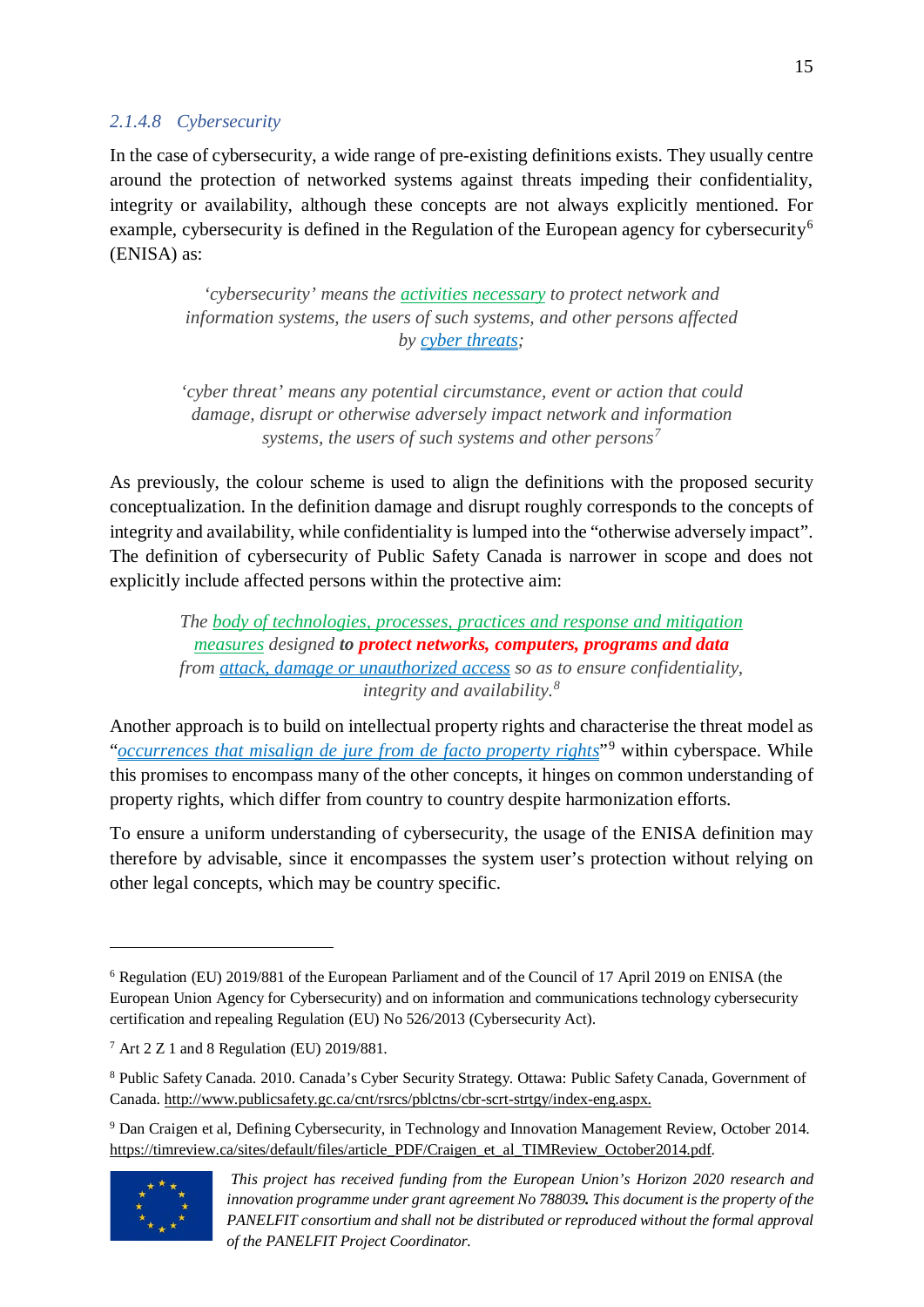# <span id="page-15-0"></span>**2.2 Security over privacy?**

# <span id="page-15-1"></span>**2.2.1 Context and legal background**

The relation between public security and individual privacy has changed dramatically in the last decades. Progress in ICT offers ever-increasing possibilities of generating, collecting and processing of personal data, creating corresponding desires to make use of this new resource, which is often regarded as the "oil of the  $21<sup>st</sup>$  century", to increase effectiveness and convenience, to be exploited for commercial reasons and to improve security. In particular, in the context of security the fundamental right of privacy appears to continue to lose ground for several reasons. First, technical possibilities to collect data (IoT) and to analyse them (AI) are still accelerating, eliminating more and more of the remaining islands of privacy. Future ICT will also limit or remove individual capabilities to escape privacy intrusive technologies. ICT embedded in artefacts or the environment, technologies used by nearby persons or your social contacts are collecting personal data, regardless whether you are an active user or not. AI systems will be needed to make meaningful use of the sheer amount of data generated by countless IoT devices. Second, security often serves as thought-terminating cliché when new surveillance technologies or more competences for law enforcement are at stake. Although criticised frequently and heavily, a presumed trade-off relation between security and privacy appears to dominate public debates and political decision-making. Losses in privacy are presented as a price to pay for increased inner security, usually without proof of evidence that such a relation prevails in the actual situation.

In addition, as a so-called wicked term, security can easily be redefined or reused in a different context and never be finally procured. Whereas metaphors of a trade-off relation or zero-sum game can easily be disproved at the endpoints – without privacy no security exists, hundred percent security can never be reached, regardless how deep privacy intrusions are – certainly, there are areas in which more surveillance can improve security. For instance, video surveillance in multi-storey car parks helps against rational crimes such as car thefts, but not against offences committed in the heat of the moment.

When policies based on specific and narrow exemptions, in which surveillance contributes to security, are becoming a guiding principle of technology development and implementation, several issues arise, which are addressed in different sections of this report. One temptation is to focus attention to security issues for which (surveillance) ICT solutions can be imagined. In this sense, technological progress can be seen as a factor reinforcing existing trends of securitisation. Securitisation<sup>[10](#page-15-2)</sup> means the transformation of political issues of partners into security matters, allowing the use of extraordinary means or introducing limitations to normally inviolable human rights. Instead of focusing on potential root causes of insecurity due to crime and terrorism, e.g. inequality or lack of social security, strategies are preferred for which ICT

<span id="page-15-2"></span><sup>&</sup>lt;sup>10</sup> Buzan, B., Wæver, O., Wæver, O. and De Wilde, J., 1998, Security: A new framework for analysis: Lynne Rienner Publishers.



*This project has received funding from the European Union's Horizon 2020 research and innovation programme under grant agreement No 788039. This document is the property of the PANELFIT consortium and shall not be distributed or reproduced without the formal approval of the PANELFIT Project Coordinator.*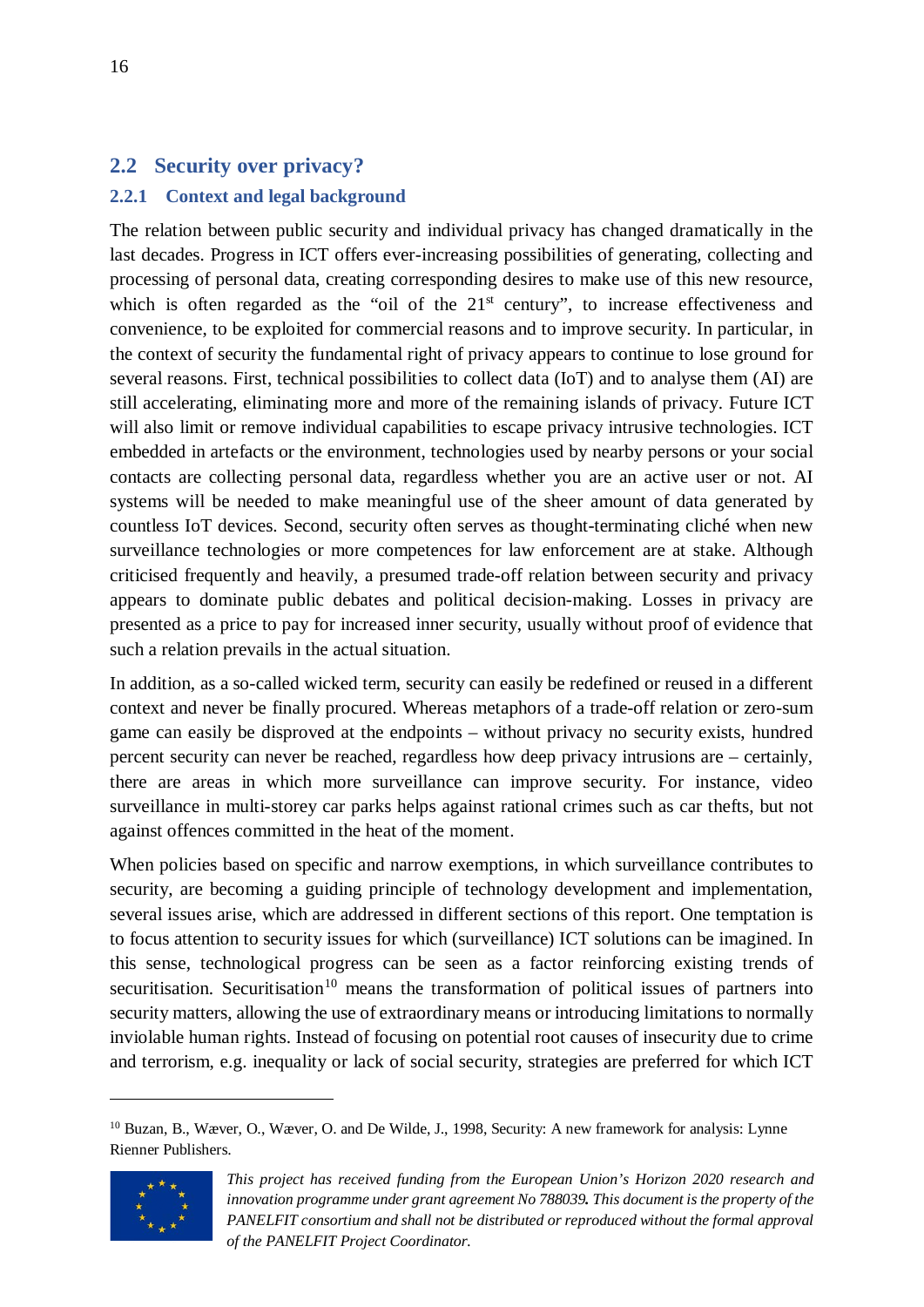pretends to provide answers and for which therefore political action can easily be proved. The principle of proportionality is also easily overlooked when "technology fix" strategies dominate. The proportionality principle would require that in each case the least intrusive option should be chosen. In addition, a surveillance technology fix tends to follow a "the more, the better" thinking. Thus, neglecting on the one hand the possibility that more data may lead to more false positives, unnecessarily binding limited resources of law enforcement agencies, on the other hand implement intrusions into human rights without security gains or even with adverse security developments. The combination of both trends, a more open attitude to make use of surveillance technologies and dramatically increasing capabilities of such technologies, threatens the very essence and core of the human right of privacy.

While threats to privacy and the principles of data protection are not limited to the sphere of security and cybersecurity, the risk appears to be greater and the situation to be more complex in this context. First, security is in comparison to the provision of personal services or to commercial objectives much higher ranked in the value pyramid. Second, also the legal context is less clear and strict in this domain. Public security objectives form the basis of one of the exemptions from the strict regulations of the GDPR.<sup>[11](#page-16-1)</sup> The contents and regulations of the EU police directive<sup>[12](#page-16-2)</sup> are essentially unknown to non-experts, i.e. the majority of ICT researchers. In addition, security and law enforcement remain competences of the member states, therefore different national regulations further complicate the formulation of common (legally binding) guidelines.

### <span id="page-16-0"></span>**2.2.2 Issue/gap**

The complexity of the relation between privacy and security and the manifold impacts that the concrete forming of this relation has on the individual enjoyment and exercise of human rights and on shaping the democratic and societal development urgently requires broad debates and political dialogue. More participation is needed to decide into which directions our society should develop and to develop more concrete regulations to avoid changes and tendencies in the direction of illiberal and undemocratic societies.

Security over privacy attitudes raise issues related to exemptions from general and strict privacy protection. Whereas these exemptions do not necessarily create legal gaps by themselves, as the EU police directive on national legislations normally provide sufficient guidance to apply

<span id="page-16-2"></span><span id="page-16-1"></span><sup>&</sup>lt;sup>12</sup> Directive (EU) 2016/680 of the European Parliament and of the Council of 27 April 2016 on the protection of natural persons with regard to the processing of personal data by competent authorities for the purposes of the prevention, investigation, detection or prosecution of criminal offences or the execution of criminal penalties, and on the free movement of such data, and repealing Council Framework Decision 2008/977/JHA.



*This project has received funding from the European Union's Horizon 2020 research and innovation programme under grant agreement No 788039. This document is the property of the PANELFIT consortium and shall not be distributed or reproduced without the formal approval of the PANELFIT Project Coordinator.*

 $11$  Art 2 (2) (d) GDPR.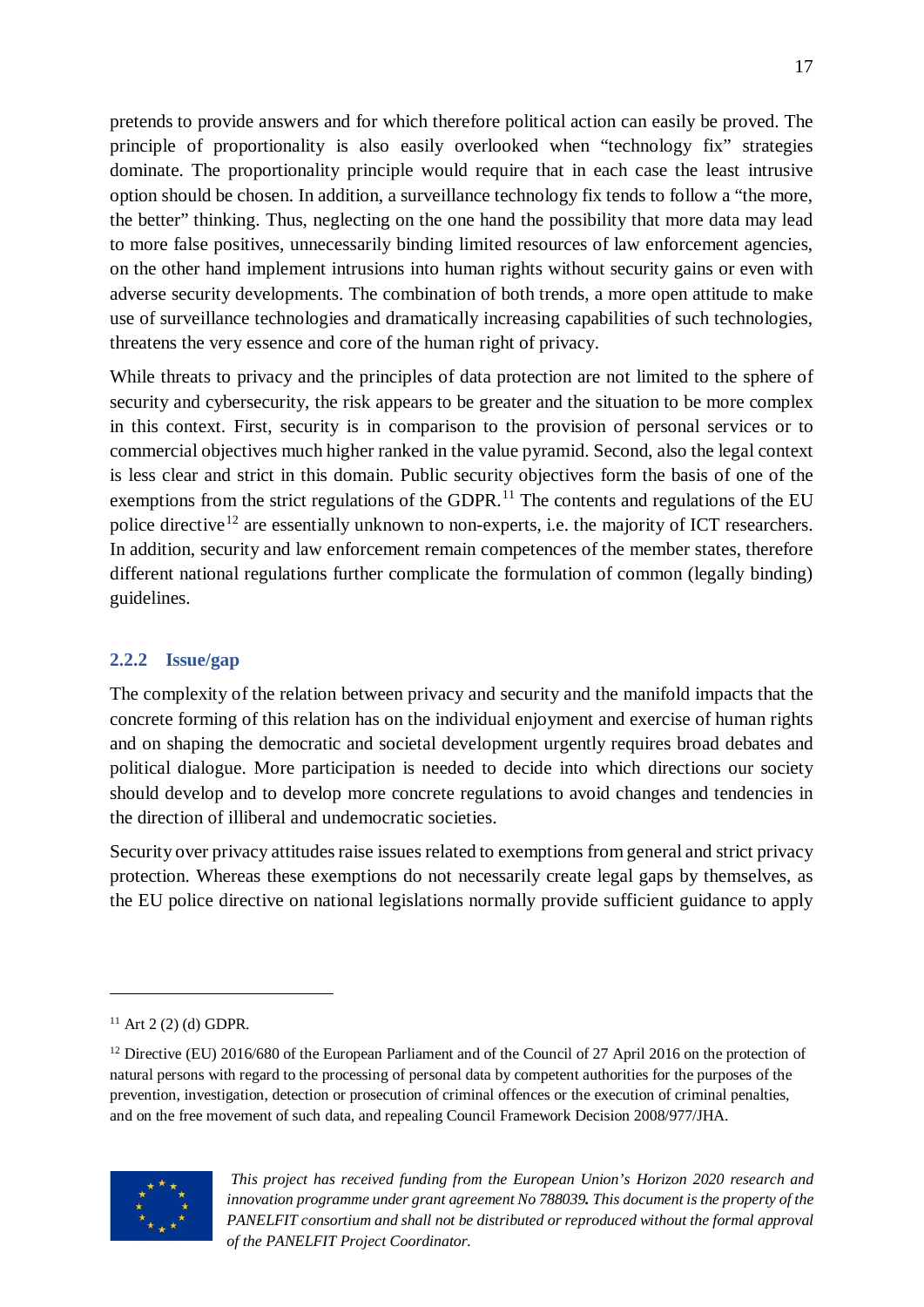standard data protection processes,<sup>[13](#page-17-0)</sup> such liberations create incentives of unproportionate extensions of surveillance powers of law enforcement or the development of respective technologies. The second aspect may also directly concern individual topics within security research calls of the European Commission, involving conflicts for the involved researchers as the requested technological capabilities to be developed may not be used in an ethically or legally compliant manner.<sup>[14](#page-17-1)</sup> In addition, such exceptions constitute issues in general for involved researchers with proficiency in ICTs; the applicability of such exceptions is often open to interpretation and requires legal expertise or knowledge of case law.[15](#page-17-2)

Similar considerations apply to the mandatory retention of personal data, which might be considered as relevant in the context of security. Mandatory data retention is obviously in conflict with constitutional or human rights related to privacy or the presumption of innocence. Accordingly, the EU data retention directive from 2006<sup>[16](#page-17-3)</sup> was declared invalid by the Court of Justice of the European Union in April 2014 because it did not meet the principle of proportionality and should provide more safeguards regarding the protection of fundamental rights such as respect for private life and the protection of personal data.<sup>[17](#page-17-4)</sup> Nevertheless similar data retention schemes are in place, e.g. Passenger name record  $(PNR)^{18}$  $(PNR)^{18}$  $(PNR)^{18}$  rules. The possibility to scan data generated in past from various sources, in combination with intensions of unrestricted access to such data by law enforcement and the objective of mandatory retention of potentially security relevant data, remains an issue challenging fundamental rights. The currently negotiated EU ePrivacy Regulation is in this context criticised as containing backdoors to reintroduce blanket data retention, not in the form of a mandatory legal requirement but by offering a number of permissions to process electronic communications data to private companies.<sup>[19](#page-17-6)</sup>

<sup>19</sup> [https://digitalcourage.de/blog/2019/eprivacy-private-data-retention-through-the-back-door.](https://digitalcourage.de/blog/2019/eprivacy-private-data-retention-through-the-back-door)

<span id="page-17-6"></span>

<span id="page-17-0"></span><sup>13</sup> Schlehahn, E., 2018, Die Methodik des Standard-Datenschutzmodells im Bereich der öffentlichen Sicherheit und Justiz, Datenschutz und Datensicherheit-DuD 42(1), 32-36.

<span id="page-17-1"></span><sup>&</sup>lt;sup>14</sup> The Seventh Framework Programme project INDECT [\(https://cordis.europa.eu/project/id/218086\)](https://cordis.europa.eu/project/id/218086) is a prominent example for such conflicts. It was one of the projects being accused of developing fundamental rights intrusive activities, causing critical reactions in the press and in the European Parliament (Vermeulen, M. und Bellanova, R., 2012, European Smart Surveillance: What's at Stake for Data Protection, Privacy and Non-Discrimination, Sec. & Hum. Rts. 23, 297.).

<span id="page-17-2"></span><sup>&</sup>lt;sup>15</sup> Greer, S. C., 1997. The exceptions to Articles 8 to 11 of the European Convention on Human Rights, Vol. 88: Council of Europe.

<span id="page-17-3"></span><sup>&</sup>lt;sup>16</sup> European Union, Directive 2006/24/EC on the Retention of Data Generated or Processed in Connection with the Provision of Publicly Available Electronic Communications Services or of Public Communications Networks[. http://data.europa.eu/eli/dir/2006/24/oj.](http://data.europa.eu/eli/dir/2006/24/oj)

<span id="page-17-4"></span><sup>17</sup> [https://ccdcoe.org/incyder-articles/eu-data-retention-directive-invalid/.](https://ccdcoe.org/incyder-articles/eu-data-retention-directive-invalid/)

<span id="page-17-5"></span><sup>&</sup>lt;sup>18</sup> [https://ec.europa.eu/home-affairs/what-we-do/policies/police-cooperation/information-exchange/pnr\\_en.](https://ec.europa.eu/home-affairs/what-we-do/policies/police-cooperation/information-exchange/pnr_en)

*This project has received funding from the European Union's Horizon 2020 research and innovation programme under grant agreement No 788039. This document is the property of the PANELFIT consortium and shall not be distributed or reproduced without the formal approval of the PANELFIT Project Coordinator.*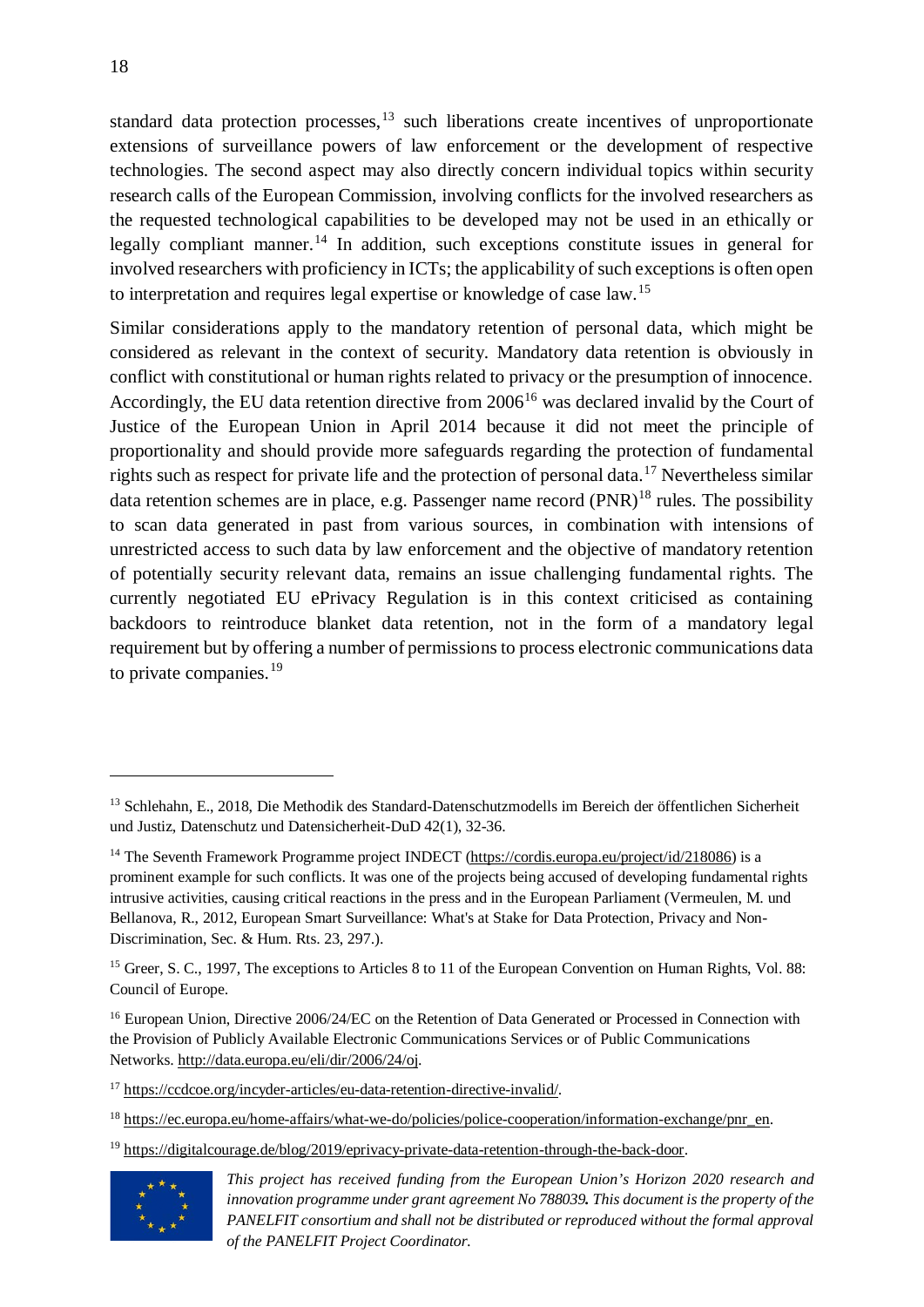#### <span id="page-18-0"></span>**2.2.3 Risk assessment and impact for research and innovation**

There is in general a high risk that future ICTs, instead of contributing to societal and economic progress, lead to limitations of individual rights and to the erosion of democratic principles and civil liberties. Research and innovation, which is oriented towards a one-dimensional and simplifying understanding of security and cybersecurity, is at risk to develop technologies, which do not contribute to the intended aims but endanger the fundaments of liberal democracies.

#### <span id="page-18-1"></span>**2.2.4 Mitigation measures and costs**

Mitigation measures include raising awareness that research and innovation in ICTs must strictly respect fundamental rights and comply with ethics, regardless whether justified security concerns appear also to warrant violations of long-established values and rights. Awareness raising must also embrace institutions responsible for the development and implementation of research programs in order to avoid that research calls include topics, which are apparently in contradiction to democratic principles and human rights. A specific measure could be the involvement of all relevant disciplines, including citizens and civil society, in the development, implementation and supervision of security/cyber security related ICT research. Direct costs would be moderate and easily outweighed by more effective and less intrusive ICTs.

# <span id="page-18-2"></span>**2.3 Conflict between stable principles and "liquid" situations**

#### <span id="page-18-3"></span>**2.3.1 Context and legal background**

Before entering into context and legal background of the conflict between stable principles and "liquid" situations, the meaning of both terms (stable principles and liquid situations) should be explained. Stable principles, in relation to a comprehensive understanding of security as scrutinised in section [1](#page-11-7) [Definition of Security and Cybersecurity,](#page-11-7) refers to situations in which written or unwritten "laws" provide for a social, political or economic environment in which trust in the respect for such laws and rules can be expected in general. This does not imply that they are not violated at all, but that violations are not accepted and usually followed by some kind of sanctions. In this sense, stable principles provide security to all citizens, based on the certainty that breaches will normally have negative consequences for those conducting the violations.

In contrast, liquid situations refer to observations that many of these principles, which formed for a long period a stable skeleton of liberal and democratic societies and dominated international relations between democratic and nondemocratic nations, appear to disappear or at least to become largely irrelevant when important decisions are at stake. The so-called "new normal" describes situations that have not been considered as normal at all in the recent past decades. Openly discussed objectives to implement illiberal democracies, opinions of populist politicians to regard human rights as old-fashioned barriers to implement their political will, the upraise of fake news, cumulating in an equal treatment of facts and alternative facts, the

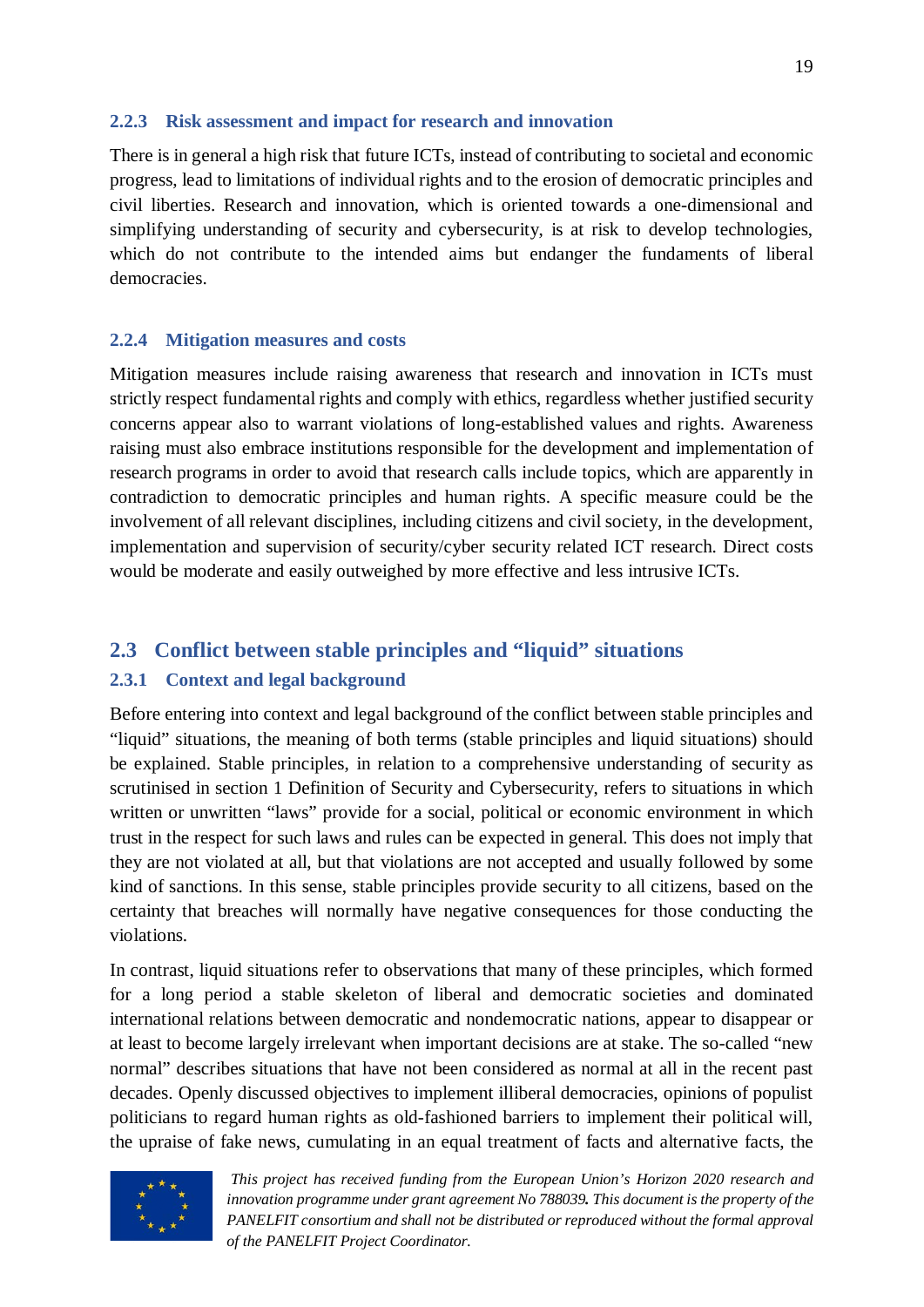negligence of international treaties and their replacement by so-called deals, that can be broken or changed at any time, the disregard of international law and UN resolutions are only a few examples of liquid situations. These developments lead to increasing insecurities. They can also concern to regulations affecting the development or use of ICT in the area of security and cybersecurity. The rejection of the use of so-called Troyan horse software by the Austrian Constitutional Court (see next paragraph) illustrates this relation. Vice versa, liquid situations can also influence investment decisions into advanced infrastructures and increase related insecurities by mixing up security considerations related to digital sovereignty (national or European provision of required hardware and software), cyber security considerations (suspicion about presence of hidden backdoors in hardware) and economic considerations or trade war aspects.

Another form of liquid situation can be observed in an increasing trivialisation of creation or change of regulations in highly sensitive areas. One example relates to the adoption of a socalled security package in Austria in 2018, of which several legal provisions were repealed as unconstitutional by the Constitutional Court (VfGH). The repealed provisions concern the concealed recording and storage of data for the identification of vehicles and drivers by means of image-processing technical equipment, the processing of data from section control installations by the safety authorities, the covert monitoring of encrypted messages by installing a program on a computer system, and the authorisation to enter premises, search containers and overcome specific security measures for the purpose of installing this surveillance programme.[20](#page-19-0) Another example, raising comparable concerns, is the Royal Decree-Law 14/2019 of 31 October set in force in Spain, which adopts urgent measures for reasons of public security in the areas of digital administration, public sector procurement and telecommunications. This legislation has been criticized from different sectors and NGOs. "This Royal Decree-Law modifies the regulation on the internet and electronic communications in order to grant the government greater powers to control these technologies in a range of vaguely defined situations. The Decree-Law defines an access to the network increasingly administered by the state, with no obligation for a judicial ruling to limit the access. This could pose a threat to human rights, particularly to that of freedom of expression."[21](#page-19-1) Liquid situations refers in this context to the fact that regulations with far-reaching effects on fundamental rights are adopted without sufficient debate or even against better knowledge about unconstitutional provisions.

The problem of liquid situations does, however, also extend to safeguards against such uncertainties. International law, international and national legal systems are also being increasingly challenged by the political system and political actors. Attempts to limit the stability or power of the legal system can be observed in different forms, from debates about the relative role and power of the political versus the legal system, the abuse of constitutional

<span id="page-19-1"></span><sup>21</sup> <https://edri.org/spain-new-law-threatens-internet-freedoms/>



<span id="page-19-0"></span><sup>&</sup>lt;sup>20</sup> Judgement of the Austrian Constitutional Court (only in German, 11.12.2019). [https://www.vfgh.gv.at/medien/Kfz-Kennzeichenerfassung\\_und\\_\\_Bundestrojaner\\_\\_verfass.de.php](https://www.vfgh.gv.at/medien/Kfz-Kennzeichenerfassung_und__Bundestrojaner__verfass.de.php)

*This project has received funding from the European Union's Horizon 2020 research and innovation programme under grant agreement No 788039. This document is the property of the PANELFIT consortium and shall not be distributed or reproduced without the formal approval of the PANELFIT Project Coordinator.*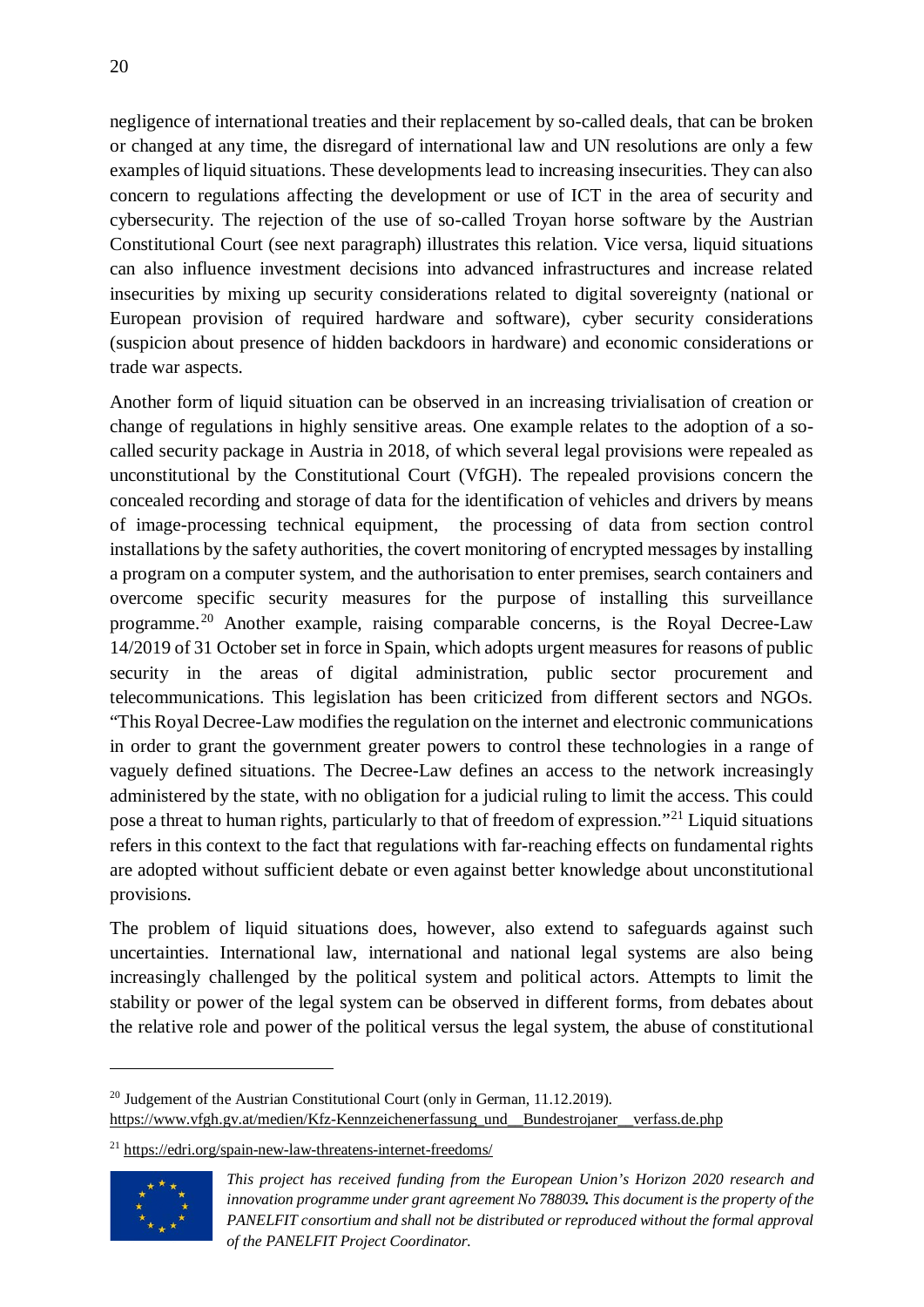regulations for the safeguarding of day-to-day legal matters, the provision of insufficient financial personal resources to the legal system, or the implementation of legal reforms with the aim to increase political influence, to name but a few possibilities.

### <span id="page-20-0"></span>**2.3.2 Issue/gap**

Security and privacy standards in regulations need to be followed by researches. Liquid situations threaten this demand in several aspects, going beyond the insufficient or ineffective enforcement of existing regulations. Liquid situations as defined above is threatening the longterm stability of such regulations and the provision of reliable principles to be followed.

### <span id="page-20-1"></span>**2.3.3 Risk assessment and impact for research and innovation**

A main risk caused by the liquid situations described above are losses in the efficiency of research and development of new ICT's. Unclear situations concerning the regulations and principles for technologies to be developed can delay the development, lead to technologies, which cannot be deployed in an ethically compliant manner or create technologies, the use of which may cause large negative side effects.

# <span id="page-20-2"></span>**2.3.4 Mitigation measures and costs**

Mitigation measures against general and worldwide political tendencies is probably beyond the scope of the PANELFIT project. Nevertheless, the guidance and guidelines developed within this project may help to limit the negative consequences of instable and liquid situations. One possibility would be to put more weight and reliance on ethics and human rights as a more stable long-term orientation of development in ICT. A concrete measure would be awareness raising and education in ethics of persons involved in R&D, but also of the general public as users, buyers and generally influenced individuals of security and cyber security technologies. On a general policy level, decision regarding ICT research should take into consideration the societal impacts that the technology could have. Policy makers should adopt actions to foster awareness regarding technology in general among the public. In that way, researchers, that are part of the public, could benefit from those policies and apply such knowledge in their research practice.

# <span id="page-20-3"></span>**2.4 Surveillance effects on humans**

# <span id="page-20-4"></span>**2.4.1 Context**

The increasing availability of ICTs and data, paired with the perceived rise of security threats, may lead to the justification of an ever-growing security apparatus. The impact of surveillance on humans is, however, not to be neglected. Indeed, researchers observed a chilling effect where people adapt their behaviour, in order to comply with a certain standard. This "self-censorship" can be seen as a reaction to the fear of actual punishment, but also to the fear of the "stigma of

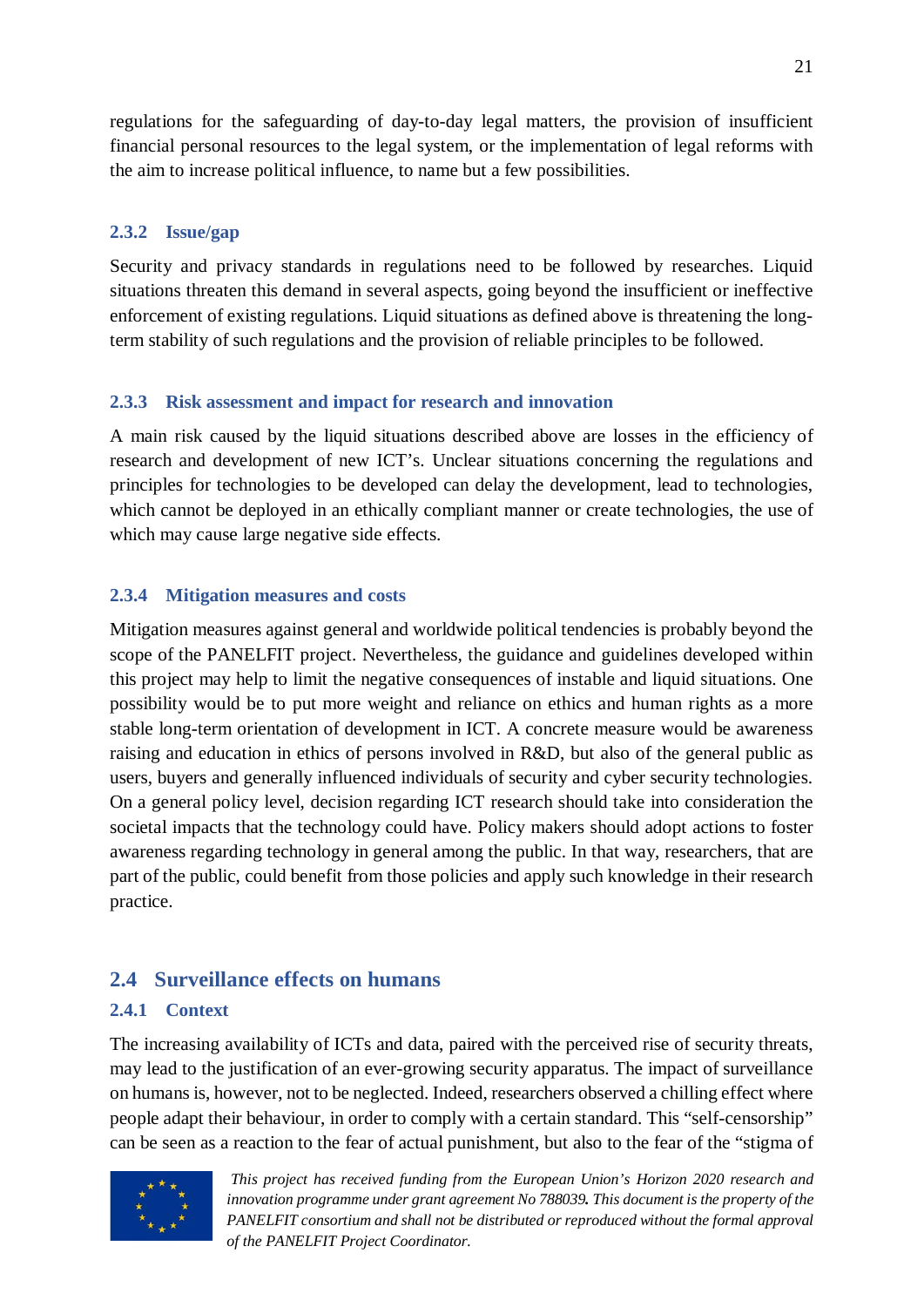being labelled or tracked by state actors as non-conformists, deviants, or criminals, or the broader concern that information gathered about such activities may be leaked or disclosed publicly, leading to embarrassment or used for nefarious purposes by third-parties".<sup>[22](#page-21-0)</sup> This chilling effect was reason for the German government to pass the Census Act,  $^{23}$  $^{23}$  $^{23}$  an act defining the right to informational self-determination. This construct has subsequently found entrance to European Law under the paradigm of right to privacy, which is also the principle underpinning the General Data Protection Regulation.

The debate on impacts of surveillance on humans has regained momentum in relation to the discussion of surveillance capitalism<sup>24</sup>. According to Zuboff "Privacy is having the right to decide how you want to live, what you want to share, and what you choose to expose to the risks of transparency. In surveillance capitalism, those rights are taken from us without our knowledge, understanding, or consent, and used to create products designed to predict our behavior". These products are then sold into new markets that she calls "behavioral futures markets". At each stage, "our lives are further exposed to others without our consent." In losing decision rights, we lose privacy, as well as autonomy and self-determination. Such rights don't vanish, she points out. "We lose them to someone else".<sup>[25](#page-21-3)</sup>

Nevertheless, in the aftermath of terrorist attacks in the last years, countries all over the world have tightened their security measures; one of the best examples being France which introduced new anti-terror laws after extending for six times the state of emergency, which was called after the terror attacks in November 2015.[26](#page-21-4)

When weighing the two arguments against each other – national security and the infringed human values like autonomy or privacy – it needs to be considered, that the magnitude of surveillance data nowadays reaches a new degree of intrusiveness both in terms of quantity and quality. In quantity because the smartphone usually is an all-day-and-night companion and in quality because the type of information that can be obtained has changed drastically.<sup>[27](#page-21-5)</sup> As the technological progress has made the collection of data not only easily executable but also affordable (ibid.), the risk of permanent surveillance has become particularly high. Furthermore, as Bruce Schneier depicts, the increased surveillance does not necessarily

<span id="page-21-5"></span> $27$  Bernal, P. (2016). Data gathering, surveillance and human rights: Recasting the debate. Journal of Cyber Policy, 1(2), 243–264. [https://doi.org/10.1080/23738871.2016.1228990.](https://doi.org/10.1080/23738871.2016.1228990)



*This project has received funding from the European Union's Horizon 2020 research and innovation programme under grant agreement No 788039. This document is the property of the PANELFIT consortium and shall not be distributed or reproduced without the formal approval of the PANELFIT Project Coordinator.*

<span id="page-21-0"></span><sup>&</sup>lt;sup>22</sup> Penney, J. W. (2016). Chilling effects: Online surveillance and Wikipedia use. Berkeley Technology Law Journal, 31(1), 117–182.

<span id="page-21-1"></span><sup>23</sup> BVerfGE 65, 1 in 1983

<span id="page-21-2"></span><sup>&</sup>lt;sup>24</sup> Shoshana Zuboff (2019): The Age of Surveillance Capitalism – The Fight for a Human Future at the New Frontier of Power, PublicAffairs, New York.

<span id="page-21-3"></span><sup>25</sup> https://harvardmagazine.com/2017/01/the-watchers

<span id="page-21-4"></span><sup>&</sup>lt;sup>26</sup> France approves tough new anti-terror laws. (2017, October 4). BBC News. Retrieved from [https://www.bbc.com/news/world-europe-41493707.](https://www.bbc.com/news/world-europe-41493707)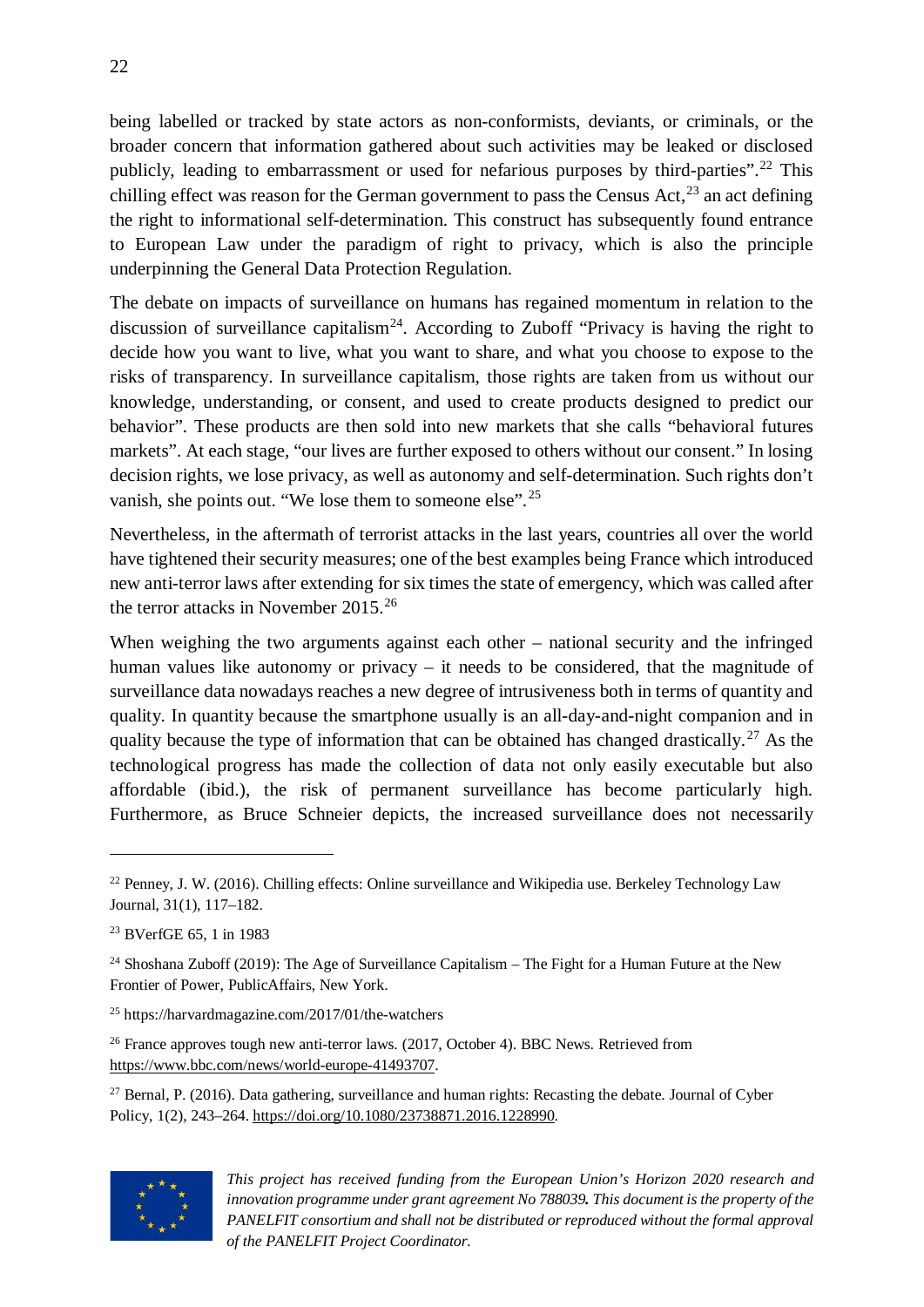improve the security.<sup>[28](#page-22-3)</sup> He argues that terrorist attacks are so rare that they cannot be accurately predicted, while the attempt to doing so leads to an immense number of false alarms (which cost a lot of money and resources). Besides, the "new" surveillance automatically turns-any individual into a potential suspect.

# <span id="page-22-0"></span>**2.4.2 Gap**

The argument of public security may be exploited to justify an ever-increasing surveillance, which might not be proportionate in comparison to the negative effects of surveillance on humans. No existing instrument reliably ensures that arguments invoking public security are not (ab)used to justify disproportionate surveillance measures.

# <span id="page-22-1"></span>**2.4.3 Risk assessment & impact for research and innovation**

The risks that this entails are manifold. For instance, the surveillance does not only affect individuals' privacy, but the chilling effect may also change society by threatening fundamental rights such as the freedom of speech, of assembly and association, or the prohibition of discrimination.<sup>29</sup>Furthermore, the increased surveillance may also facilitate the possibilities for blackmail, discrimination, and persuasion. This is particularly sensitive since a precise accuracy is not necessarily crucial for (particularly commercial) profilers. Hence, people are not only running the risk of being correctly classified into an unwanted category, but also of an inaccurate profiling per se (ibid.).

For researchers the surveillance issue is relevant since research runs the risk of (unintentionally) contributing to the surveillance by collecting personal data, either by an abuse of the research findings for unethical purposes or by an involuntary leakage of data to unauthorized parties. This risk is particularly high if technical and organizational measures taken to protect the personal data (e.g. the identity) are insufficient.

Furthermore, if data subjects get the feeling of being surveilled, they might start to distrust any form of data collection. This could result in 1) reluctance to participate in research studies and/or 2) a deliberate falsification of data in research studies.

# <span id="page-22-2"></span>**2.4.4 Mitigation measures and costs**

The line between protecting individuals by surveillance measures and harming them is very thin. Policy makers need to be aware of this and weigh whether the intended or taken measures have the desired effect and whether these justify possible negative effects.

<span id="page-22-4"></span><sup>&</sup>lt;sup>29</sup> Bernal, P. (2016). Data gathering, surveillance and human rights: Recasting the debate. Journal of Cyber Policy, 1(2), 243–264.<https://doi.org/10.1080/23738871.2016.1228990>



<span id="page-22-3"></span><sup>&</sup>lt;sup>28</sup> Schneier, B. (2016). Data and Goliath: The Hidden Battles to Collect Your Data and Control Your World (1 edition). New York London: W. W. Norton & Company.

*This project has received funding from the European Union's Horizon 2020 research and innovation programme under grant agreement No 788039. This document is the property of the PANELFIT consortium and shall not be distributed or reproduced without the formal approval of the PANELFIT Project Coordinator.*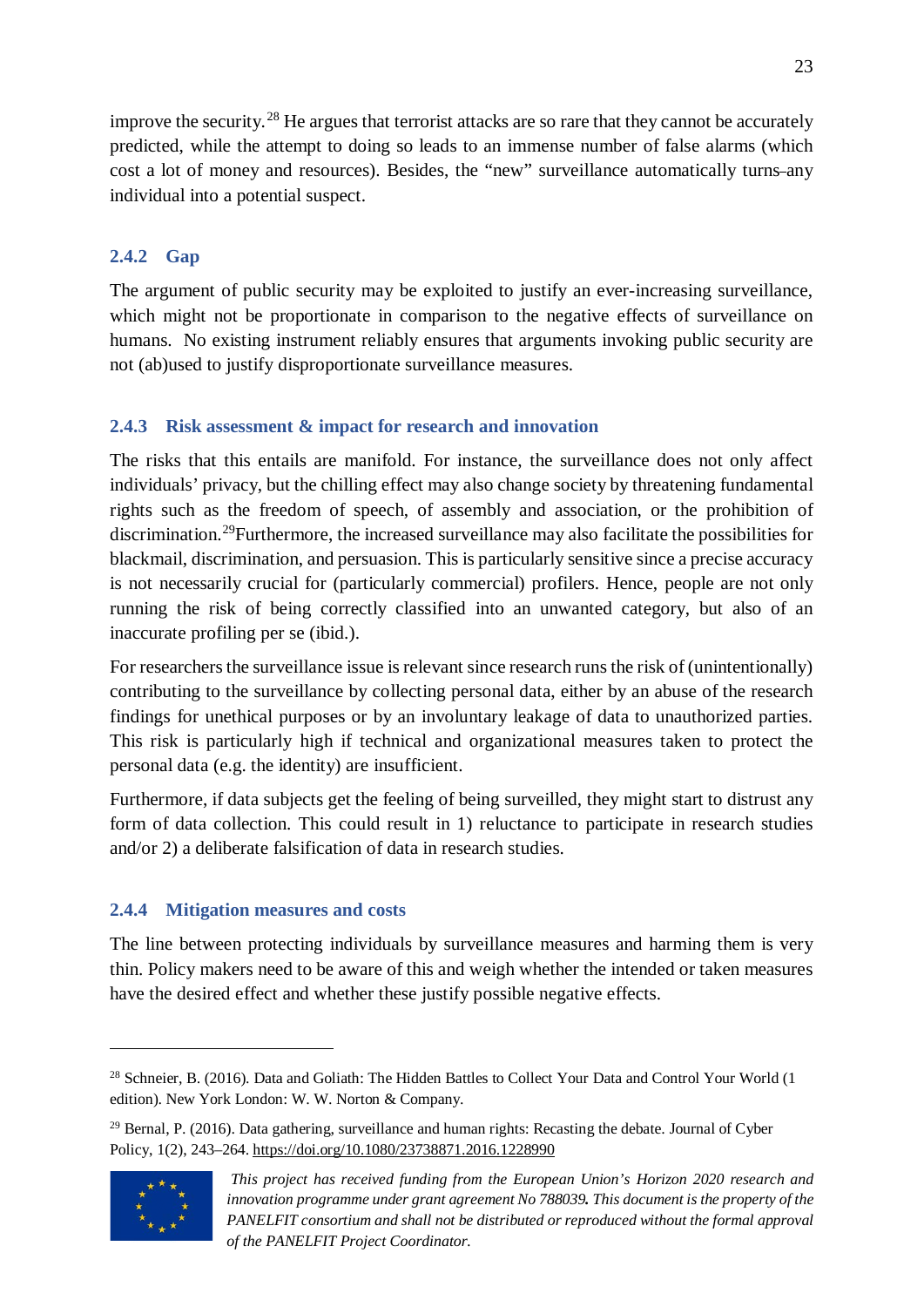For researchers it is elementary to be aware of the sensitivity of the data they collect and what it can be used for. The introduction of reasonable technical and organizational measures to minimize the risk of a data leakages is essential. Consequently, what is needed are compulsory awareness trainings for researchers as well as the definition of a clear standard for technical and organizational measures for data protection in research and innovation.

# <span id="page-23-0"></span>**2.5 The dominance of big US companies**

### <span id="page-23-1"></span>**2.5.1 Context and legal background**

ICT research relies heavily on a wide variety of technological tools and software solutions that offer researchers many advantages in their daily work. In order to gather resources and knowledge from different fields all over the world, research is often conducted by a group of researchers rather than a single individual. To manage these research projects and to stay in line with the project plan, it is important to communicate, monitor tasks and exchange files in the most effective way. The internet has created the possibility to use tools and software solutions to tackle these challenges, many of which being used by research consortia. Nowadays, tools for communication and project management are widely applied. Data is stored and analysed in the cloud with big U.S. technology companies (Big Tech) like Amazon, Microsoft and Apple being the market leaders. Conferences and meetings are being organized and promoted through Facebook while general business communication and networking is being conducted using dedicated social networks such as LinkedIn, belonging to Microsoft. Google, as the largest search engine worldwide, owns Google Scholar, a popular search engine for academic work, next to a wide variety of work-related tools. Similarly, Microsoft and Apple offer different work-related tools, solutions for project management, as well as the most widely-used operating systems (OS) for smartphones and computers. While individuals and researchers use these solutions on a daily basis, they rarely contemplate on the importance, and ubiquity, of these tools, as well as on the business practices of these companies.<sup>[30](#page-23-2)</sup>

Nemitz (2018) provides an explanation on the reasons of the dominance of a few technology companies and combines this with the fact that these companies are also the market leaders in AI research.<sup>[31](#page-23-3)</sup> The dominance can be explained through the accumulation of power in four aspects. These companies possess huge amounts of capital, they control the infrastructure on public disclosure, the own an extensive collection of personal data, and they are the leaders in the development and integration of AI into existing and future reservices. These factors continue to strengthen their position of power in the market, increasing the dependency of researchers on their services.

 $\overline{a}$ 

<span id="page-23-3"></span>31

<span id="page-23-2"></span><sup>&</sup>lt;sup>30</sup> For more information see: Zuboff, S. (2015) 'Big other: Surveillance capitalism and the prospects of an information civilization', *Journal of Information Technology*. Nature Publishing Group, 30(1), pp. 75–89. doi: 10.1057/jit.2015.5.

*This project has received funding from the European Union's Horizon 2020 research and innovation programme under grant agreement No 788039. This document is the property of the PANELFIT consortium and shall not be distributed or reproduced without the formal approval of the PANELFIT Project Coordinator.*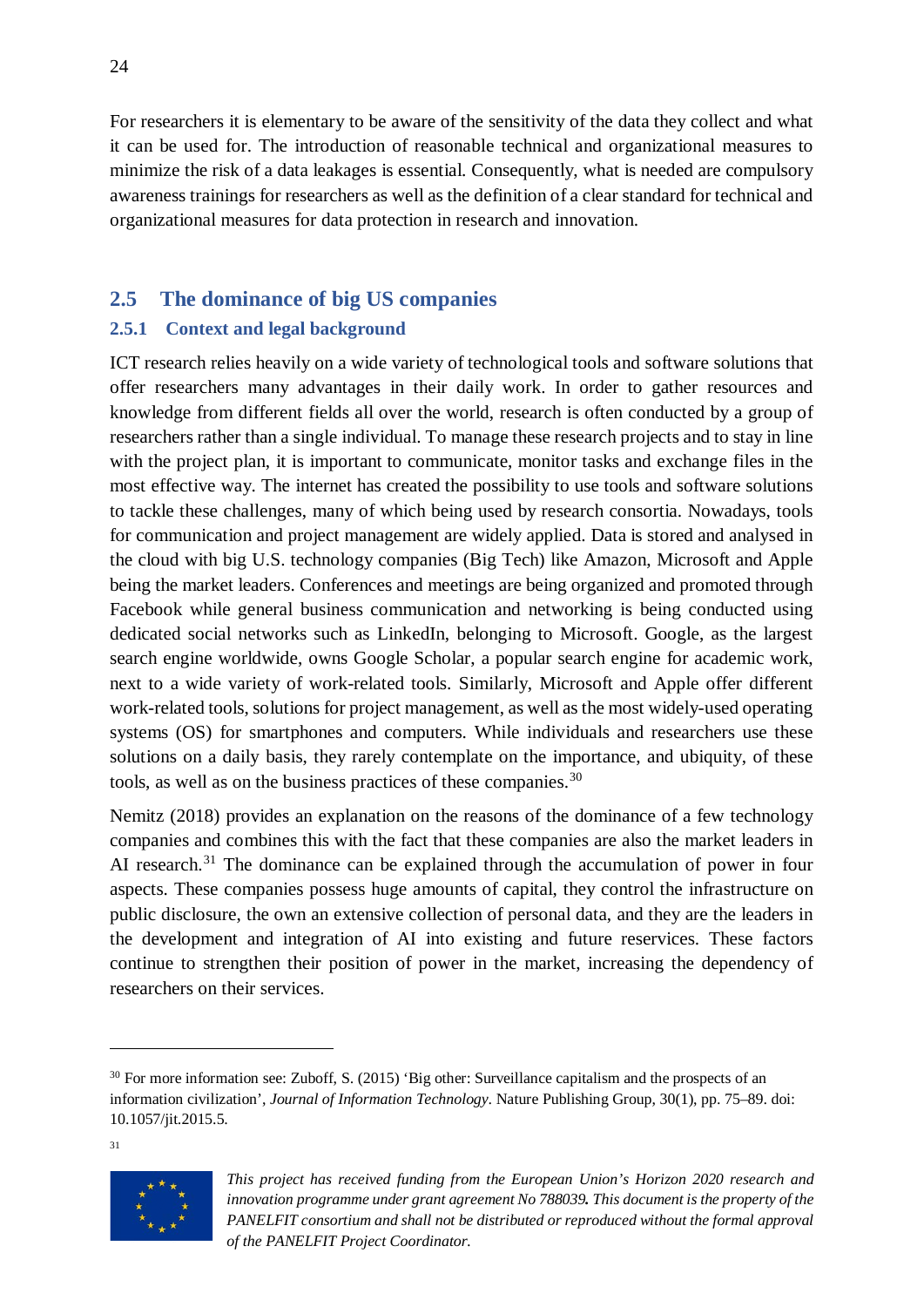Although the Big Techs solutions and tools yield great benefit for researchers by supporting them in various aspects of their work, the use of these tools also comes with certain risks. Researchers are increasingly dependent on a limited number of companies that provide them with tools. Through network and lock-in effects, the likelihood of using different services decreases while at the same time the market position of the Big Techs is further strengthened. Researchers and research consortia therefore put themselves and their research data in risk of cyberattacks, such as denial-of-service or man-in-the-middle attacks. Data that is stored at another party can be stolen or manipulated. Communication between consortia members might not be encrypted, malfunctions of technology solutions may endanger a whole research project. Additionally, European researchers might not be aware of the fact that their data is located in the U.S., where data privacy and security are regulated differently than in the EU. Even if the points mentioned above are known by the researchers, European alternatives are relatively unknown, not available or cannot compete with the Big Techs services.

### <span id="page-24-0"></span>**2.5.2 Issue**

Big U.S. companies dominate not only technology development in general but also in the context of ICT research in particular. "Big Tech" meaning the major U.S. technology companies like Microsoft, Google, Facebook and Apple, are market leaders in the provision of software and technological tools used for and in research projects such as collaboration, project management and communication tools as well as data and cloud storage solutions and the subsequent tools for data analysis.

Furthermore, these big tech companies not only dominate these markets but they also dominate research itself in the field of Artificial Intelligence (AI). This might lead to a dominance in AI products in the future, whose implications have been discussed in the section *AI and Security* of this document, and an increase in dominance in the aforementioned technologies. Data, which these companies own, store and produce in great quantities is a competitive advantage in the development of  $AI.^{32}$  $AI.^{32}$  $AI.^{32}$ 

# <span id="page-24-1"></span>**2.5.3 Relevance & impact for research and innovation**

The dominance of U.S. companies in areas that affect European researchers can be considered problematic as it increases the dependence of European research on non-European tools and technological solutions. This in turn increases the dominance of the American companies, discouraging European innovation and weakening European competing organizations. For researchers, this dependency can be seen as a business risk as their work relies on these tools, either indirectly, in the case of project management or communication tools, or directly, if data

<span id="page-24-2"></span><sup>32</sup> Westerheide, F. (2019) *The Artificial Intelligence Industry and Global Challenges*. Available at: [https://www.forbes.com/sites/cognitiveworld/2019/11/27/the-artificial-intelligence-industry-and-global](https://www.forbes.com/sites/cognitiveworld/2019/11/27/the-artificial-intelligence-industry-and-global-challenges/#53495c83deb9)[challenges/#53495c83deb9.](https://www.forbes.com/sites/cognitiveworld/2019/11/27/the-artificial-intelligence-industry-and-global-challenges/#53495c83deb9)



*This project has received funding from the European Union's Horizon 2020 research and innovation programme under grant agreement No 788039. This document is the property of the PANELFIT consortium and shall not be distributed or reproduced without the formal approval of the PANELFIT Project Coordinator.*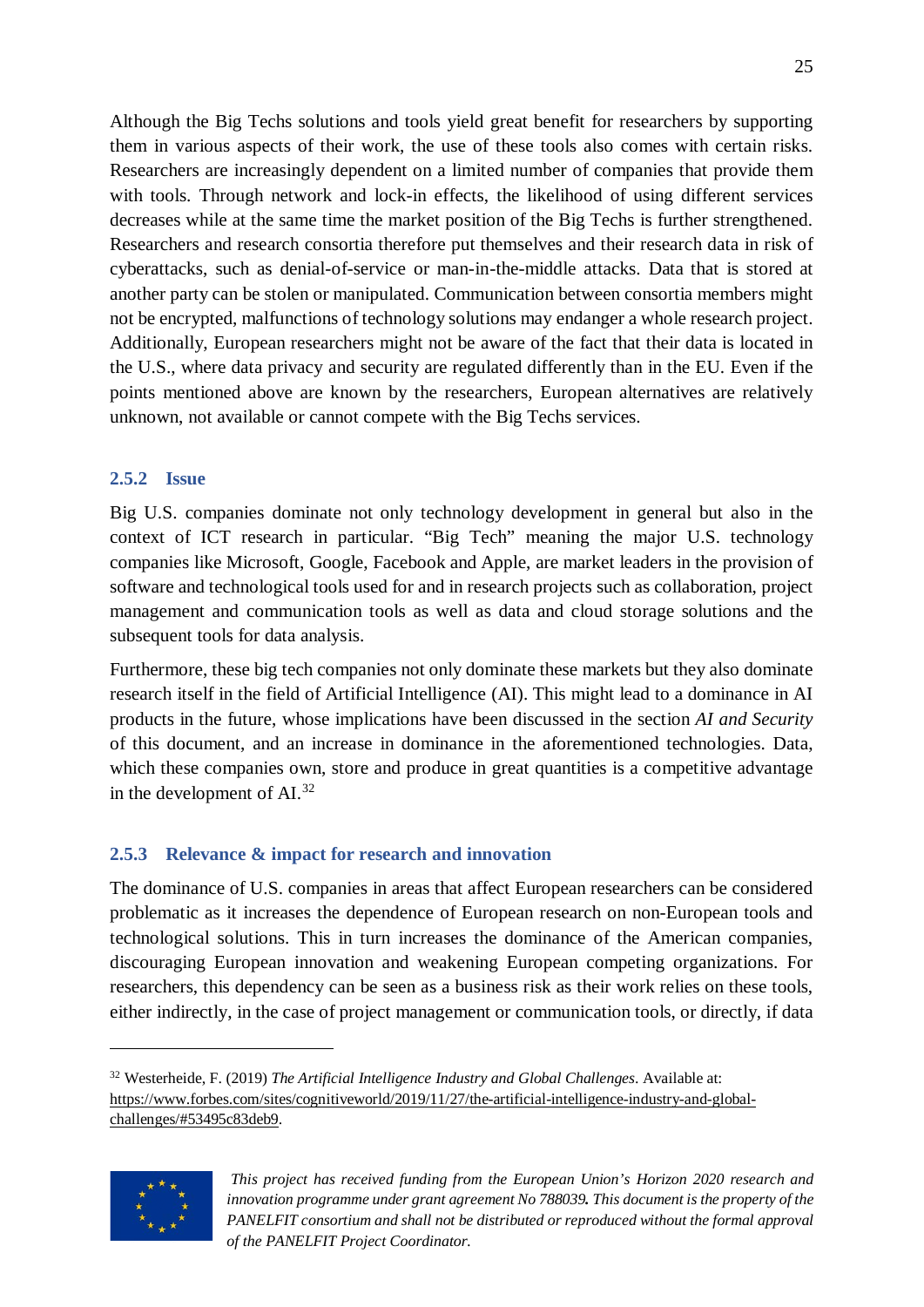is stored and analysed with the use of Big Techs solutions. If these tools become unavailable or unusable, either due to governmental regulation, extreme price increases or the failure of the solution itself, researchers are incapable of performing their work. This could lead to the failure of research projects if these risks have not been considered in the past.

Apart from that, data security and privacy issues need to be discussed. The regulation and requirements for cybersecurity within the U.S. differ greatly from the ones in the EU. This means on the one hand that the same level of protection is not guaranteed, while on the other hand, the prosecution of illegal activities is most likely to turn out difficult. This gains relevance as many researchers who are using these services are simply not aware of their data exiting the European Union and the legal consequences related to it. Failure of data and privacy protection leads to a loss of reputation for the researching party, which in turn leads to a direct decline in revenue or projects in the future. Additionally, the General Data Protection Regulation (GDPR) of the EU consists of strict and severe penalties for failing to ensure and protect data and information.

The dependence on and dominance of big U.S. technology therefore poses a threat to research and innovation in ICT.

### <span id="page-25-0"></span>**2.5.4 Mitigation measures and costs**

There exist several strategies to mitigate this issue, which will be discussed in the following. The strategies can be divided into strategies that support researchers in avoiding big U.S. tech companies and empowering them to use different, or personal solutions; and strategies that aim to either regulate, or break up, these companies. Naturally, different stakeholders may follow different strategies.

The first type of solutions focuses not on the dominant market players but on the researchers and European companies that provide tools and services for these researchers. Firstly, on an awareness level, it is advisable to educate researchers about the (legal) consequences that might follow by using services and tools from Big Tech companies. The goal would be to increase awareness on the dominance of these companies and the level of dependence of research in the EU on non-EU companies. As was discussed before, not only do researchers rely on them when working with every-day tools, but they also store their research, their data on servers from Big Tech. Additionally, communication between researchers among each other's, as well as with the general public takes place using platforms and services of Big Tech. This dependency poses a threat to the security and privacy of the researcher and their research objects.

After becoming aware of the problem at hand, researchers should be enabled find and use substitute solutions. Hereby, the use of already existing services provided by European entities should be supported and promoted, for instance by recommending them to project consortia. The EU, as well as the European countries themselves, could foster the creation and improvement of technological tools and solutions in order to create competitors that can match existing solutions by big U.S. companies. On the other hand, some of the services and tools used by researchers could be substituted by own solutions e.g. an own data repository for data

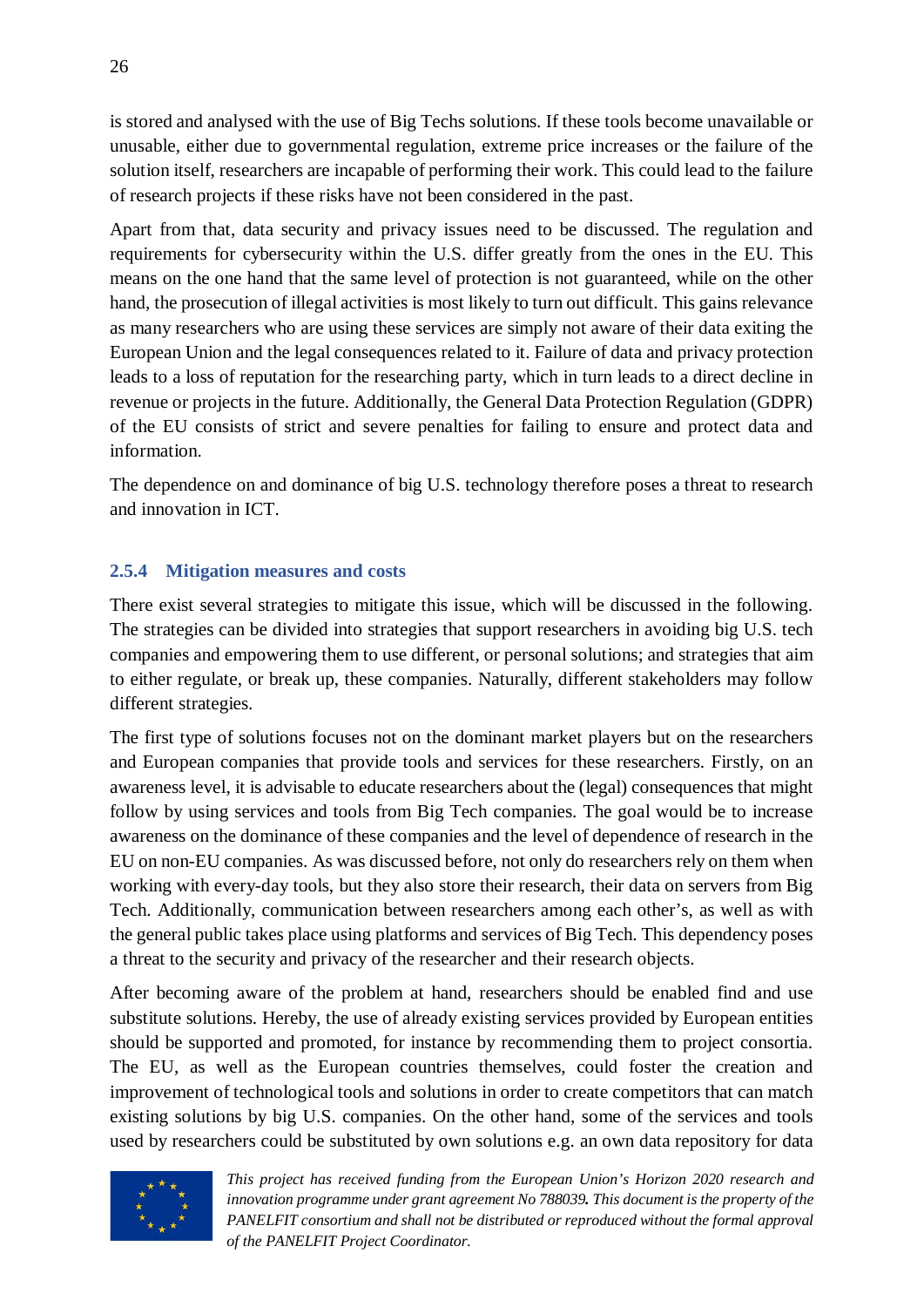storage and distribution, instead of a bought service. Basic trainings should be offered to provide the necessary technical knowledge and skills to set up and design fitting solutions. This offer could be underpinned by a support line for possible questions, as well as a repository of existing, open source solutions. Lastly, as a long-term solution the provision of a project management platform run by the European Union itself would be preferable, in order to ensure independent and secure research projects. The project "GAIA-X" by the Federal Ministry for Economic Affairs and Energy (BMWi) of Germany can be seen as an example of such an endeavour. The project, based on EU-principles of data privacy and security, aims to create a connected infrastructure for data sharing and collaboration in the EU.<sup>[33](#page-26-0)</sup> Another example is eduMEET<sup>[34](#page-26-1)</sup>, a video conferencing platform developed by an EU funded project.

On a global scale, the EU is already aiming to regulate Big Tech in order to combat monopolies or to hinder them on becoming even more powerful. Several strategies can be followed that are not aiming to break up monopolies and companies but instead level the playing field for new entrants.<sup>[35](#page-26-2)</sup> Breaking up companies is hard to legally enforce, especially if the companies are headquartered in non-EU countries. Instead, a first step might be mandatory data sharing for Big Tech. The advantage of this solution is that consumers are not affected. While breaking up a company, provided the execution is legal in the first place, can have drawbacks for users, as the services of these companies might get worse, mandatory data sharing is not affecting users or consumers. Instead, smaller companies gain access to anonymized data that Big Techs own, enabling new entrants to compete with larger players.

A second option would be to prohibit Big Techs from favouring their services on their own platforms. The Big Techs provide platform business models on which they know increasingly provide services on one side of their own platform. An example can be given with Google, which produces the operating system (OS) Android for smartphones. Smartphone users are now able to download and install applications on their smartphone. Additional services that are being requested might also come from Google, such as Google Drive or Google Docs, that are also being used in research collaboration and data storage. The tools and services from Google are now competing against similar tools from other companies. However, Google, as the platform provider is now able to discriminate their own solutions in favour of those from other companies. Non-discrimination policies would be able to prevent this, giving Big Tech the opportunity to compete with other companies on their own platform, without artificial

<span id="page-26-2"></span><span id="page-26-1"></span><sup>35</sup> Chen, A. (2019) 'How to regulate Big Tech without breaking it up', *Technologyreview*. Available at: https://www.technologyreview.com/s/613640/big-tech-monopoly-breakup-amazon-apple-facebook-googleregulation-policy/.



*This project has received funding from the European Union's Horizon 2020 research and innovation programme under grant agreement No 788039. This document is the property of the PANELFIT consortium and shall not be distributed or reproduced without the formal approval of the PANELFIT Project Coordinator.*

<span id="page-26-0"></span><sup>33</sup> Federal Ministry for Economic Affairs and Energy (BMWi). (2019) *Project GAIA-X.* Available at: [https://www.bmwi.de/Redaktion/DE/Publikationen/Digitale-Welt/das-projekt-gaia-x-executive](https://www.bmwi.de/Redaktion/DE/Publikationen/Digitale-Welt/das-projekt-gaia-x-executive-summary.pdf?__blob=publicationFile&v=16)summary.pdf?\_blob=publicationFile&v=16

<sup>34</sup> <https://edumeet.org/>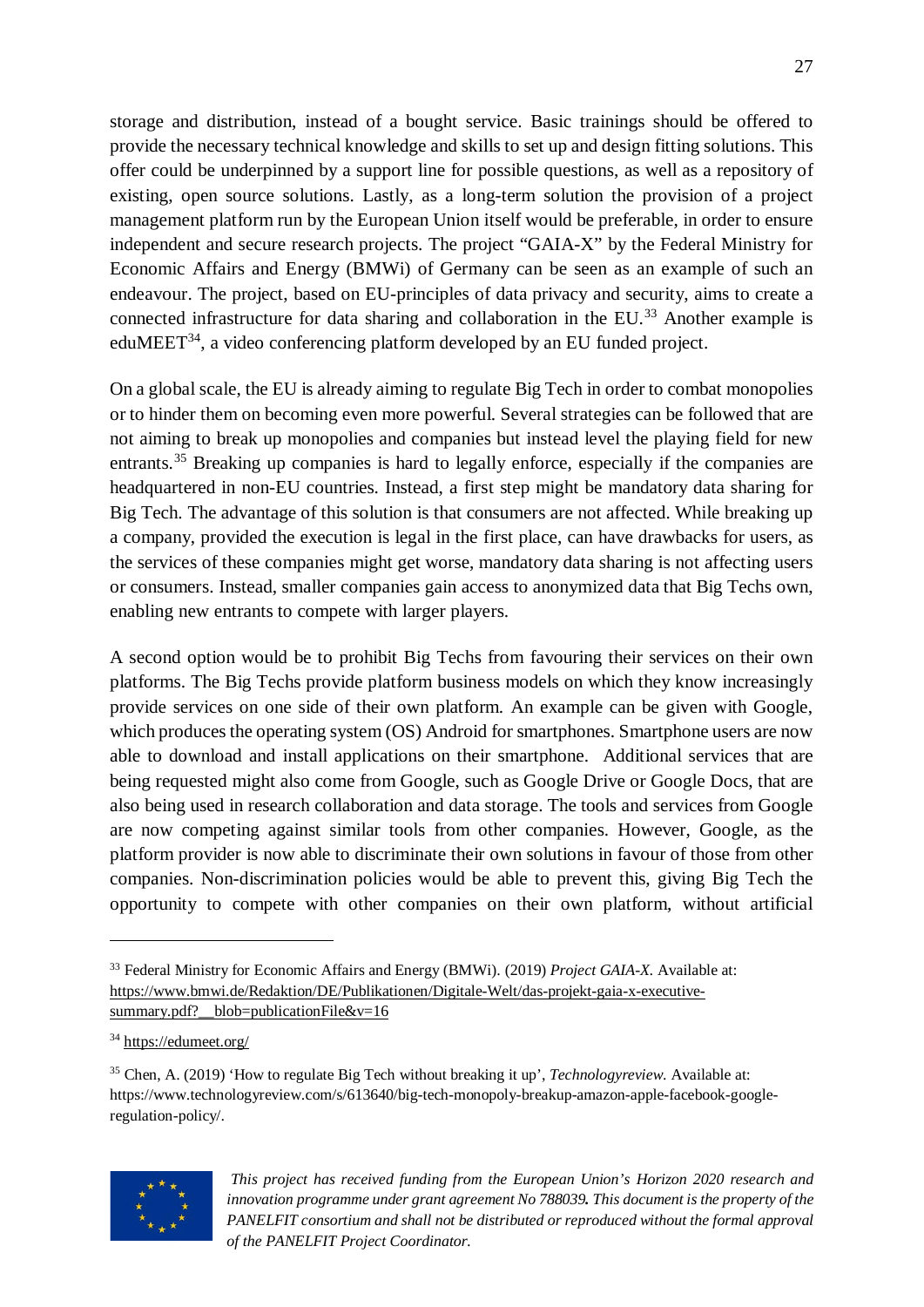advantages. The EU has already found Microsoft guilty of similar charges in 2004<sup>[36](#page-27-0)</sup> and only recently Google in 2017[37.](#page-27-1)

Another solution to foster competition would be the introduction of data portability and data interoperability. These concepts weaken the lock-in effect and network effect of the business models of Big Tech. Data portability hereby ensures that users can move their data and information from one company or platform to another one. Large companies themselves are already providing solutions for data portability themselves, as can be seen in the example of Apple and other Smartphone manufacturers. In order to enable buyers to switch from one manufacturer and OS system to their own, companies created technical solutions to enable the transfer of data and information from one smartphone to another. Similar solutions could be made a requirement for communication or collaboration tools too. Analogously, data interoperability is used to describe the ability of different services to work together along different platforms. Again, data interoperability has been enforced in the past, as seen in the case of the merger of Time Warner and AOL in 2001. [38](#page-27-2)

Lastly, an additional solution would be to restrict companies in their business models or to restrict their data collecting behaviour. Germany's competition authority for instance prohibited Facebook to combine and gather data on users from non-Facebook websites and to combine this data with information from their site.  $39$  Through this action, users are given the choice to opt-in for data collection, while Facebooks market power is weakened without breaking up the company.

All the solutions mentioned beforehand aim to weaken the dominance of Big Tech without tackling the underlying problem directly. As monopolists, or platform providers that compete on their own platform, the market dominance in software business could be broken by breaking up the monopolists. While a public debate on this topic is currently happening in the U.S., with Senator Warren, a presidential contender for the 2020 election, as well as President Trump, both voicing possibilities in this direction, the question if this is legal has not been answered yet definitively. [40](#page-27-4) It is not clear if Big Tech companies have actually violated antitrust laws.

<span id="page-27-4"></span><sup>40</sup> Rainey, T. (2019) *Breaking-Up Big Tech.* Available at: [http://www.bu.edu/articles/2019/break-up-big-tech/.](http://www.bu.edu/articles/2019/break-up-big-tech/)



<span id="page-27-0"></span><sup>36</sup> Official Journal of the European Commission. (2004) *Commission Decision* Available at[: https://eur](https://eur-lex.europa.eu/legal-content/EN/TXT/PDF/?uri=CELEX:32007D0053&from=EN)[lex.europa.eu/legal-content/EN/TXT/PDF/?uri=CELEX:32007D0053&from=EN](https://eur-lex.europa.eu/legal-content/EN/TXT/PDF/?uri=CELEX:32007D0053&from=EN)

<span id="page-27-1"></span><sup>37</sup> Official Journal of the European Commission. (2017) *Commission Decision* [https://eur-lex.europa.eu/legal](https://eur-lex.europa.eu/legal-content/EN/TXT/PDF/?uri=CELEX:52018XC0112(01)&from=EN)[content/EN/TXT/PDF/?uri=CELEX:52018XC0112\(01\)&from=EN](https://eur-lex.europa.eu/legal-content/EN/TXT/PDF/?uri=CELEX:52018XC0112(01)&from=EN)

<span id="page-27-2"></span><sup>38</sup> See CNN.Money. (2001) 'AOL Time Warner gets OK' Available at: [https://money.cnn.com/2001/01/11/deals/hold\\_aol/.](https://money.cnn.com/2001/01/11/deals/hold_aol/)

<span id="page-27-3"></span><sup>39</sup> Singer, N. (2019) *Germany Restricts Facebook's Data Gathering.* Available at: <https://www.nytimes.com/2019/02/07/technology/germany-facebook-data.html>

*This project has received funding from the European Union's Horizon 2020 research and innovation programme under grant agreement No 788039. This document is the property of the PANELFIT consortium and shall not be distributed or reproduced without the formal approval of the PANELFIT Project Coordinator.*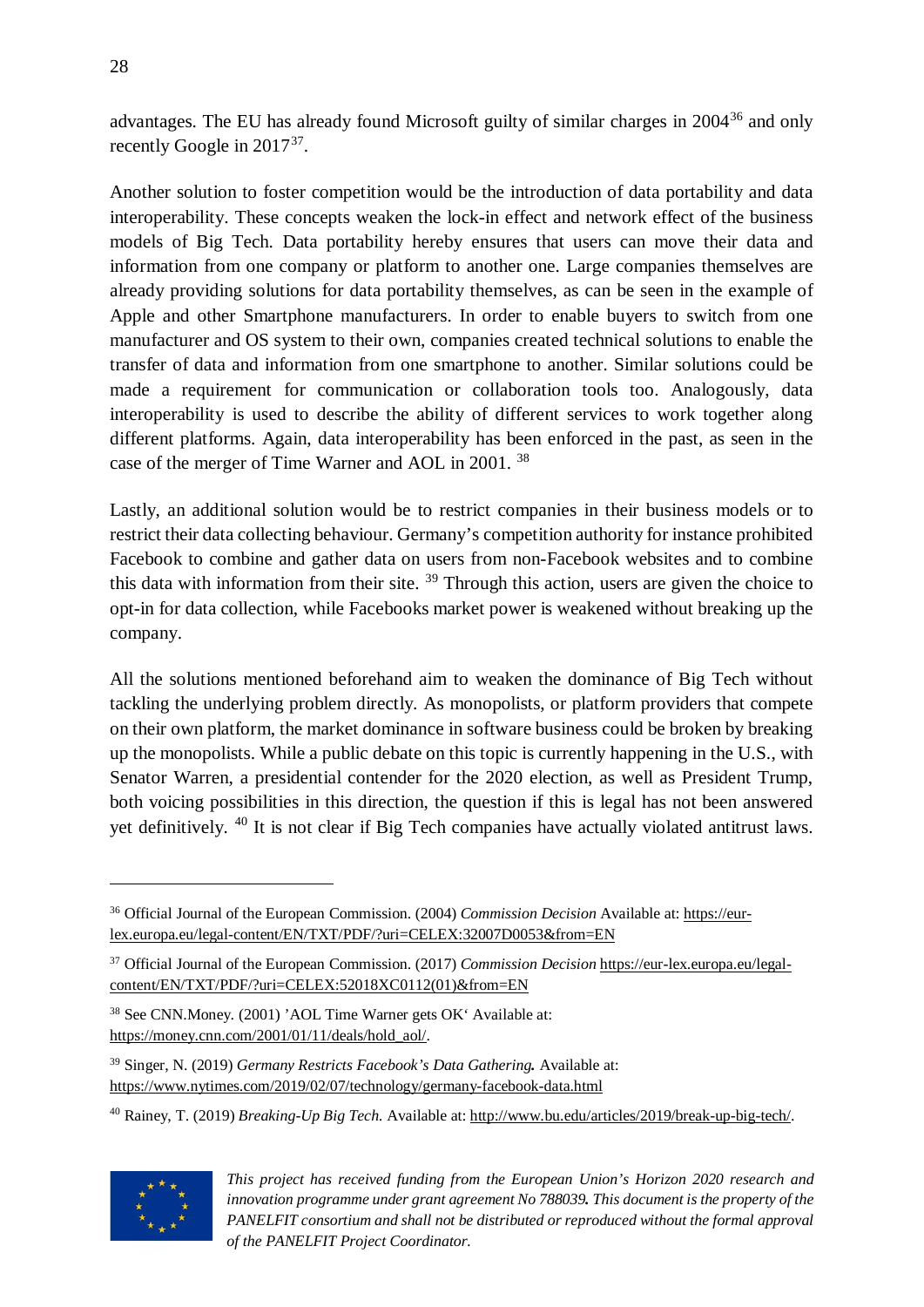While European countries and the EU are quicker on regulating markets, the U.S. follows a more laid-back approach with a less regulated free market.

# <span id="page-28-0"></span>**2.6 Information and power asymmetries**

# <span id="page-28-1"></span>**2.6.1 Context/background**

*"Knowledge is power." (Francis Bacon)[41](#page-28-3)*

Bacon originally wrote about the power of science: generating knowledge based on scientific methods. Later on, this quote was used amongst others by proponents of the labour movement to demand access to knowledge for common people and thereby redistribute the power more equally within society.

Power, in all its dimensions, was also one of the central themes of Foucault's work. In his book Surveiller et punir (1975, English title: Discipline and Punish: The Birth of the Prison) he wrote about the nature of power coming from surveillance and the knowledge thereby gained. Surveillance constitutes a power asymmetry by giving knowledge/power to the party surveilling and leaving the surveilled ones in a position of relative weakness.

In today's digital era, people are becoming kind of data leaks themselves: by constantly producing and (involuntarily) sharing data about their (digital) lives. Several organisations and other parties are interested in these data – in collecting, storing, analysing and monetising them. As a result, people are constantly watched by these organisations and parties, creating the data for them, just to be in a permanently inferior position, and sometimes even dependant on their surveillant e.g. from state or government services or from private insurance companies.

# <span id="page-28-2"></span>**2.6.2 Issue/gap**

Power asymmetries caused by unequally distributed information or unequal access to information raise several issues, ranging from potential competitive advantages to losses of autonomy and sovereignty.

As an example, private companies can define sets of rules for automated decisions by algorithms that do not comply with national laws, but rather enforce their way of thinking and the values of the algorithm's programmers and/or the company's owners and shareholders.

The concentration of financial power and the inconceivable amount of data collected by big platform companies (like Google, Amazon, Facebook, Alibaba etc.) give them a corresponding

<span id="page-28-3"></span> $41$  Originally Bacon wrote in Meditationes Sacrae (1597) "Nam et ipsa scientia potestas est." One year later, he translated this into English: "(For) Knowledge (itself) is power".



*This project has received funding from the European Union's Horizon 2020 research and innovation programme under grant agreement No 788039. This document is the property of the PANELFIT consortium and shall not be distributed or reproduced without the formal approval of the PANELFIT Project Coordinator.*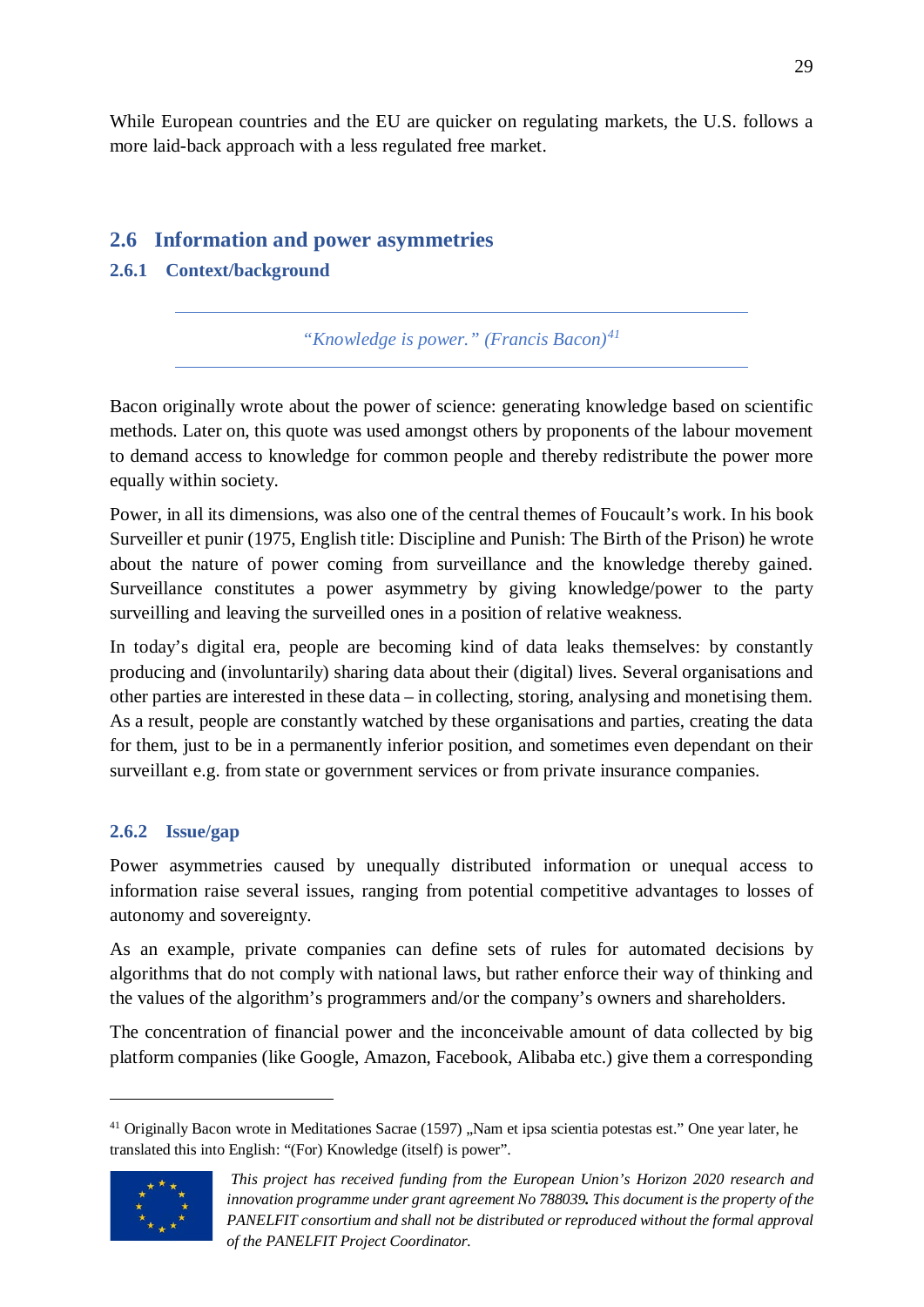advantage in an unregulated market, further increasing their power. Due to network effects, they are more attractive for the more users they have, so they grow bigger still and marginalise or take over smaller competitors. On the basis of the collected data, they are then able to develop better algorithms and new ways of making money from data, and in much faster ways than others. This again gives them a further competitive advantage on the market. This commercialisation of data gained by surveillance measures is named 'surveillance capitalism'[42,](#page-29-1) and is currently a very successful business model, also because of the lack of effective enforcement of laws and regulations in the field of data protection.

A further problem related to the given setting of asymmetric power is (industrial) espionage, which is easier if the data are already transferred to countries which might be interested in the data or in which 'security' legislation allows access to law enforcement or intelligence services. This issue is closely related to the question of individual autonomy and digital sovereignty: how much control do individuals or states have if they are not controlling their data?

### <span id="page-29-0"></span>**2.6.3 Risk assessment and the impact for research and innovation**

Whoever owns and controls the data, is able to tell where it comes from, and whether it has been altered or manipulated, and to decide whether to alter the data themselves. Hence, data ownership brings great responsibility – but can we trust in big, commercial companies, to handle and protect our data in a responsible and effective way? Governments, agencies or other actors can put pressure on these companies to share or alter the data, and restrict access to it or access to certain services. The question, though, is of dependency versus autonomy, once we have handed over all our data. This has become a question of sovereignty for individuals as well as states and democracies: how can we to control what happens to relevant information and data?

In the R&I field in particular, the matters around cybersecurity and industrial espionage are extremely important. It is difficult for many SMEs to maintain the skills to counter cyberattacks or protect their assets, and virtually utterly impossible for individual consumers on their own to stand up against big companies or foreign political interests by themselves. Therefore, it is of utmost importance to give data only to trustworthy entities, and, even then make sure it is protected on a technical level (e.g. through encryption) as well.

The so-called 'chilling effect' – where people, because they feel under surveillance, start to conform and behave in the way they think others expect them to is always a risk when exercising surveillance pressure on society. As a result, that non-conformist behaviour, dissenting opinions and in general ways of living which encourages discourse, innovation and evolution in a society, are all suppressed.

<span id="page-29-1"></span> $42$  Shoshana Zuboff (2019): The Age of Surveillance Capitalism – The Fight for a Human Future at the New Frontier of Power, PublicAffairs, New York.



*This project has received funding from the European Union's Horizon 2020 research and innovation programme under grant agreement No 788039. This document is the property of the PANELFIT consortium and shall not be distributed or reproduced without the formal approval of the PANELFIT Project Coordinator.*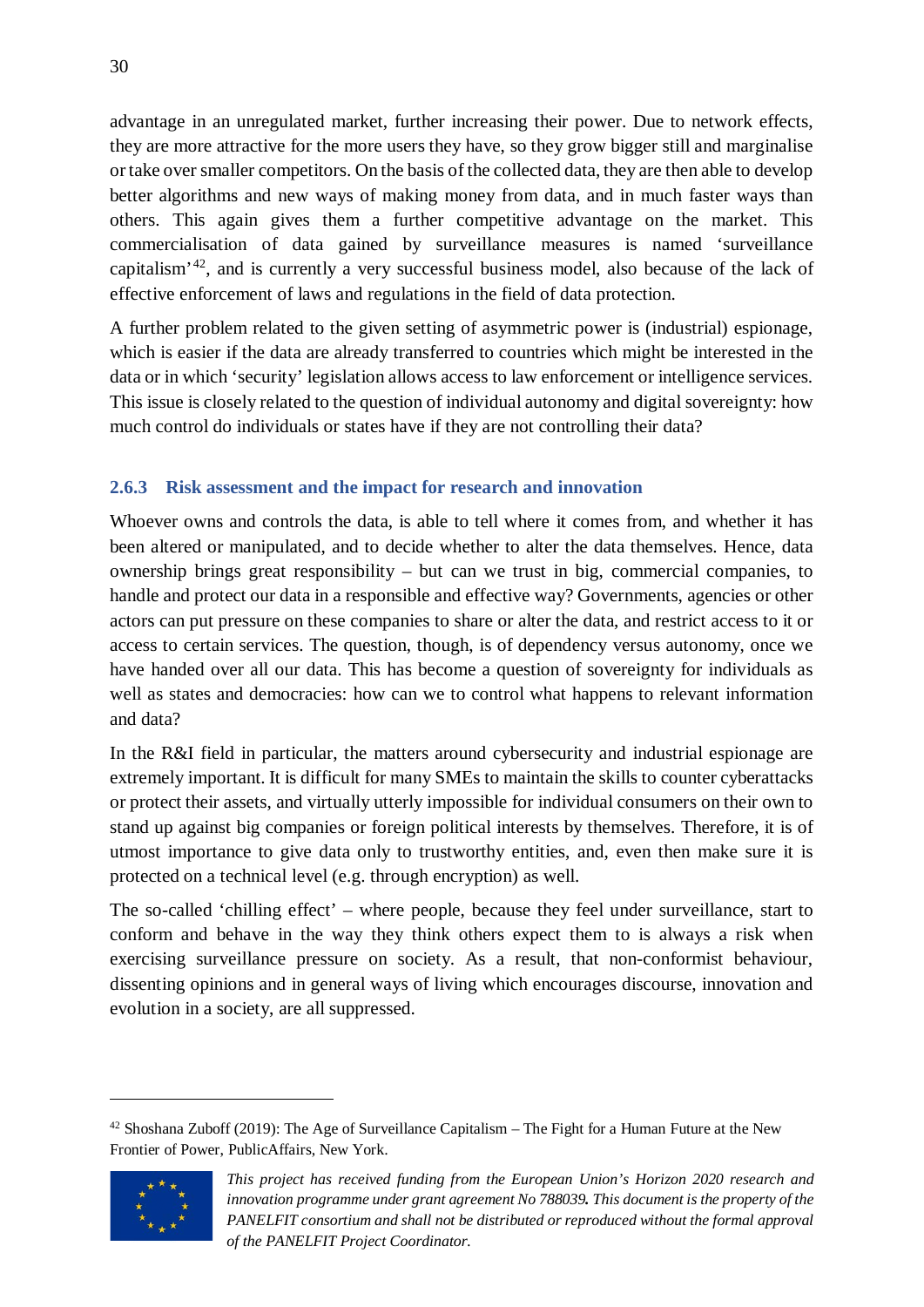#### <span id="page-30-0"></span>**2.6.4 Mitigation measures**

It is clear that the practices of ignoring data protection regulation, adopted by some companies and states, must end. Therefore, all relevant actors, and especially the national DPAs, must be supported in their efforts to enforce data protection laws and assert citizens' rights. In this way, citizens will become more independent, more aware and could possibly be freed from the inferior power position of surveilled subjects.

If companies provide basic services to society that everyone should be able to use (which services qualify for this status is a political decision), they must operate under a strict regime, as telephone companies did in the past, for example. In exchange, companies could be supported by the government when they have to provide a service in areas where they are not able to generate profit.

Furthermore, people should be able to choose which company delivers the best service for their needs. Therefore monopolies (or cartels) should be avoided, as well as proprietary systems, lock-ins and data which cannot be moved to other providers.

More transparent and clearly phrased data protection agreements between companies and their customers, or even standardized clauses or icons as suggested in the GDPR (Art. 12(7)), could also help to in distribute power more equally between companies and citizens. The many very vague agreements that exist today often leave customers in the dark about the kind of personal data used by companies, the purpose(s) for which it is used, and who else receives their data.

To deal with big platforms and network effects, strengthening innovative SMEs, local alternatives and consumer protection agencies would likely tip the power balance between consumers and providers towards the former, setting a fairer scene in which the contractors meet on an equal footing. Other effects of having all the big platform companies in the  $USA^{43}$  $USA^{43}$  $USA^{43}$ . such as financial dependency and the 'knowledge drain' etc., could be countered by setting up a business environment and a regulatory framework that fosters the formation of a European data ecosystem that goes beyond GAFA<sup>[44](#page-30-2)</sup> and supports data portability.

In this regard, it is useful to think of publicly available sets of training data for algorithms. These could be used to train the systems, or to certify against them. This would improve the situations of small companies that cannot count on vast amounts of in-house available customer data.

To share the control of the internet equally, it will be necessary to negotiate fair governance principles amongst ICANN, RIPE and all the other regional internet registries. This could help to avoid situations where governments for political reasons would try to instrumentalize the non-profit organisations that control the internet infrastructure.

<span id="page-30-2"></span><sup>&</sup>lt;sup>44</sup> The four big companies that influence the digital economy and control much of the data-generated revenue are: Google, Apple, Facebook and Amazon, often referred to as 'GAFA'.



<span id="page-30-1"></span><sup>&</sup>lt;sup>43</sup> Those in China are not used in Europe on a significant basis.

*This project has received funding from the European Union's Horizon 2020 research and innovation programme under grant agreement No 788039. This document is the property of the PANELFIT consortium and shall not be distributed or reproduced without the formal approval of the PANELFIT Project Coordinator.*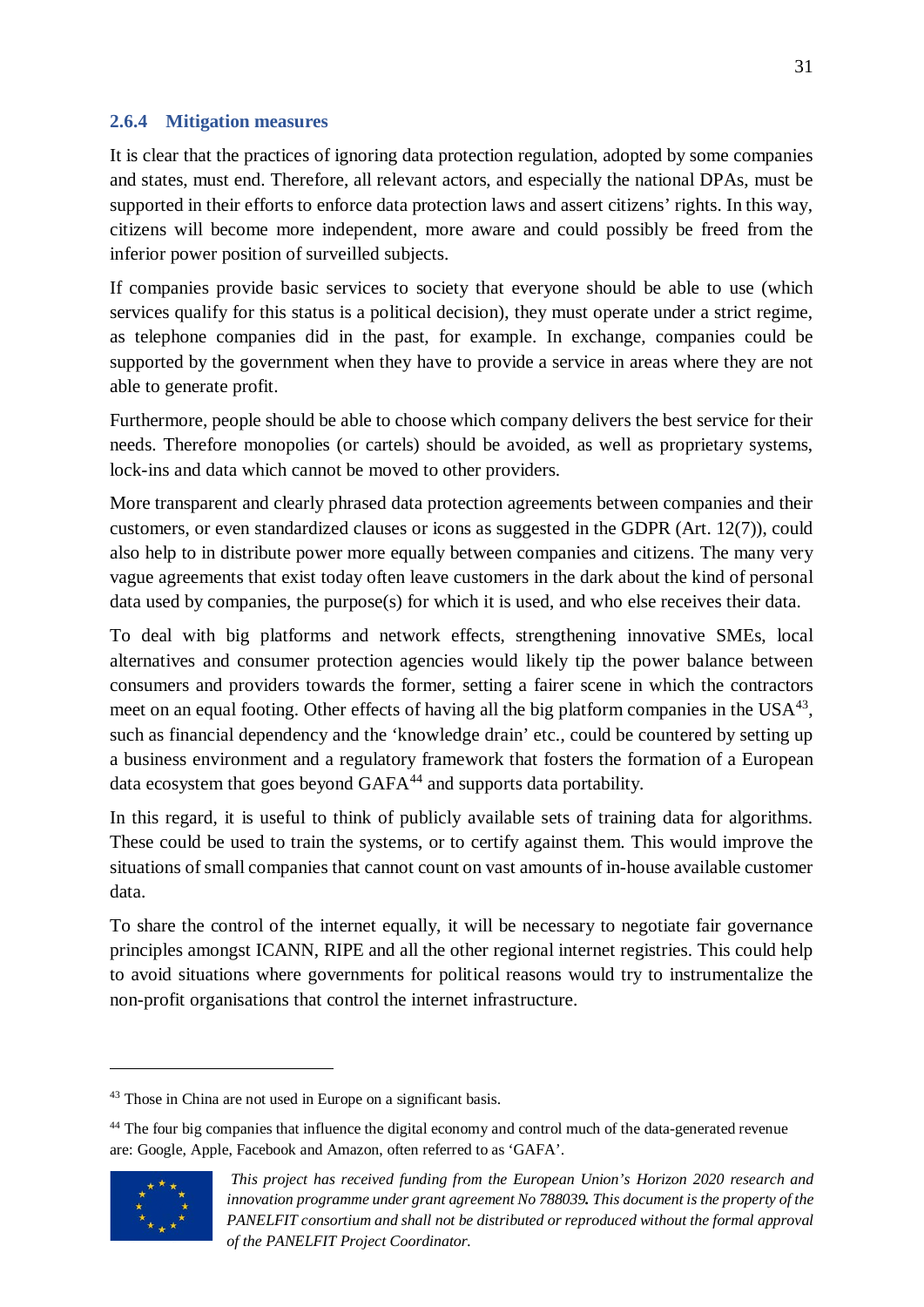Under certain conditions, it is useful to share, sell, lend or otherwise use data in a commercial way. However, the rules under which this can be done should be a political decision, that is informed by experts and a public discussion. The rules should be as clear as possible and they should be set in advance, if politicians want to decide before companies and the market do so. By creating a fairer scene for data commercialisation, governments and administrations will also better be able to control and /monitor data trading to make sure it adheres to the ethical standards that citizens wish to be followed.

# <span id="page-31-0"></span>**2.7 Future impacts on democracy**

# <span id="page-31-1"></span>**2.7.1 Context and legal background**

The opportunity to live in a democratic society is a decisive factor in the security of citizens. Respect for democratic principles and of the rule of law provides basic protections against the abuse of state powers and political arbitrariness. Accordingly, in most liberal states, democratic norms and principles are anchored in the constitution.

There were widespread expectations and hopes that progress in ICTs would bring positive impacts on democracy. These were predominantly linked to the first waves of digitalisation and the advent of the internet: it was presumed that the growth and spread of ICTs would lead to better informed citizens, reduce barriers to participation in democratic deliberation and decision-making, and thus foster and spread out democratic traditions in significant ways. These expectations of citizen empowerment were not met, however, and have given way to a much more realistic and sceptical assessment of the impacts of current and future ICT on democracy. The observed erosion of democratic principles in many countries, for example through the rise of governments and political leaders, who obviously violate democratic rules and openly declare their disregard of such rules and of human rights, is often directly or indirectly linked to misuses of ICT applications or services. A prominent discussion in this context concerns the influence that cyber-attacks, botnets and unlawful harvesting of social network data have had on the results of the presidential elections in the United States.

The still ongoing digital revolution has the power to change how societies at large function, and how individuals live, in a great so many ways. This raises a number of concerns about the survival of democracy, though<sup>45</sup>. ICTs can be used to inform as well as to misinform. Wellknown examples include (successful) attempts to influence democratic elections through the massive and targeted distribution of (fake) news via social networks<sup>[46](#page-31-3)</sup>.

<span id="page-31-3"></span><sup>46</sup> Gurumurthy, A. and Bharthur, D., 2018, Democracy and the algorithmic turn, SUR-Int'l J. on Hum Rts. 27, 39 [https://sur.conectas.org/en/democracy-and-the-algorithmic-turn/.](https://sur.conectas.org/en/democracy-and-the-algorithmic-turn/)



<span id="page-31-2"></span><sup>45</sup> Helbing, D., Frey, B. S., Gigerenzer, G., Hafen, E., Hagner, M., Hofstetter, Y., van den Hoven, J., Zicari, R. V. and Zwitter, A., 2017, Will democracy survive big data and artificial intelligence, Scientific American 25 [https://www.scientificamerican.com/article/will-democracy-survive-big-data-and-artificial-intelligence/.](https://www.scientificamerican.com/article/will-democracy-survive-big-data-and-artificial-intelligence/)

*This project has received funding from the European Union's Horizon 2020 research and innovation programme under grant agreement No 788039. This document is the property of the PANELFIT consortium and shall not be distributed or reproduced without the formal approval of the PANELFIT Project Coordinator.*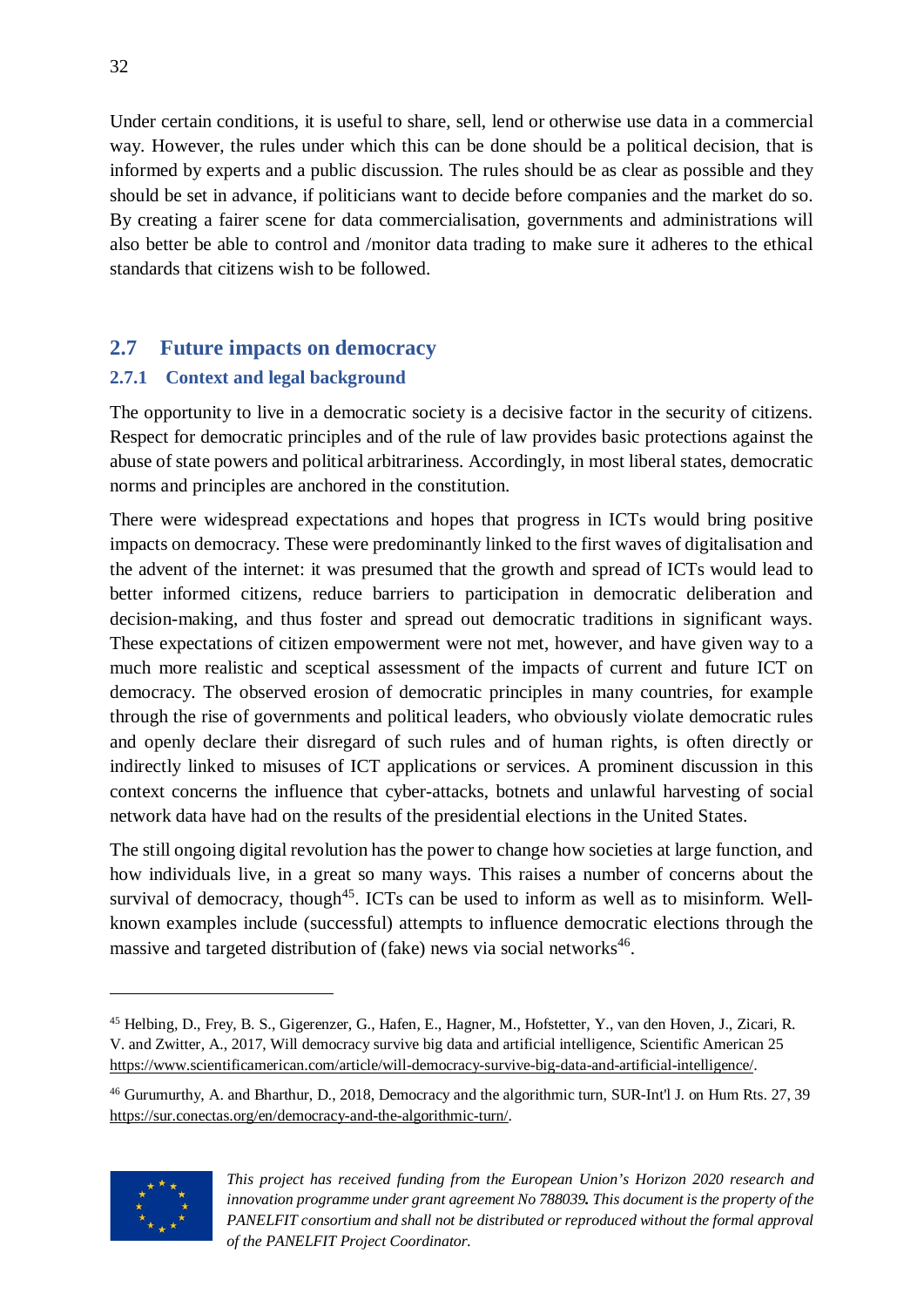Threats to democracy are, however, not restricted to the manipulation of voters or of individual elections. Owen<sup>[47](#page-32-1)</sup> regards "... the way data is collected and monetized (surveillance capitalism), and how our reality is algorithmically determined through artificial intelligence (AI)" as the main structural problems enabling misinformation." The current unprecedented accumulation of economic power among a few internet giants is being accompanied by a concentration of control of digital infrastructures, of capabilities to collect and process personal data, and a resulting domination in the development of AI systems<sup>[48](#page-32-2)</sup>.

Such assessments indicate more fundamental and structural concerns for the future of democracy. Economic power transforms into political power, either directly or in less direct ways (e.g. through lobbying activities). De facto monopolies, with regard to access to big data and the use of this resource, allow to create superior AI technologies and services; naturally, this also creates incentives to abuse this capability to expand and secure economic and political power in the future. Apart from the general incompatibility of monopolies with free societies and efficient markets, additional concerns in the context of the European Union are linked to the fact that all dominant players in this domain are currently US-based. ICTs also plays also an important role in safeguarding the continued existence of undemocratic systems, with China's 'Citizen Scores' system<sup>[49](#page-32-3)</sup> being a prominent example for such tendencies.

### <span id="page-32-0"></span>**2.7.2 Issue/gap**

It is fair to say that our individual freedoms, social cohesion, democratic achievements and traditions are at risk. The multitude of threats and the magnitude of issues at stake calls for strong and immediate interventions to stop and reverse the antidemocratic impacts of existing and future ICTs. Many details of the activities needed remain unclear, though, and there are several questions that need answering:

- Are existing regulations (e.g. the GDPR), effective and sufficient in mitigating the numerous concerns? Which?
- Which additional measures are needed, and at which levels?
- Who should be involved in their development, and who should be responsible for their implementation and enforcement?

<span id="page-32-3"></span><sup>49</sup> Botsman, R., 2017, Big data meets Big Brother as China moves to rate its citizens, *Wired UK 21*.



<span id="page-32-1"></span><sup>47</sup> Owen, T. (2018). Ungoverned space: how surveillance capitalism and AI undermine democracy. Centre for International Governance Innovation, March, 20. Retrieved from <https://www.cigionline.org/articles/ungoverned-space>

<span id="page-32-2"></span><sup>48</sup> Nemitz, P., 2018, Constitutional democracy and technology in the age of artificial intelligence, Philos Trans A Math Phys Eng Sci 376(2133[\) https://www.ncbi.nlm.nih.gov/pubmed/30323003.](https://www.ncbi.nlm.nih.gov/pubmed/30323003)

*This project has received funding from the European Union's Horizon 2020 research and innovation programme under grant agreement No 788039. This document is the property of the PANELFIT consortium and shall not be distributed or reproduced without the formal approval of the PANELFIT Project Coordinator.*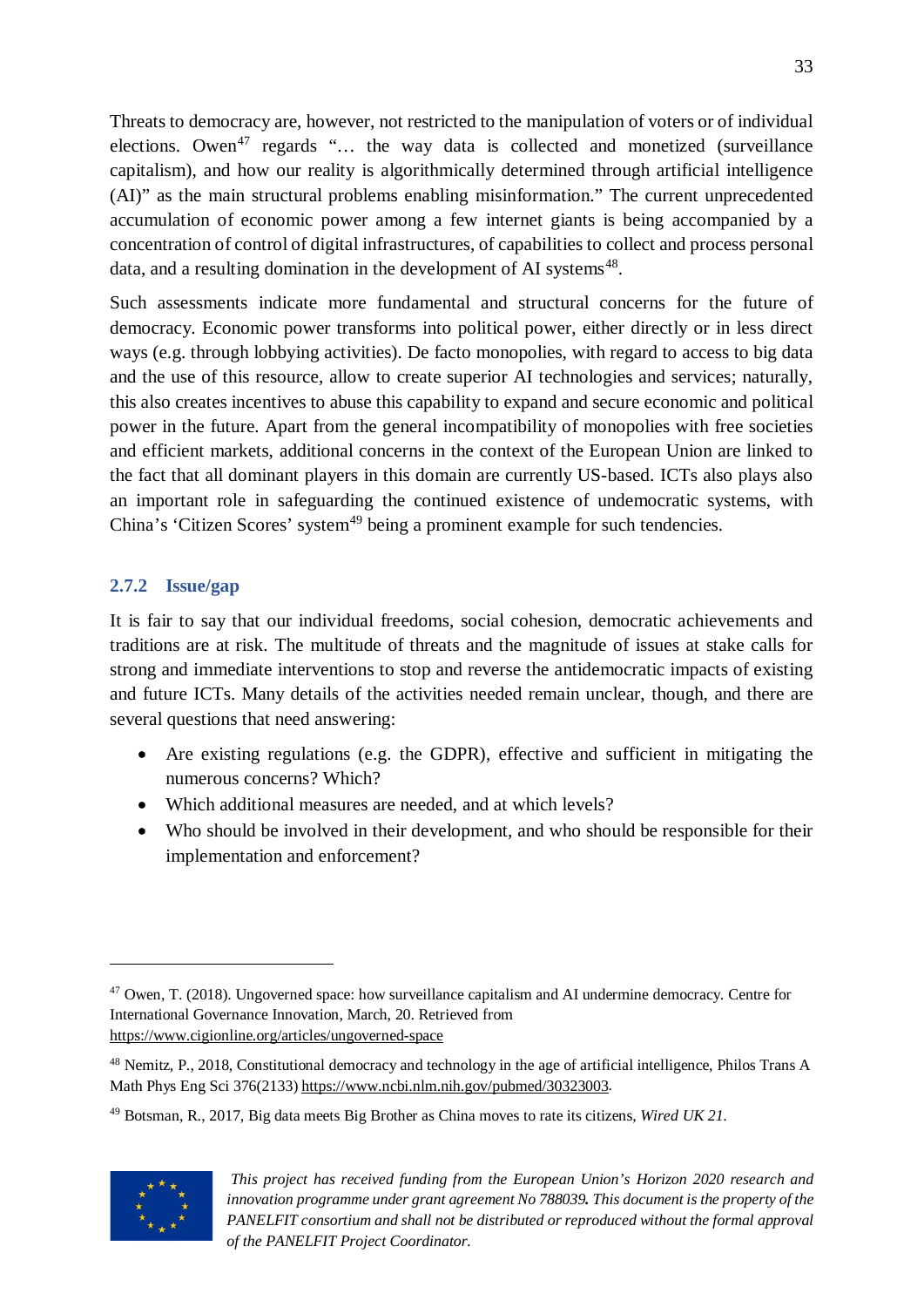- Do existing manifestos and sets of principles, such as for instance the Vienna Manifesto on Digital Humanism<sup>[50](#page-33-2)</sup>, provide coherent and implementable advice to guide the future development of ICTs?
- In what ways can the numerous initiatives<sup>[51](#page-33-3)</sup> to provide specific guidance for the development and use of AI be applied in the context of security and cybersecurity?

#### <span id="page-33-0"></span>**2.7.3 Risk assessment and impact for research and innovation**

The sheer magnitude of the risks to democracy, and their multiple dimensions, create on the general level the risk of focusing on individual aspect(s), with the consequence that individual measures developed may turn out having little or insufficient impact on safeguarding of democratic principles in the future. Research and innovation should therefore consider the complexity of the economic, political, social and technical developments and tendencies responsible for the deterioration of democratic traditions. The assessment of ICT's should therefore also analyse the specific role(s) that technology plays in these developments, e.g. for example as initiator and driver, as enabler and enforcer, or and as a tool being misused to pursue certain interests.

#### <span id="page-33-1"></span>**2.7.4 Mitigation measures and costs**

The complexity and multidimensionality of the involved issues, as well as the fact that the very core of living in liberal societies is threatened, demand for a corresponding approach in developing mitigation measures. Interdisciplinary research that involves all relevant stakeholders and actors, including civil society organisations and citizens as (representatives of) concerned individuals is needed. Depending on the kind of measures developed and regarded as appropriate, the costs could be assessed on a scale from between moderate (e.g. implementation of effective regulations, education and awareness raising, etc. cetera) to extremely high, in monetary terms and in terms of political resistance (e.g. the break-up of monopolies or the establishment of European infrastructures that compete with existing USbased ones).

<span id="page-33-3"></span> $51$  See<https://ai-hr.cyber.harvard.edu/primp-viz.html> for a comprehensive summary of AI principles.



<span id="page-33-2"></span><sup>50</sup> Werthner, H., Lee, E. A., Akkermans, H., Vardi, M., Ghezzi, C., Magnenat-Thalmann, N., Nowotny, H., Hardman, L., Stock, O., Larus, J., Aiello, M., Nardelli, E., Stampfer, M., Frauenberger, C., Ortiz, M., Reichl, P., Schiaffonati, V., Tsigkanos, C., Aspray, W., Bruijn, M. E. d., Strassnig, M., Neidhardt, J., Forgo, N., Hauswirth, M., Parker, G. G., Sertkan, M., Stanger, A., Knees, P., Tamburrini, G., Tellioglu, H., Ricci, F. and Nalis-Neuner, I., 2019, Vienna Manifesto on Digital Humanism, Vienna<https://www.informatik.tuwien.ac.at/dighum/> .

*This project has received funding from the European Union's Horizon 2020 research and innovation programme under grant agreement No 788039. This document is the property of the PANELFIT consortium and shall not be distributed or reproduced without the formal approval of the PANELFIT Project Coordinator.*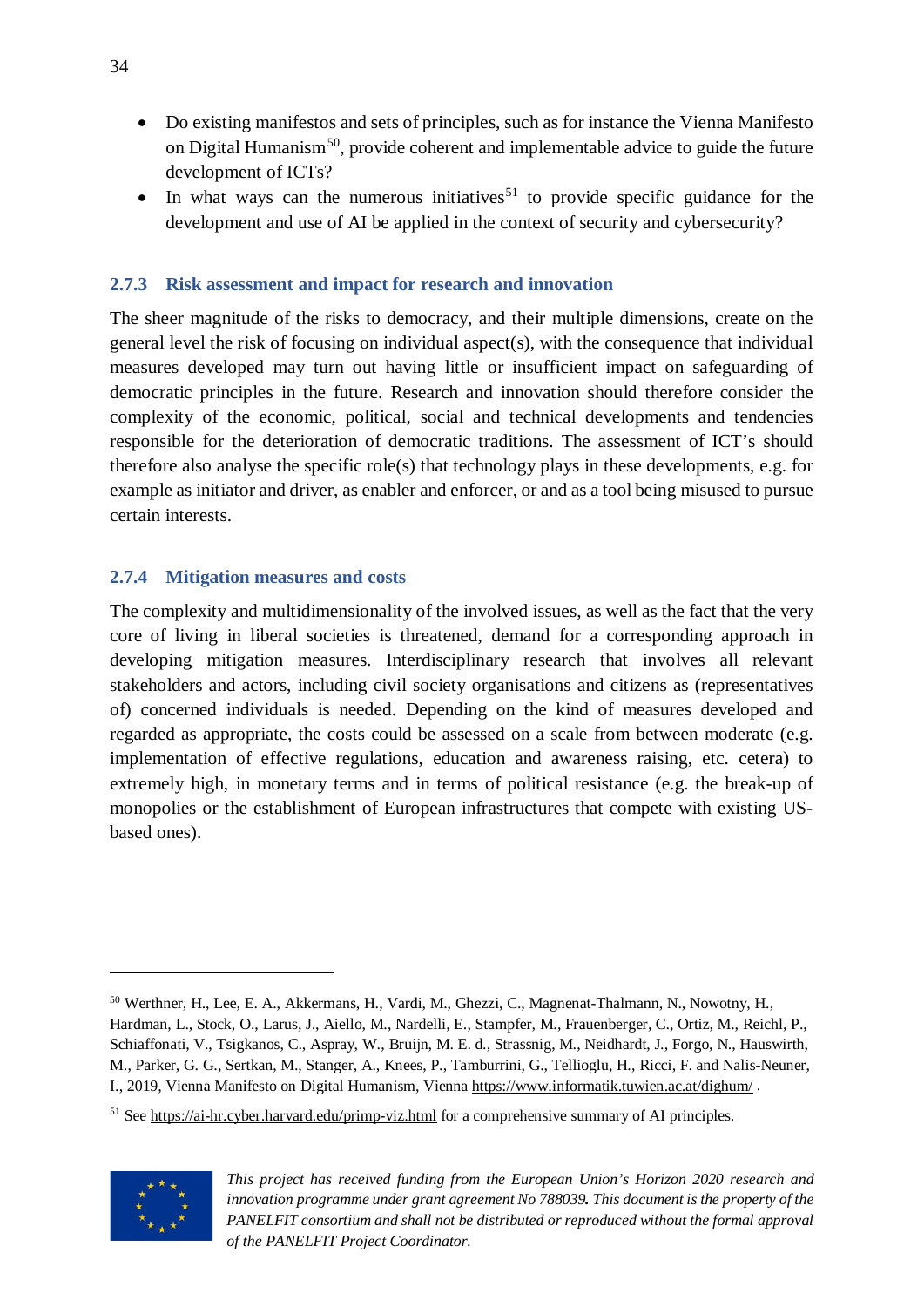### <span id="page-34-0"></span>**2.8 Freedom of expression**

#### <span id="page-34-1"></span>**2.8.1 Context**

Freedom of expression is a central building block of democracy if one understands democracy inter alia as a form of government that offers as many people as possible the opportunity to participate in the public discourse. However, this presupposes that all members of society, especially members of minorities and those with differing opinions, are able to express their views freely and without fear of repression. The freedom of expression guarantees that everyone has the opportunity to speak freely and without fear, to express attitudes, criticism, fears or ideals. Furthermore, it is equally important to hold public authorities accountable.<sup>[52](#page-34-2)</sup>

The legal bases for this freedom are laid down in Art. 19 of the Declaration of Human Rights<sup>[53](#page-34-3)</sup>. the Art. 10 of the European Convention on Human Rights,<sup>[54](#page-34-4)</sup> in the Art. 11 of the EU Charta of Fundamental Rights<sup>[55](#page-34-5)</sup> and in Art. 19 of the International Covenant on Civil and Political Rights. <sup>[56](#page-34-6)</sup> These articles not only state that everyone has the right to freedom of expression and opinion; in order to be able to exercise that right it is also fundamentally important to have access to information, without interference from public authorities and regardless of frontiers.

The freedom of expression is, on the one hand, a specification of the underlying more abstract ideas of autonomy and freedom and, on the other hand, the basis of other important fundamental rights and freedoms like the one of the arts and sciences (Art. 13 EU Charter of Fundamental Rights). $57$ 

As other fundamental rights, the freedom of expression is not unlimited. Paragraph 2 of Art. 10 of the European Convention on Human Rights states that this right also bears obligations and might lawfully be restricted within narrow boundaries if necessary. In democratic societies potential lawful bases are in the interests of national security, territorial integrity or public safety, for the prevention of disorder or crime, for the protection of health or morals, for the protection of the reputation or rights of others, for preventing the disclosure of information received in confidence, or for maintaining the authority and impartiality of the judiciary.<sup>[58](#page-34-8)</sup>

<span id="page-34-8"></span><span id="page-34-7"></span><sup>58</sup> [https://www.echr.coe.int/Documents/Convention\\_ENG.pdf](https://www.echr.coe.int/Documents/Convention_ENG.pdf)



<span id="page-34-2"></span><sup>&</sup>lt;sup>52</sup> Mendel, T., 2017, A Guide to the Interpretation and Meaning of Article 10 of the European Convention on Human Rights, 21/02/2017: Council of Europe. Centre for Law and Democracy <http://rm.coe.int/09000016806f5bb3>

<span id="page-34-3"></span><sup>53</sup> [https://www.un.org/en/udhrbook/pdf/udhr\\_booklet\\_en\\_web.pdf](https://www.un.org/en/udhrbook/pdf/udhr_booklet_en_web.pdf) or [https://www.ohchr.org/EN/UDHR/Documents/UDHR\\_Translations/eng.pdf](https://www.ohchr.org/EN/UDHR/Documents/UDHR_Translations/eng.pdf)

<span id="page-34-4"></span><sup>54</sup> [https://www.echr.coe.int/Documents/Convention\\_ENG.pdf](https://www.echr.coe.int/Documents/Convention_ENG.pdf)

<span id="page-34-5"></span><sup>55</sup> [https://www.europarl.europa.eu/charter/pdf/text\\_en.pdf](https://www.europarl.europa.eu/charter/pdf/text_en.pdf)

<span id="page-34-6"></span><sup>56</sup> <https://www.ohchr.org/Documents/ProfessionalInterest/ccpr.pdf>

<sup>57</sup> [https://www.europarl.europa.eu/charter/pdf/text\\_en.pdf](https://www.europarl.europa.eu/charter/pdf/text_en.pdf)

*This project has received funding from the European Union's Horizon 2020 research and innovation programme under grant agreement No 788039. This document is the property of the PANELFIT consortium and shall not be distributed or reproduced without the formal approval of the PANELFIT Project Coordinator.*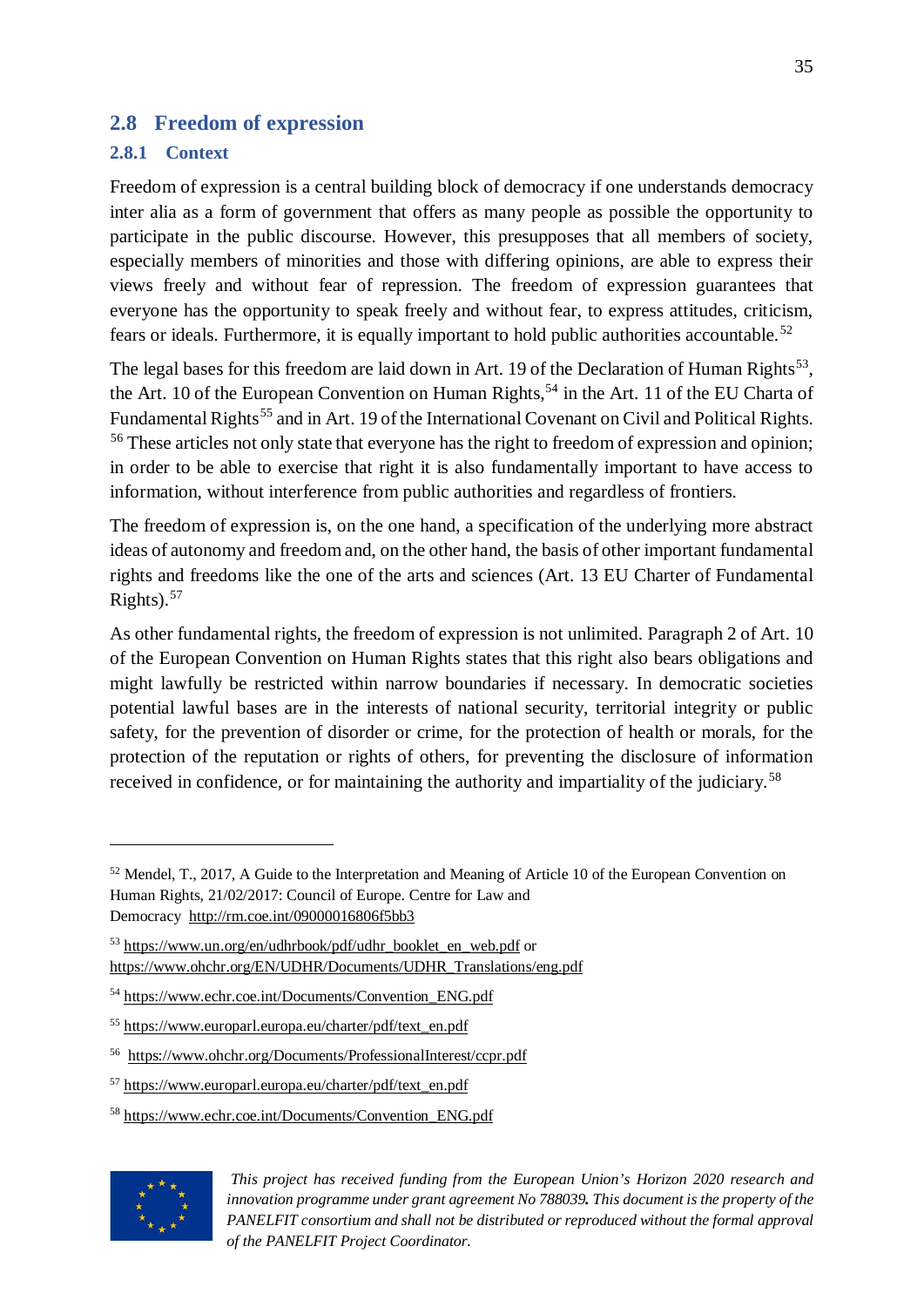Furthermore Art. 17 of the Convention on Human Rights states that no provision of the Human Rights Convention may be construed as leading to the abolition of the rights and freedoms set forth therein.<sup>[59](#page-35-1)</sup> Democracy and human rights must not be undermined and destroyed on the grounds of freedom of expression. [60](#page-35-2)

According to paragraph 2 of Art. 11 of the EU Charter of Fundamental Rights the right to information entails the freedom and pluralism of the media. It underlines the importance of a free press for democratic systems. Access to pluralistic sources of information is a prerequisite for transparency of democratic decision making. Transparency in turn is key when it comes to control those in power and safeguard democracy. Therefore, the protection of whistle blowers and editorial secrecy are also particularly important. Those who have the courage to pass on information should not, however, be forced to go public themselves. They should not be forced to endanger their profession, their existence or their friends and family by having to go public themselves.<sup>[61](#page-35-3)</sup>

### <span id="page-35-0"></span>**2.8.2 Issue/gap**

Social media provide an almost infinite number of possibilities of expression for citizens. On the one hand, this could lead to a stronger democratisation of the public discourse, but it also, leads to the emergence of "hate speech" and disparagement under the "protective mantle" of freedom of expression.

As stated above the right to information entails the freedom and pluralism of the media. Pluralism is inscribed in the social media, since theoretically anyone can and is allowed to publish. However, the use of algorithms in a manipulative way in social media (e.g. when using micro-targeting to influence people's social or political behaviour) may limit people's access to a variety of information, fostering so-called filter-bubbles and this (in certain cases) may pose a real threat to our democracies.

Furthermore, social media can be used to communicate and organise groups with a wide variety of objectives. With regard to inner security, more attention is being paid to this aspect. There are repeated attempts to restrict freedom of expression with reference to anti-terrorist measures and inner security. Besides mass surveillance of social media and internet usage, measures to this end include the obligation to register and to use clear names when using social media. The restriction of anonymity or of the use of pseudonyms, however, may lead in return to the restriction of societal discourse and thus restricts freedom of expression.

<span id="page-35-3"></span><sup>61</sup> [https://www.unsereverfassung.at/wp-content/uploads/2017/02/Meinungsfreiheit\\_unsereVerfassung\\_2017.pdf](https://www.unsereverfassung.at/wp-content/uploads/2017/02/Meinungsfreiheit_unsereVerfassung_2017.pdf)



<span id="page-35-1"></span><sup>&</sup>lt;sup>59</sup> A similar statement is made in Art 53 Charter of Fundamental Rights and in Art 53 ECHR, which are both directly applicable law within the European Union.

<span id="page-35-2"></span><sup>&</sup>lt;sup>60</sup> Mendel, T., 2017, A Guide to the Interpretation and Meaning of Article 10 of the European Convention on Human Rights, 21/02/2017: Council of Europe. Centre for Law and Democracy <http://rm.coe.int/09000016806f5bb3>

*This project has received funding from the European Union's Horizon 2020 research and innovation programme under grant agreement No 788039. This document is the property of the PANELFIT consortium and shall not be distributed or reproduced without the formal approval of the PANELFIT Project Coordinator.*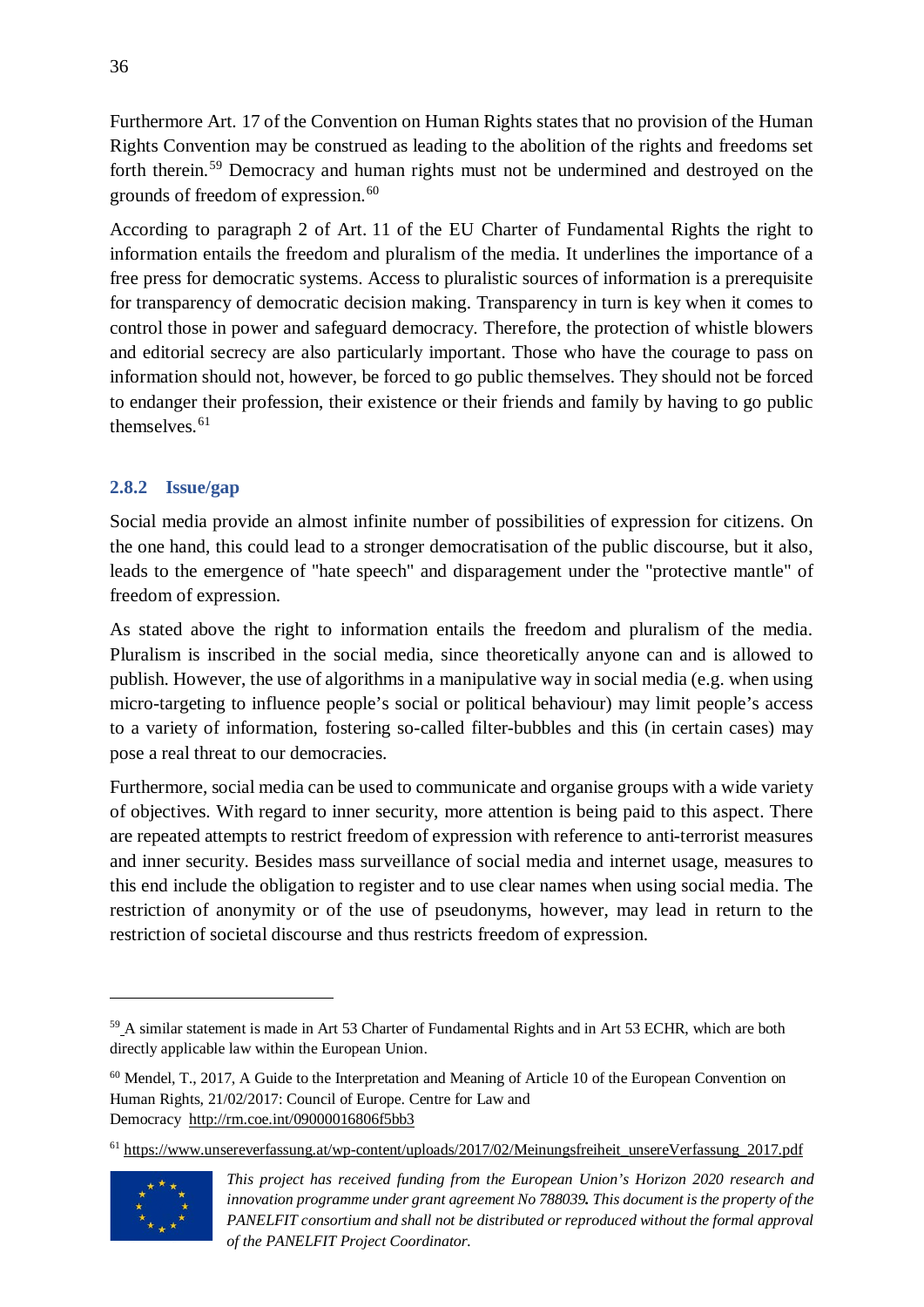In many cases, measures against fake news or hate speech can be a matter of ensuring the authenticity and trustworthiness of information (fact checking) or preventing the dissemination of unwelcome or dangerous information. The main question remains: how far can democratic societies go and which institutions should be responsible? This also refers to the ongoing discussion on the needed level of judicial control of law-enforcement measures.

Democracy thrives on criticism and discussion. To achieve this, we often need a level playing field that opens the opportunities for minorities and those not in power, to be able to create attention. In a democracy, it must be possible to criticise and even challenge authorities, companies, religious communities and influential persons without fear of persecution. Under certain circumstances this can be offensive or insulting for (many) people. Often it is not easy to determine when this "red line" is crossed. It depends a lot on the context and personal attitudes, views and cultural habits. The European Court of Human Rights is therefore increasingly emphasising journalistic due diligence when it comes to freedom of expression. Calls for violence and hatred, articles and contributions that question the democratic constitution and human rights cannot be justified by media freedom.<sup>[62](#page-36-1)</sup>

Most communication nowadays takes place in the Internet on privately owned and controlled platforms. It is largely unclear how these platforms are monitored, how the governing algorithms work and whose values are ruling. Because of the magnitude of users on these platforms, they play an important societal role, but are not legitimized in a democratic way. This leads to problematic situations of potential private hyper-censorship at the hands of social media giants?<sup>[63](#page-36-2)</sup> Do we therefore need to demand that the policing of free speech ends and that corporations are not turned into the surrogate for a police state none of us voted for?<sup>[64](#page-36-3)</sup> Platforms like Facebook and Twitter have immense power over public discourse. When they decide content is not fit for public consumption, it can disappear forever, like in a black hole.<sup>[65](#page-36-4)</sup>

Concluding, we may see the freedom of expression is endangered by rampant hate speech, trolling, bullying and inappropriate use on the one side, which on the other triggers stricter public and private surveillance, content control and private censorship. This again may lead to a so-called chilling effect, which means self-censorship and anticipatory obedience.

# <span id="page-36-0"></span>**2.8.3 Risk assessment and impact for research and innovation**

The freedom of arts and sciences is a directly related to the freedom of expression. In research and innovation contexts, both freedoms must therefore be given special consideration. The freedom of science means freedom of thought, but also the freedom to share thoughts with others, by publishing them. This freedom is affected on the one hand by high publication fees

<span id="page-36-4"></span><span id="page-36-3"></span><sup>65</sup> <https://www.theguardian.com/commentisfree/2018/sep/06/facebook-twitter-free-speech-sandberg-dorsey>



<span id="page-36-1"></span><sup>62</sup> [https://www.unsereverfassung.at/wp-content/uploads/2017/02/Meinungsfreiheit\\_unsereVerfassung\\_2017.pdf](https://www.unsereverfassung.at/wp-content/uploads/2017/02/Meinungsfreiheit_unsereVerfassung_2017.pdf)

<span id="page-36-2"></span><sup>63</sup> <https://www.forbes.com/sites/julianvigo/2018/11/28/big-techs-threat-to-freedom-of-expression/>

<sup>64</sup> <https://www.forbes.com/sites/julianvigo/2018/11/28/big-techs-threat-to-freedom-of-expression/>

*This project has received funding from the European Union's Horizon 2020 research and innovation programme under grant agreement No 788039. This document is the property of the PANELFIT consortium and shall not be distributed or reproduced without the formal approval of the PANELFIT Project Coordinator.*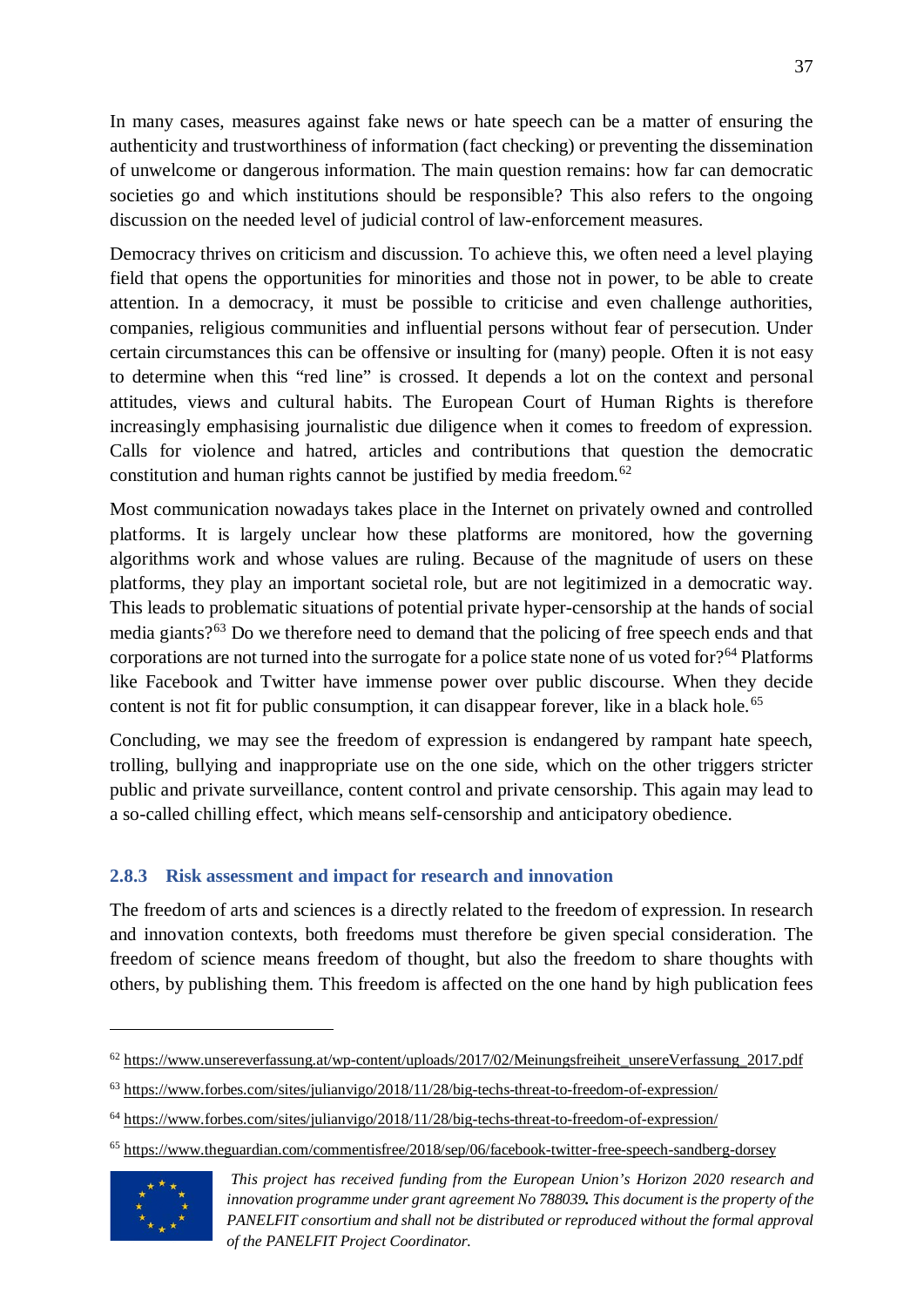of private publishers, but also by confidentiality clauses and other restrictions in certain research contexts. Particularly in publicly funded research, it seems necessary to help the approaches of Open Access and Open Science to achieve a breakthrough. In special research areas, such as cybersecurity, military or dual-use research, there may be restrictions on freedom of opinion and research. Here, public funding in particular must ensure that these restrictions are either not implemented at all or only to an adequate extent.

### <span id="page-37-0"></span>**2.8.4 Mitigation measures**

With the fundamental right to freedom of expression and freedom of science and research, there is a strong set of rules whose observance is monitored by the European Court of Human Rights and the European Court of Justice. However, to ensure that the above-mentioned rights are not impaired, measures to raise awareness, but above all a high degree of transparency in funded research, Open Access publications and good networking among researchers should be achieved.

In early 2019, the European Court of Human Rights reiterated its standing jurisprudence that the effective exercise of the freedom of expression is not dependent merely on the state's duty not to interfere, but may call for positive measures of protection. "In particular, the positive obligations under Article 10 of the Convention require states to create, while establishing an effective system of protection of journalists, a favourable environment for participation in public debate by all the persons concerned, enabling them to express their opinions and ideas without fear, even if they run counter to those defended by the official authorities or by a significant part of public opinion, or even irritating or shocking to the latter".<sup>[66](#page-37-3)</sup>

# <span id="page-37-1"></span>**2.9 Biometrics and ICT for emotion detection**

# <span id="page-37-2"></span>**2.9.1 Context**

In recent years technological developments have led to biometrical analysis becoming economically more and more feasible for mass use.<sup>[67](#page-37-4)</sup> The ubiquitous usage of digital devices equipped with cameras and microphones results in biometric audio-visual information being readily recordable in many circumstances. The possibility of using biometric technologies to

<span id="page-37-4"></span> $67$  Art 29 Group, WP193 Opinion  $3/2012$  on developments in biometric technologies, p. 16



<span id="page-37-3"></span><sup>66</sup> Khadija Ismayilova v. Azerbaijan, 65286/13 and 57270/15, 10 January 2019, in: CoE (2019) Freedom of Expression in 2018, <https://rm.coe.int/freedom-of-expression-2018-/1680943557>

*This project has received funding from the European Union's Horizon 2020 research and innovation programme under grant agreement No 788039. This document is the property of the PANELFIT consortium and shall not be distributed or reproduced without the formal approval of the PANELFIT Project Coordinator.*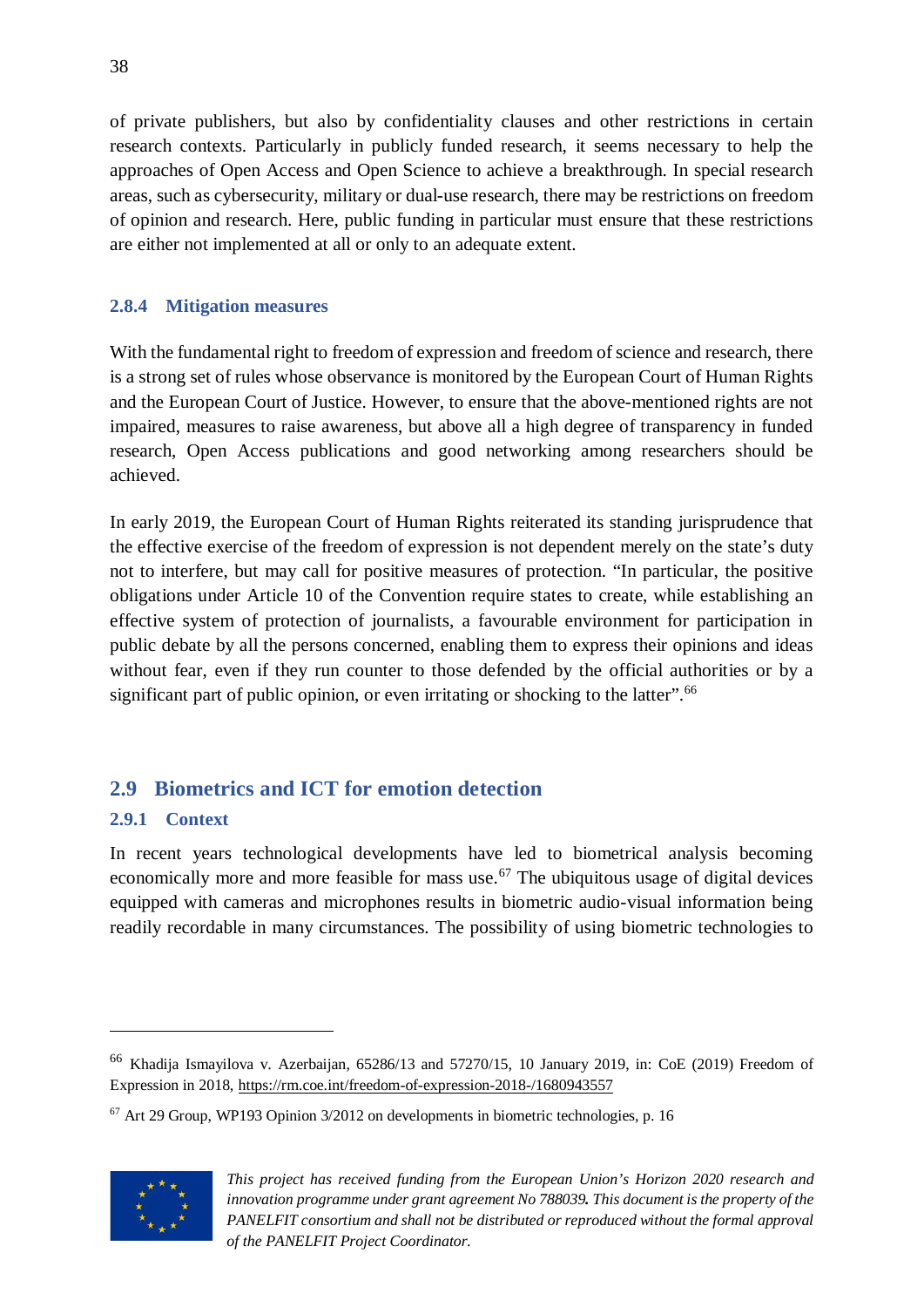analyse facial movements and mimics or speech patterns has created strong interests to harvest this information for emotion detection.<sup>[68](#page-38-1)</sup>

Such an analysis of biometric data is considered processing of special categories of personal data under the EU General Data Protection Regulation (GDPR) and therefore only allowed if the conditions of a certain legal basis are met.<sup>[69](#page-38-2)</sup> Among those are the explicit consent of the data subject for the specified purpose or processing necessary for scientific research purposes or statistical purposes.[70](#page-38-3) For scientific research or statistical purposes, the GDPR allows member states to create a legal basis based on national legislation which has to "respect the essence of the right to data protection and provide for suitable and specific measures to safeguard the fundamental rights and interests of the data subject".<sup>[71](#page-38-4)</sup> This opening clause might, however, lead to large differences for research conditions in member states with regards to data processing.

Furthermore, it remains unclear whether facial expressions or speech patterns are reliable and accurate indicators for emotion status. A recent survey studying the use of facial expression for emotion detection found that there is no simple one-to-one correspondence between facial expression and prototypical emotions.<sup>[72](#page-38-5)</sup> Similarly, assessment of the emotions conveyed by speech patterns can vary widely depending on perception the particular (human) evaluator.<sup>[73](#page-38-6)</sup> Despite the inherent uncertainty associated with such judgements, for the people affected by such systems a subjective assessment may therefore be mistaken for an objective truth. While additional context (i.e. combination of speech and facial movements) might improve the emotion detection, the issue remains that people are affected by the systems assessment, irrespective whether it is accurate or not.

#### <span id="page-38-0"></span>**2.9.2 Issue/gap**

One of the main issues with biometric analysis based on audio-visual data is that it is often opaque for data subjects whether such an analysis is performed.<sup>[74](#page-38-7)</sup> This may as a consequence

<span id="page-38-7"></span><sup>74</sup> Kindt E., Privacy and Data Protection Issues of Biometric Applications, Springer, 2016, p. 350 paragraph 119



*This project has received funding from the European Union's Horizon 2020 research and innovation programme under grant agreement No 788039. This document is the property of the PANELFIT consortium and shall not be distributed or reproduced without the formal approval of the PANELFIT Project Coordinator.*

<span id="page-38-1"></span><sup>&</sup>lt;sup>68</sup> Ghosh S. et al., Towards designing an intelligent experience sampling method for emotion detection. In: 2017 14th IEEE Annual Consumer Communications & Networking Conference (CCNC). IEEE, 2017. p. 401-406.

<span id="page-38-2"></span><sup>69</sup> Art 9(2) GDPR

<span id="page-38-3"></span> $70$  Art 9(2) (a) and (j) GDPR

<span id="page-38-4"></span><sup>&</sup>lt;sup>71</sup> See Art 89 (2) GDPR for general scientific research purposes and in addition Art 9 (2) (j) GDPR for special categories of personal data

<span id="page-38-5"></span> $<sup>72</sup>$  Feldman Barrett L. et al, Emotional Expressions Reconsidered: Challenges to Inferring Emotion From Human</sup> Facial Movements, *In:* Psychological Science in the Public Interest, 20(1), 2019

<span id="page-38-6"></span><sup>73</sup> Schuller B., Speech Emotion Recognition - Two Decades in a Nutshell, Benchmarks and Ongoing Trends, *In:* Communications of the ACM, 61(5), 2018, p. 98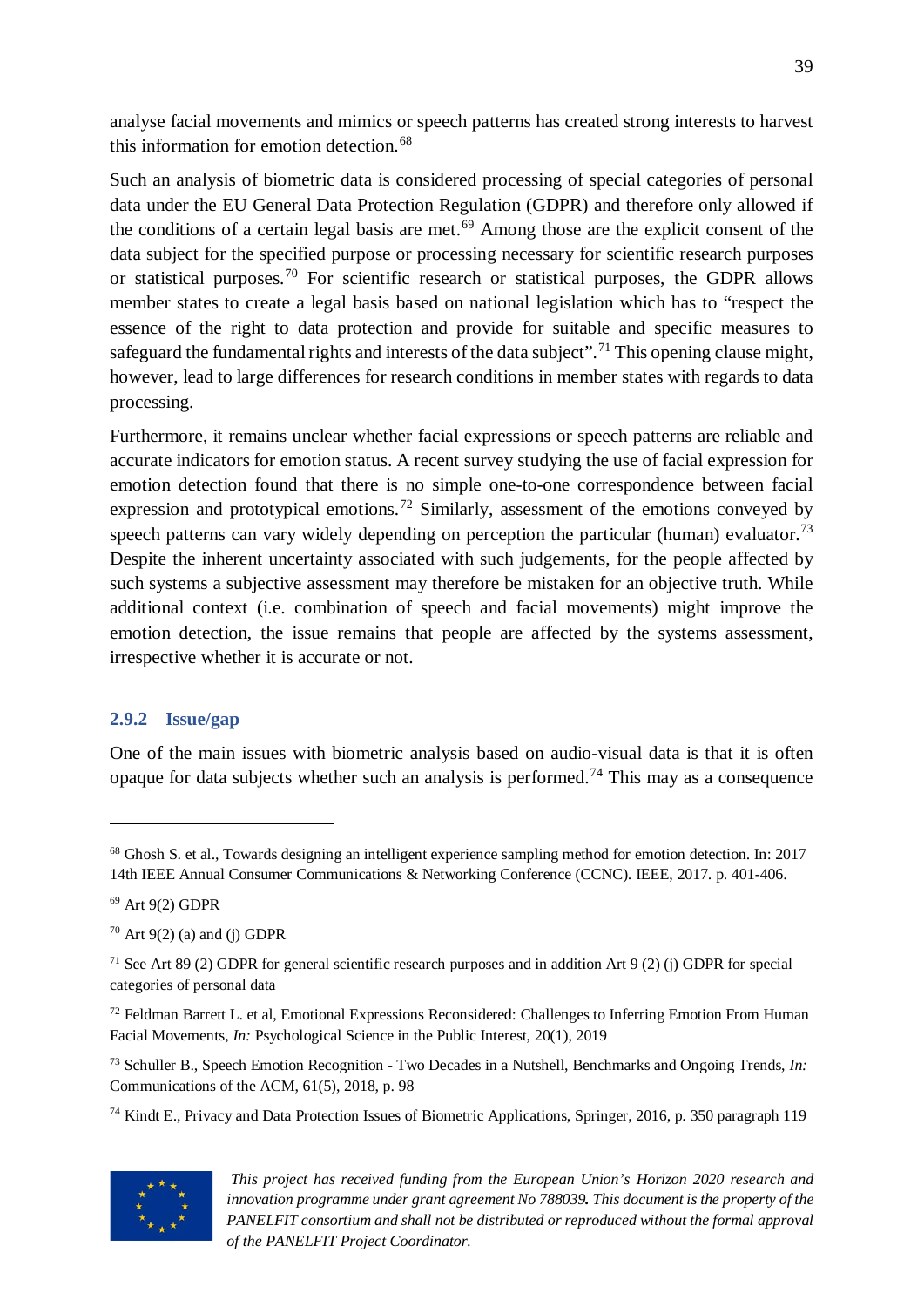lead to discriminatory treatment based on the analysis results and enable covert identification. Affected persons may not even be aware that they are treated differently.

In addition, such technology may allow racial profiling.<sup>[75](#page-39-1)</sup> The GDPR distinguishes between data revealing the racial and ethnic origin and processing of biometric data. For images, the recitals suggest that they shall only be considered biometric data if a biometric analysis is performed.[76](#page-39-2) However, the wording "revealing racial and ethnic origin" suggests that the simple presence of such information in the image (e.g. skin colour) might be sufficient to make the data fall into the special categories of personal data, regardless whether this information is used or not. This ambiguity leads to an uncertainty which legal basis may be invoked and therefore for which purposes processing is permitted.

Allowing member states to create additional (different) legal frameworks for scientific research and statistical purposes with vague legal requirements for such laws, open to different interpretations (e.g. "respect essence of the right to data protection") consequently lead to a fragmentation of the data protection landscape. Questionable research methods may be applied in member states with the most permissive legal basis by using the free movement of personal data between the member states. Even if a conflict between national legislation and GDPR requirements is later found by the European Court of Justice, years of data processing based on the national legislation may then already have been performed.

Another issue may arise when sharing the raw biometric data through initiatives like the European Open Science Cloud (EOSC). Biometric data is tied to a natural person by its nature and therefore is hard to anonymize while still allowing for meaningful usage. There is a fundamental tension between GDPR principles like purpose limitation, storage limitation and goals of FAIR data like data reuse and accessibility. While the GDPR would advocate transparent and precise information on processing purposes and data retention, the principle of FAIR data aims to minimize restrictions and allow reuse for other studies.<sup>[77](#page-39-3)</sup> This is especially problematic if commercial data reuse, as in the case of EOSC, is envisioned.[78](#page-39-4)

# <span id="page-39-0"></span>**2.9.3 Risk assessment and impact for research and innovation**

Biometric information normally cannot be concealed or changed, creating a persistent privacy threat once obtained by any third party.<sup>[79](#page-39-5)</sup> Especially troublesome in this regard is the process

 $\overline{a}$ 

<span id="page-39-4"></span><sup>78</sup> European Commission, European Open Science Cloud (EOSC) Strategic Implementation Plan, doi: 10.2777/20237, p. 21

<span id="page-39-5"></span><sup>79</sup> Camisi P., Security and Privacy in Biometrics, Spinger, 2013, p. 69



*This project has received funding from the European Union's Horizon 2020 research and innovation programme under grant agreement No 788039. This document is the property of the PANELFIT consortium and shall not be distributed or reproduced without the formal approval of the PANELFIT Project Coordinator.*

<span id="page-39-1"></span><sup>75</sup> Id., p. 352 paragraph 123

<span id="page-39-2"></span><sup>76</sup> Recital 51 S 3 GDPR

<span id="page-39-3"></span><sup>&</sup>lt;sup>77</sup> European Commission, Final Report and Action Plan from the European Commission Expert Group on FAIR Data, doi:10.2777/54599, p. 21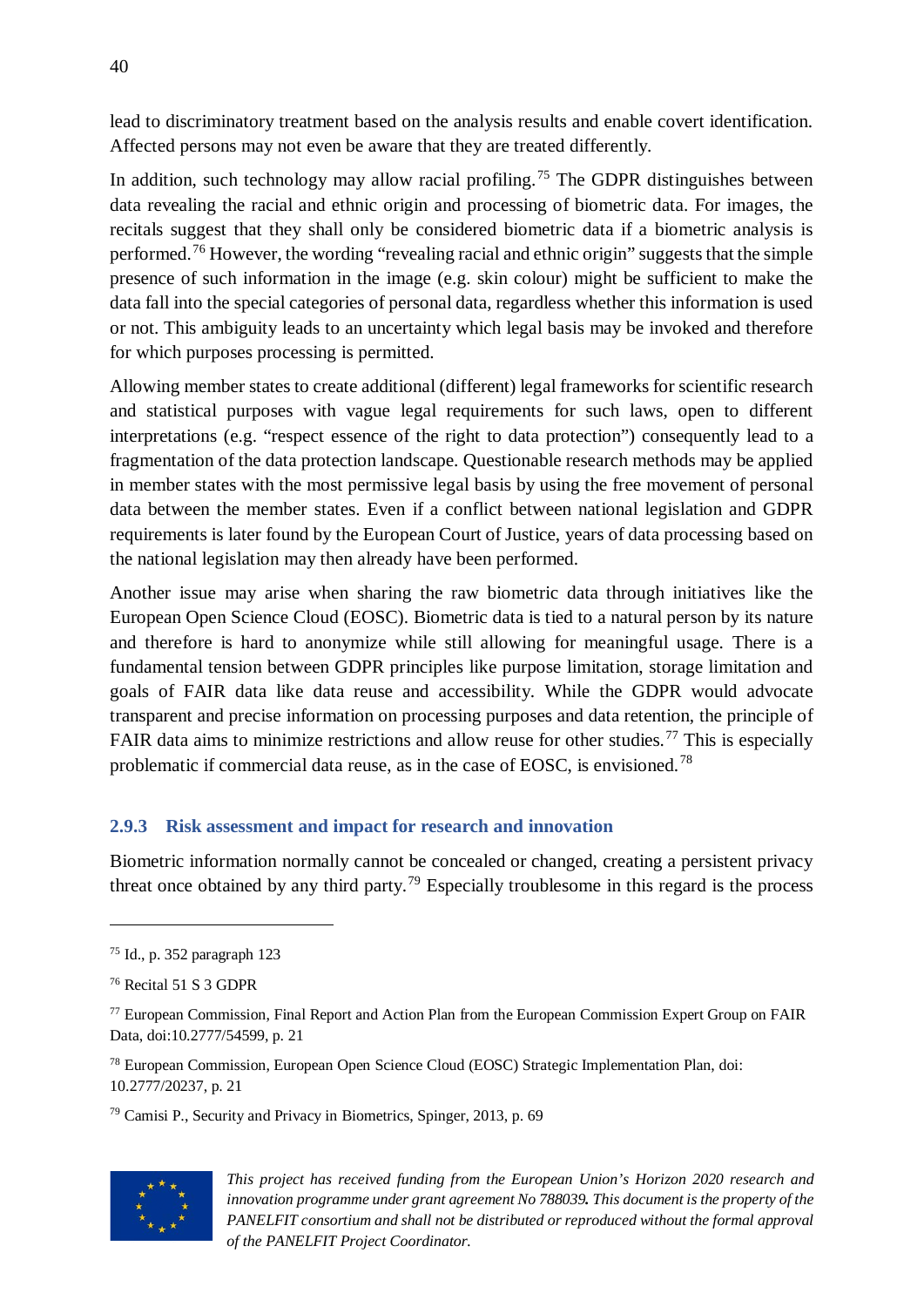of "function creep", where the obtained data is repurposed for completely different uses than it was collected for. For example, biometric data obtained for health diagnostics research has the potential to later also be used in surveillance applications.<sup>[80](#page-40-0)</sup>

New device categories may also be an important factor contributing to widespread deployment of biometric analysis. Especially in the field of speech-based emotion detection, training data annotated with expressed emotions is available only in sparse quantities.<sup>[81](#page-40-1)</sup> Smart watches can measure biological indicators like heartbeat, blood pressure and oxygen levels in addition to voice recording. Combining these measurements with a small number of manually annotated data using semi-supervised learning techniques may lead to a much richer training data sets becoming available. $82$ 

This directly leads to the problem of covert biometric data analysis. While users are normally aware that they are providing biometric data when using fingerprint readers or iris scans, this is often not the case for audio or video captures. $83$  Collection and distribution of such information is so widespread in messenger and social media apps that many users do not think twice before allowing access. It is therefore essential that the biometric processing as such is clearly stated and not cloaked away under generic terms like processing for research or developmental purposes. This is especially true for commercial research, where economic incentives may be intertwined with scientific research.

Allowing the member states to create additional legal frameworks for scientific data processing also runs the risks of initiating a downward competitive spiral, where member states have an incentive to lower the data protection standards to increase their attractiveness as a research location. It is therefore desirable to concretely define specific basis standards for ethical data processing, in order to at least partially bridge differences between national legislations. This applies in particular to EU projects, where researchers from a range of different member states may participate.

Even when originally developed for commercial applications, emotion detection technology may also be employed for national security purposes. In the context of research and innovation, it is therefore crucial to avoid linking the biometric information to individual identities as much as possible, collecting only the data absolutely necessary for the research in question. Otherwise

<span id="page-40-3"></span><sup>83</sup> Zuo, H. et al. Covert photo classification by deep convolutional neural networks. *In:* Machine Vision and Applications 28, 2017. p. 623, https://doi.org/10.1007/s00138-017-0859-x



<span id="page-40-0"></span><sup>80</sup> Foundez-Tanuy M. et al, Biometric Applications Related to Human Beings: There Is Life beyond Security*, In:* Cognitive Computation 5(1), 2013, p. 147

<span id="page-40-1"></span><sup>81</sup> Yoon S. et al, Multimodal speech emotion recognition using audio and text. *In:* 2018 IEEE Spoken Language Technology Workshop (SLT). IEEE, 2018. p. 112

<span id="page-40-2"></span><sup>82</sup> Zhang Z. et al, Enhanced semi-supervised learning for multimodal emotion recognition, *In:* 2016 IEEE International Conference on Acoustics, Speech and Signal Processing (ICASSP), 2016, pp. 5185, doi: 10.1109/ICASSP.2016.7472666.

*This project has received funding from the European Union's Horizon 2020 research and innovation programme under grant agreement No 788039. This document is the property of the PANELFIT consortium and shall not be distributed or reproduced without the formal approval of the PANELFIT Project Coordinator.*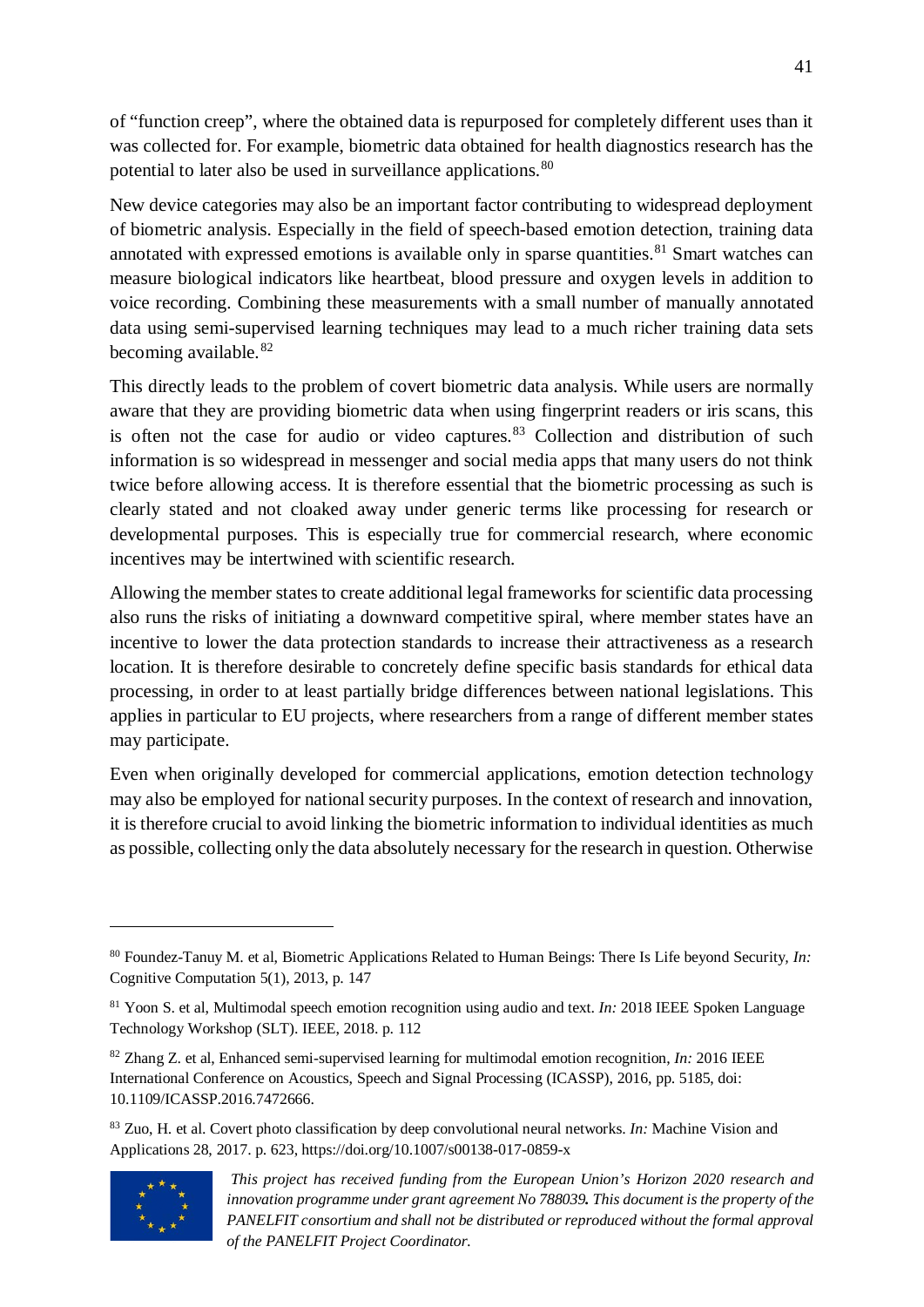such research may be used as stepping stone to develop Orwellian technologies like mass mood surveillance of crowds.

It's also important to clearly communicate the research approach and basic assumptions of the research method. For example, within the recently popular field of machine learning and AI, skewed training data may result in an undesirable racial bias of the resulting emotion detection systems. Such a bias may be introduced entirely unwittingly, i.e. by using a training set which contains much more examples from one ethnic group than from others. In addition, machine learning does not only reflect existing societal bias or discrimination, it may also result in their amplification.

# <span id="page-41-0"></span>**2.9.4 Mitigation measures**

The development of ICT systems used for emotion detection requires large scale processing of biometric data. A data protection impact assessment (DPIA) for the concrete scientific data processing pursuant to the GDPR provisions must therefore be carried out.<sup>[84](#page-41-3)</sup> It shall not be sufficient to simply refer to some abstract DPIAs provided by some member states for scientific research context,<sup>[85](#page-41-4)</sup> as these necessary fail to capture the details of the concrete data processing situation.

Special attention should be paid to the principles of data minimisation and storage limitation. As biometric data by its nature is usually tied to an individual person, only the biometric features absolutely necessary to answer the research question shall be recorded and individual measurements deleted once the data processing for research is completed. The resulting analysis should be anonymized as soon as possible. Under no circumstances the data shall be processed with methods or for purposes which violate the principle of fairness and transparency enshrined in the GDPR.<sup>[86](#page-41-5)</sup> The data should only be stored in encrypted form and only be available to the relevant researchers with access logging enabled.

# <span id="page-41-1"></span>**2.10 AI and security**

# <span id="page-41-2"></span>**2.10.1 Context**

The amount of data recorded by electronic devices has exploded in recent years. The ubiquity of smartphones and increasing use of connected IoT devices have led to many unseen volumes of data becoming available. Increasingly, automated approaches in the form of AI or machine learning are needed instead of explicitly programmed rules for each application to condense all this input into form suitable for further processing.

<span id="page-41-5"></span><span id="page-41-4"></span><sup>86</sup> Art 5 (1) a GDPR



*This project has received funding from the European Union's Horizon 2020 research and innovation programme under grant agreement No 788039. This document is the property of the PANELFIT consortium and shall not be distributed or reproduced without the formal approval of the PANELFIT Project Coordinator.*

<span id="page-41-3"></span><sup>84</sup> Art 35 (3) b GDPR

 $85$  i.e. the DPIAs included in the annex of the Austrian . Forschungsorganisationsgesetz.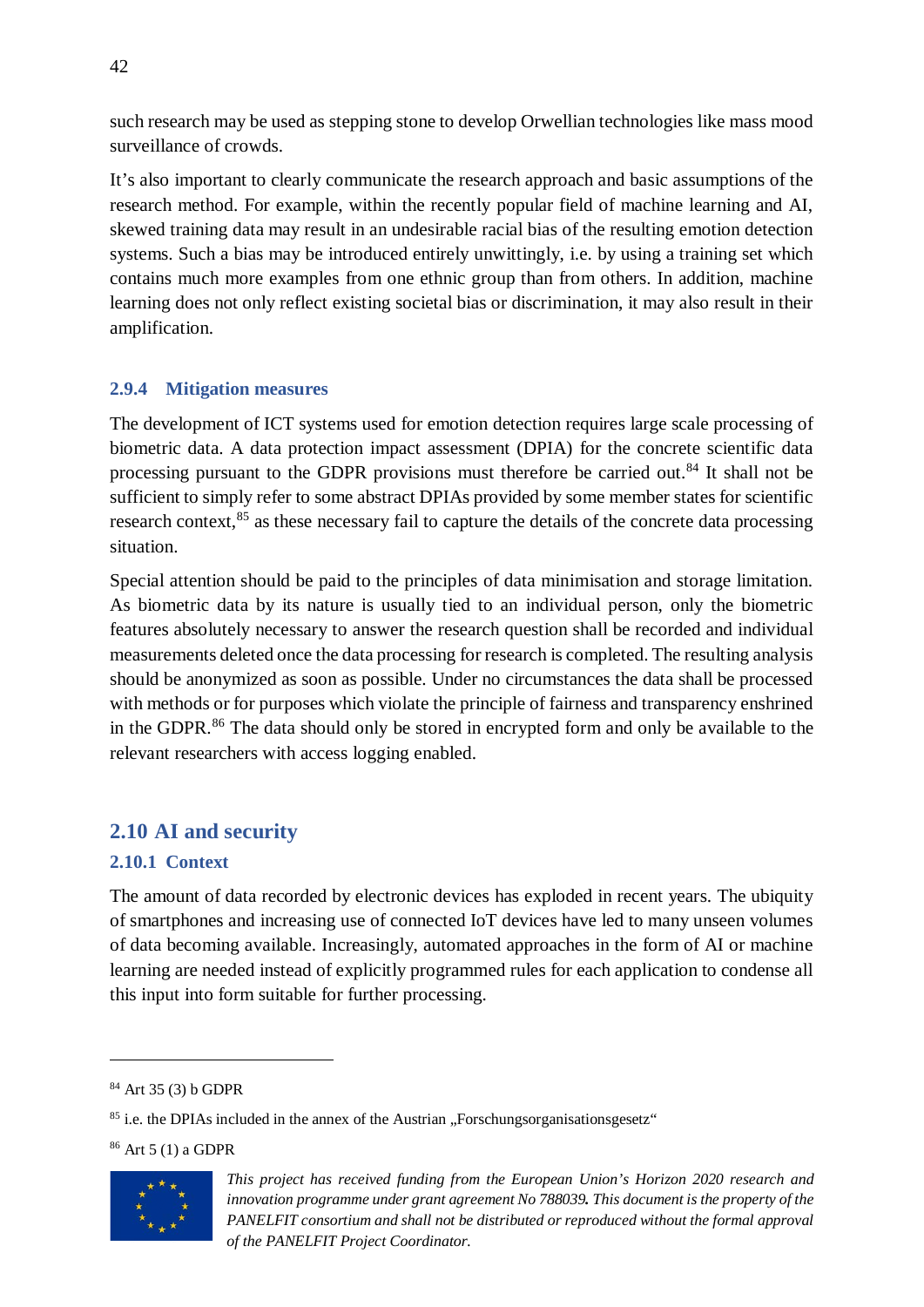As AI applications are developed in response to these classification and prediction tasks, voices demanding the use of this technology in the security context are becoming louder. However, the question has to be raised which particular type of security is sought in the specific context. As discussed in the section on the definitions of Security and Cybersecurity, there are strongly diverging meanings of security depending on the particular perspective of the research.

In the context of this discussion, national security shall encompass the protection of the overall social and legal system of a state against coordinated attacks. This is usually achieved by surveillance, detection and prevention of specific forms of unlawful activities. In contrast, social security shall ensure individuals an adequate standard of living by providing certain state services. This includes health services, pension and unemployment insurances.

# <span id="page-42-0"></span>**2.10.2 Issue/gap**

Ensuring a transparent decision-making process is one key requirement when using AI for security purposes. In the context of national security, being flagged by an automated system as potentially dangerous may have serious consequences for an individual. Because the decisionmaking process of AI algorithms is usually based on complex mathematical deductions, it may be difficult or impossible to obtain an explanation understandable by a human for the algorithmic result.

This is especially relevant since the right to data access is often limited in the context of national security and data is treated as confidential. For an affected person, it may therefore be difficult to find out why certain measures, e.g. frequent checks at airports, are performed.

In effect, it may become hard to distinguish whether a decision has been made by a human or by a machine. This is directly connected to the problem of responsibility in the AI context. Who is responsible if the decision made by an AI system is unlawful, e.g. discriminates against minorities? Is it the programmer who designed the system, the company which sold the system, the engineer who trained it, the employee who operated it or the legal person who procured it? What if the system itself is fair but the training data is biased? To ensure responsibility is assigned transparently such that a natural or legal person can always be held accountable for unlawful algorithms will be one of the major challenges of using AI in the security context.

# <span id="page-42-1"></span>**2.10.3 Risk assessment and impact for research and innovation**

One of the main risks of using AI for security applications the problem of false positives. In the context of social security, this may mean to be excluded from measures like training programs or state aid for continued employment. For national security, the consequences may be even more severe, ranging from denied visa, becoming a terrorist suspect, to prolonged time in jail because denied bail based on an AI algorithms decision.<sup>[87](#page-42-2)</sup>

<span id="page-42-2"></span><sup>87</sup> [https://www.theguardian.com/us-news/2018/sep/07/imprisoned-by-algorithms-the-dark-side-of-california](https://www.theguardian.com/us-news/2018/sep/07/imprisoned-by-algorithms-the-dark-side-of-california-ending-cash-bail)[ending-cash-bail,](https://www.theguardian.com/us-news/2018/sep/07/imprisoned-by-algorithms-the-dark-side-of-california-ending-cash-bail) accessed 25.09.19



*This project has received funding from the European Union's Horizon 2020 research and innovation programme under grant agreement No 788039. This document is the property of the PANELFIT consortium and shall not be distributed or reproduced without the formal approval of the PANELFIT Project Coordinator.*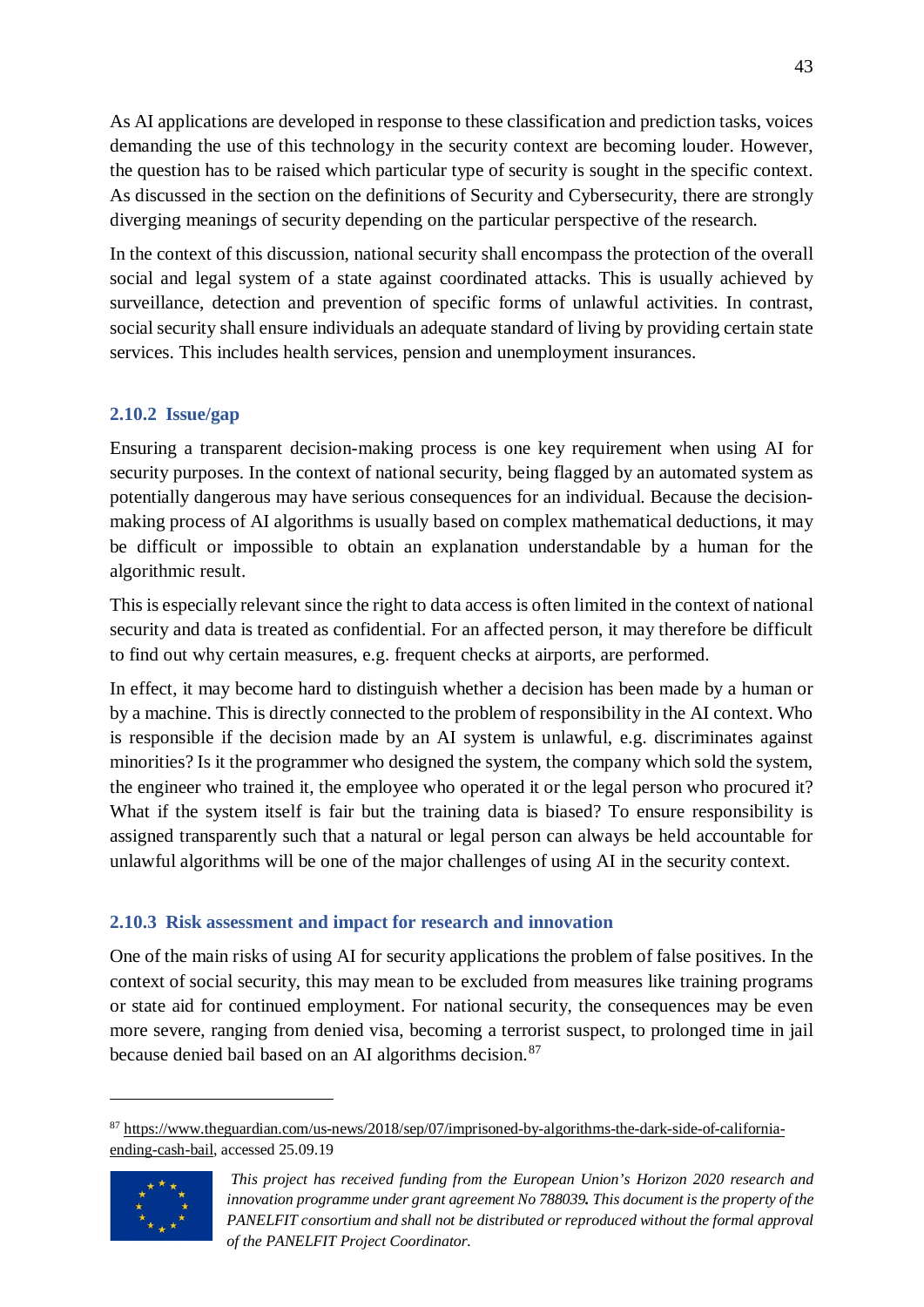In the context of cybersecurity, AI based intrusion detection systems react to unusual but legit behaviour with an alarm. In the case of intrusion prevention systems this may lead to automated restrictions or even shutdown of services for certain users.

The output of complex AI systems may create an illusion of completely objective, fact-based results. But even a small bias in the selected training data may lead to significantly biased results, especially if the system is enhanced by training data generated by its usage.

As an example, controlling people in certain neighbourhoods more frequently will lead to criminal activity being officially filed in this neighbourhood more often. Training the AI on this data would lead to the conclusion that the area has a higher criminality in comparison to other, less densely controlled neighbourhoods. This correlation may be misinterpreted as causal relation by the system. Without adequate countermeasures, an initial bias of the AI system may be amplified accordingly. This is further detailed in the section of AI and predictive policing. In the context of research and innovation it is therefore important to not only research AI algorithms but also criteria for robust, unbiased training data.

As negative decisions in both national and social security may have serious consequences for an individual, researches should keep the importance of explaining the system results human understandable way in mind. It is not enough to simply state the result, as this would effectively turn the result into a fact without exposing its foundations.

As AI models build on different training data may be repurposed for security applications, it is important to keep the limitations of the overall system in mind. Claims of high accuracy on a particular dataset in a highly controlled research environment may lead to unrealistic expectations on the performance of the system in the field. When assessing the usefulness of AI systems for a particular context, researches should always ensure representative training data from real world sources is used. Otherwise, the system may become fixated on irrelevant details, effectively "cheating" instead of performing the required task.<sup>[88](#page-43-0)</sup>

In a security context, this might result in very dangerous situations. Imagine an AI algorithm for image analysis designed for recognizing street signs. If a maliciously crafted input, say by applying small scale graffiti to a speed limit sign, changes the AI interpretation of the speed limit to a stop sign, passing traffic may suddenly perform an emergency break.<sup>[89](#page-43-1)</sup> When using data gathered from an uncontrolled environment, AI researchers should always consider the risk of deliberate tampering with their input. When assessing AI algorithms for security applications, the importance of having robust, tamper resistant result should not be underestimated.

<span id="page-43-1"></span><sup>89</sup> Eykholt K. et al, Robust Physical-World Attacks on Deep Learning Visual Classification, at CVPR 2018



<span id="page-43-0"></span><sup>88</sup> [https://techcrunch.com/2018/12/31/this-clever-ai-hid-data-from-its-creators-to-cheat-at-its-appointed-task,](https://techcrunch.com/2018/12/31/this-clever-ai-hid-data-from-its-creators-to-cheat-at-its-appointed-task) accessed 25.09.19

*This project has received funding from the European Union's Horizon 2020 research and innovation programme under grant agreement No 788039. This document is the property of the PANELFIT consortium and shall not be distributed or reproduced without the formal approval of the PANELFIT Project Coordinator.*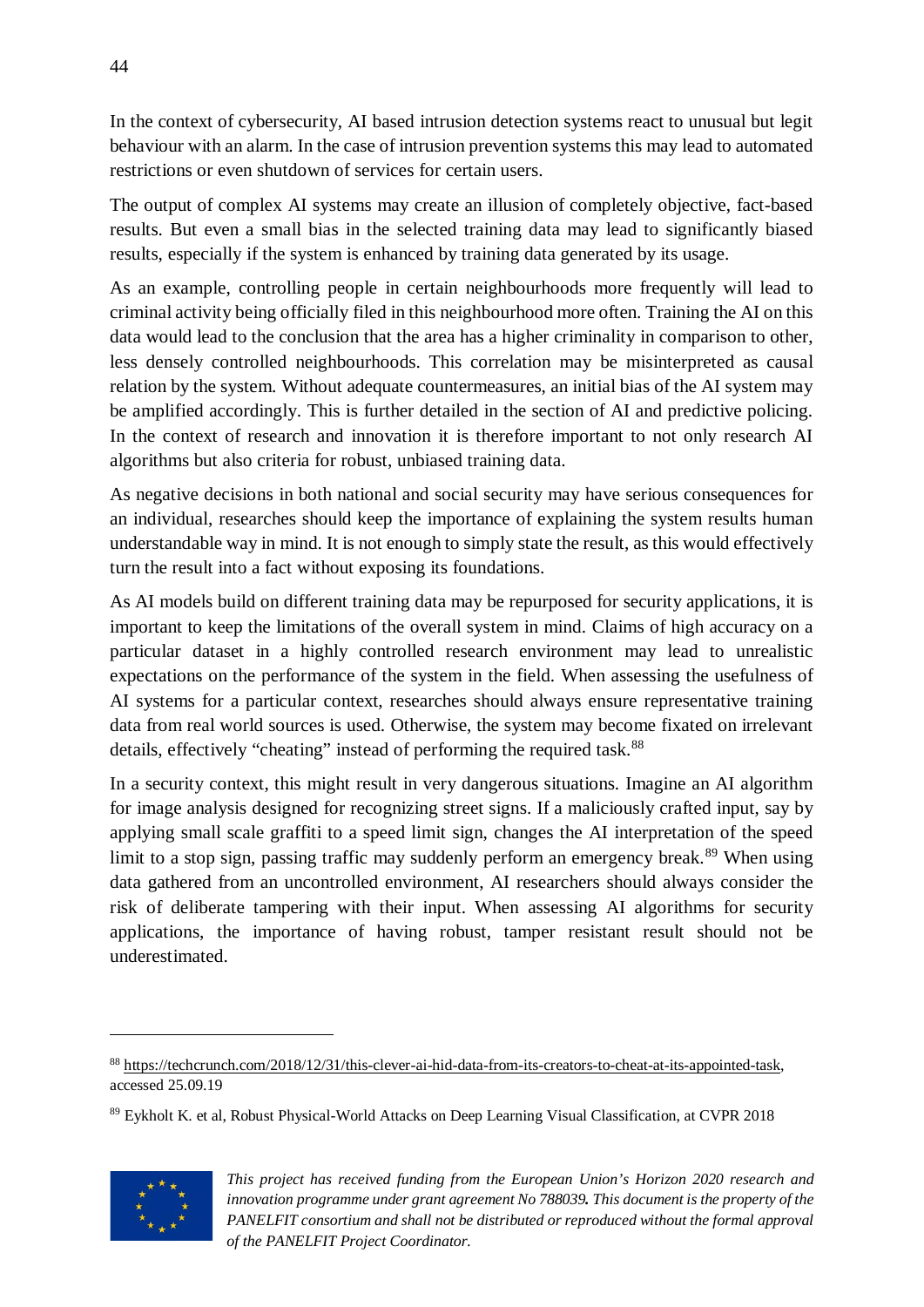The risk of tampering also exists the other way around. AI algorithms can generate fake video footage which may be perceived as genuine content by humans. In the context of the so called "deepfakes" videos, the footage of political speeches may be altered by dubbing with a new script while convincingly synchronizing facial movements accordingly.<sup>[90](#page-44-1)</sup> Or the face of a porn actor convincingly be swapped with a celebrity appearing in a compromising position.<sup>[91](#page-44-2)</sup> The abusive potential of such technology is vast, as the required tools to fabricate such fakes are widely available.<sup>[92](#page-44-3)</sup> If undetected, such technology may allow malicious parties to question the credibility of genuine content while producing fake content at the same time, putting the reliability of video footage in general in question.

### <span id="page-44-0"></span>**2.10.4 Mitigation measures**

Many risks of using AI result from individual results of the algorithm being incomprehensible for human assessment and potential correction. Approaches like "explainable AI" aim to change that by requiring the results to be understandable for humans. These systems strife to provide the benefits of AI while making the resulting system for transparent and therefore accountable. Requiring such properties from AI systems used in national and social security may create incentives for further development of such systems.

As an additional benefit, this may also help to expose biases resulting from unrepresentative or incomplete training data sets. Traceable usage of discriminatory criteria like skin colour or ethnic after training the AI may provide hints that the data set is biased. Ideally, representative training data sets should be vetted and standardized to allow fair comparison of the AI systems performance

Statistical tests for specific criteria like age or gender discrimination may also help to expose possible selection bias being present in the training data of AI systems. However, such tests are necessarily incomplete as they only expose certain discrimination and do not provide insides into the inner workings of the AI algorithm. Wherever possible they should therefore be combined with "explainable" AI systems for further transparency.

Finally, an honest communication of the strengths and weaknesses of current AI systems contribute to a realistic assessment of the technology for a particular application. While modern AI systems may perform much better than traditional technology in some fields, they should

<span id="page-44-3"></span><sup>92</sup> AFP, [https://www.theguardian.com/technology/2019/sep/02/chinese-face-swap-app-zao-triggers-privacy](https://www.theguardian.com/technology/2019/sep/02/chinese-face-swap-app-zao-triggers-privacy-fears-viral)[fears-viral,](https://www.theguardian.com/technology/2019/sep/02/chinese-face-swap-app-zao-triggers-privacy-fears-viral) accessed 24.10.19



<span id="page-44-1"></span><sup>90</sup> Vincent J, [https://www.theverge.com/tldr/2018/4/17/17247334/ai-fake-news-video-barack-obama-jordan](https://www.theverge.com/tldr/2018/4/17/17247334/ai-fake-news-video-barack-obama-jordan-peele-buzzfeed)[peele-buzzfeed,](https://www.theverge.com/tldr/2018/4/17/17247334/ai-fake-news-video-barack-obama-jordan-peele-buzzfeed) accessed 24.10.19

<span id="page-44-2"></span><sup>91</sup> Kharpal. A[, https://www.cnbc.com/2018/02/08/reddit-pornhub-ban-deepfake-porn-videos.html,](https://www.cnbc.com/2018/02/08/reddit-pornhub-ban-deepfake-porn-videos.html) accessed 24.10.19

*This project has received funding from the European Union's Horizon 2020 research and innovation programme under grant agreement No 788039. This document is the property of the PANELFIT consortium and shall not be distributed or reproduced without the formal approval of the PANELFIT Project Coordinator.*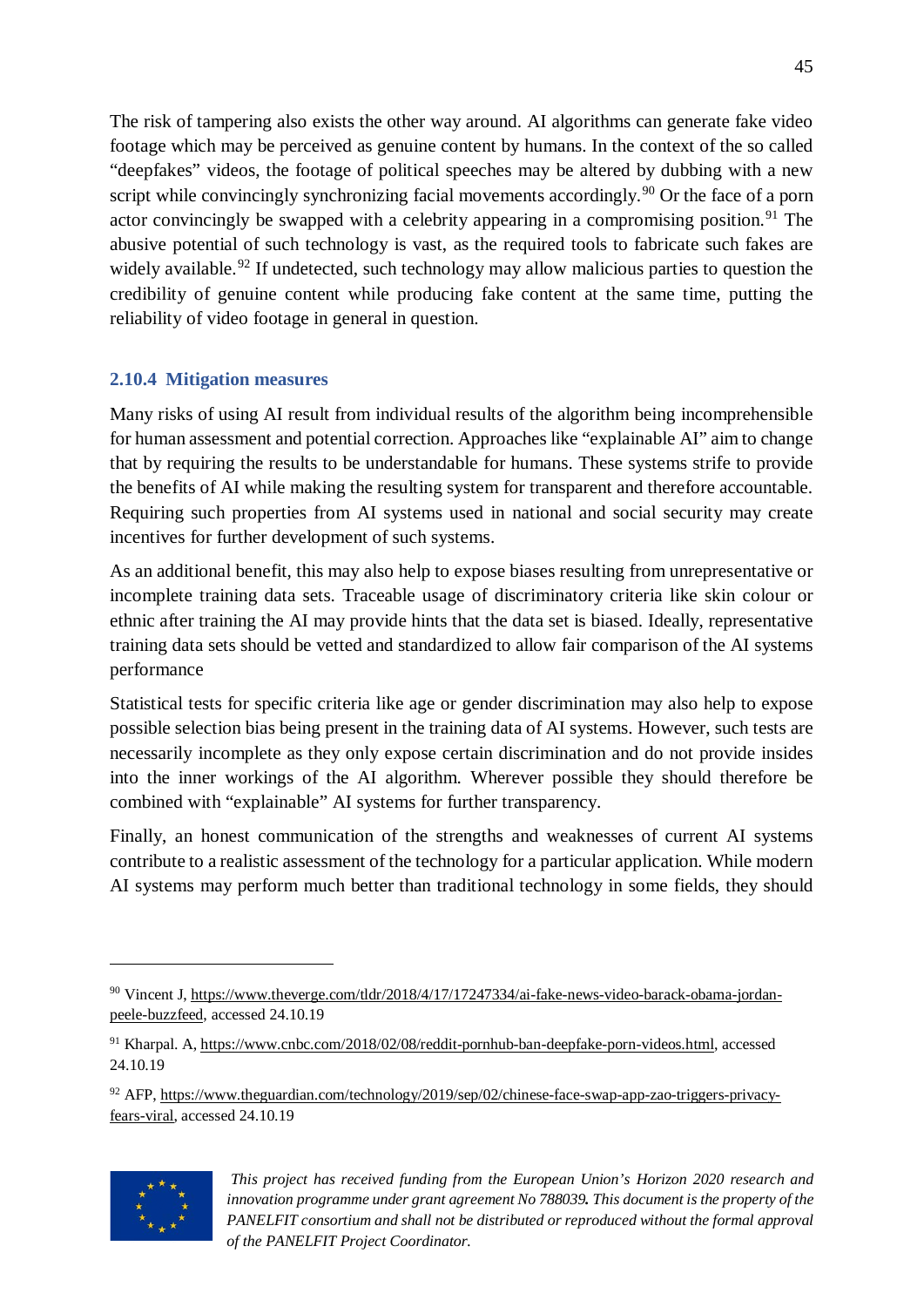not be seen as a panacea readily applicable anywhere, especially if the decision process is not traceable by humans.

In summary, and essential objective of (research into) mitigation measures is to contribute to "meaningful human control"<sup>[93](#page-45-2)</sup> and "meaningful opportunity for human choice"<sup>[94](#page-45-3)</sup> to secure human oversight, moral responsibility and legal accountability. In the context of cybersecurity, awareness about the NIS Directive<sup>[95](#page-45-4)</sup> and AI related current activities by  $ENISA<sup>96</sup>$  $ENISA<sup>96</sup>$  $ENISA<sup>96</sup>$  should be raised among the ICT researchers' community.

# <span id="page-45-0"></span>**2.11 AI for predictive policing**

# <span id="page-45-1"></span>**2.11.1 Context**

There has been a visible shift in the last decades from post-crime towards pre-crime.<sup>[97](#page-45-6)</sup> With the use of big data and accessible analytical methods, pre-crime strategies are becoming ever more popular. More and more law enforcement agencies around the world have adopted predictive policing technologies, i.e. a broad range of algorithmic and data-driven practices and software tools<sup>[98](#page-45-7)</sup> to guide their decision-making. The more specific aims of using such practices and tools is to predict where (e.g. in what geographic areas) and when crimes may happen or who may be involved in a crime (either as an offender or a victim) so that police and social service providers can make better use of their current resources. Unlike traditional strategies that focus on responding to crime ex post, the major aim of pre-crime strategies is to prevent crime ex ante.

Although there is no single agreed definition, two key components of predictive policing are commonly mentioned: firstly, a broad variety of types of data is used, and, secondly, police takes action before possible criminal activities occur so as to prevent crime from happening.<sup>[99](#page-45-8)</sup>

Numerous legal instruments are relevant in the governance of predictive policing. The Universal Declaration on Human Rights, the European Convention of Human Rights and the

<span id="page-45-8"></span><sup>99</sup> Albert Meijer & Martijn Wessels (2019) Predictive Policing: Review of Benefits and Drawbacks, International Journal of Public Administration, 42:12, 1031-1039, DOI: 10.1080/01900692.2019.1575664



<span id="page-45-2"></span><sup>93</sup> European Group on Ethics in Science and New Technologies. (2018). Statement on Artificial Intelligence, Robotics and 'Autonomous' systems. Retrieved September, 18, 2018.

<span id="page-45-3"></span><sup>&</sup>lt;sup>94</sup> High-Level Expert Group on Artificial Intelligence. (2019). Ethics guidelines for trustworthy AI.

<span id="page-45-4"></span><sup>&</sup>lt;sup>95</sup> Directive (EU) 2016/1148 of the European Parliament and of the Council of 6 July 2016 concerning measures for a high common level of security of network and information systems across the Union

<span id="page-45-5"></span><sup>96</sup> https://www.enisa.europa.eu/topics/iot-and-smart-infrastructures/artificial\_intelligence

<span id="page-45-6"></span><sup>&</sup>lt;sup>97</sup> Rosamunde van Brakel & Paul De Hert "Policing, surveillance and law in a pre-crime society: Understanding the consequences of technology-based strategies", 2011, p.165.

<span id="page-45-7"></span><sup>98</sup> Peter M. Asaro: AI Ethics in Predictive Policing: From Models of Threat to an Ethics of Care. https://dblp.org/db/journals/tasm/tasm38.html" \l "Asaro19: 43 (2019)

*This project has received funding from the European Union's Horizon 2020 research and innovation programme under grant agreement No 788039. This document is the property of the PANELFIT consortium and shall not be distributed or reproduced without the formal approval of the PANELFIT Project Coordinator.*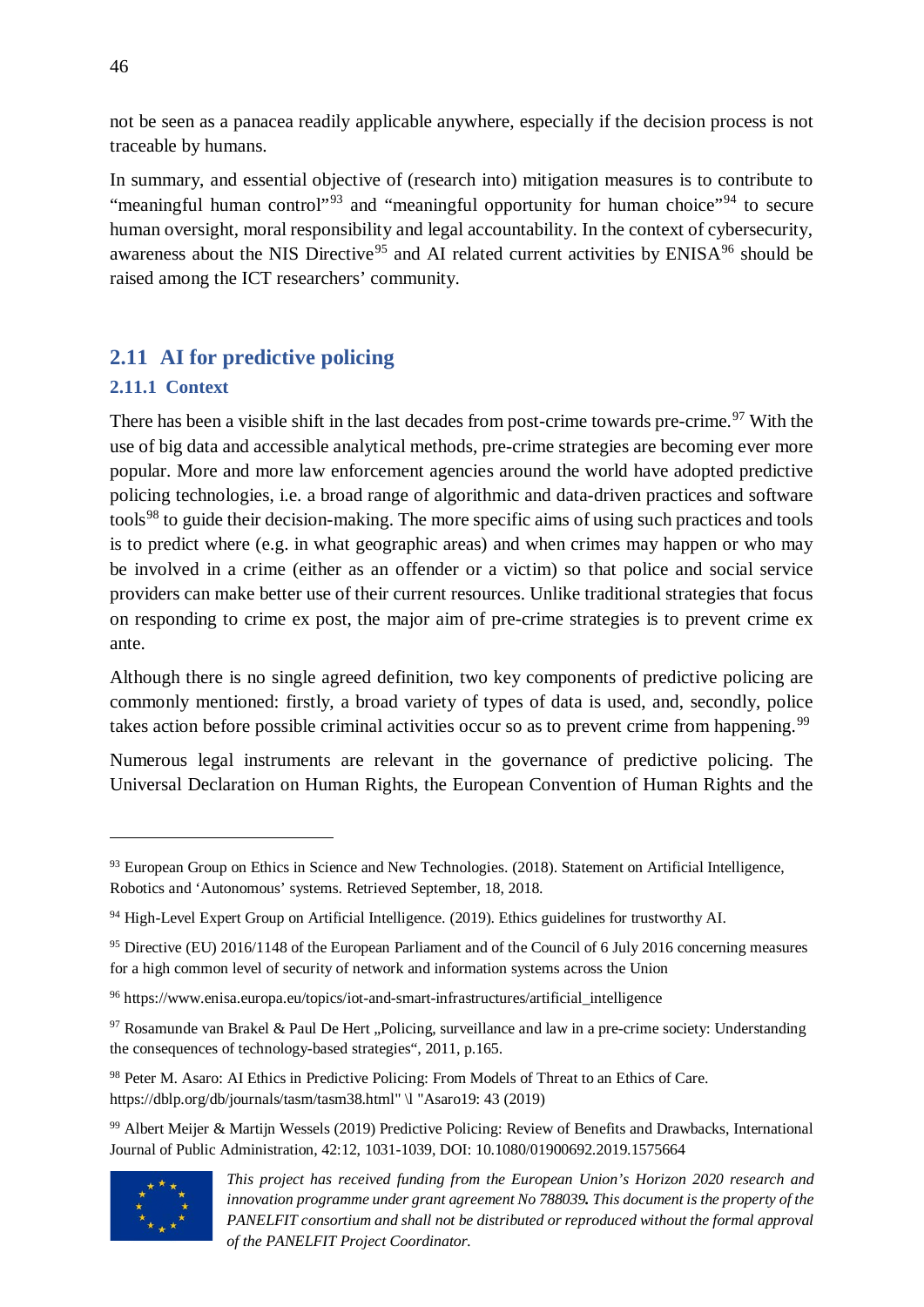EU Charter of Fundamental Rights all contain important commitments to human rights. The General Data Protection Regulation (EU) 2016/679, the Data Protection Directive for Police and Criminal Justice Authorities (EU) 2016/680, and the respective national laws (e.g. laws on data protection, law on police) set out important principles and standards governing the rights to privacy and data protection. The jurisprudence of the European Court of Human Rights and the Court of Justice of the EU as well as national courts give guidance on how the legal doctrine on human rights should be developed as well as how the set principles and standards should be applied in practice. The modernised Data Protection Convention No.108 of the Council of Europe specifically addresses issues surrounding big data applications.

Although the use of predictive policing technologies might potentially yield benefits (e.g. improved accuracy, reduction of costs, reduction of crime), there are important ethical concerns, too.

#### <span id="page-46-0"></span>**2.11.2 Issue 1**

The central ethical concern in predictive policing is that law enforcement officers, relying on predictive policing technologies, could treat individuals likely to become involved in crime according to the technology's predictions in the same way as offenders who have committed a crime. This also uncovers more general problems common to all predictive systems: Firstly, the predictions are based only on statistically significant correlations without necessarily establishing causality. Secondly, the probabilities are calculated based on historical data. Therefore, conclusions drawn from these extrapolations assume that the future will closely resemble the past. Hence, predictive policing may not only foster biases and prejudices, but also prevent alternative futures from emerging.

#### <span id="page-46-1"></span>**2.11.3 Risk analysis and impact for research and innovation**

Moreover, prejudging individuals may effectively violate the presumption of innocence. The presumption of innocence is widely recognized as the fundamental principle in criminal justice. The idea behind this principle is that one is considered innocent unless proven guilty. So, if a person has not (yet) committed a crime (or can be proven guilty of preparing a criminal offence), he or she cannot be held liable. This principle is envisaged in the main international and regional human rights treaties, like Universal Declaration on Human Rights (Article 11(1)), European Convention of Human Rights (Article 6(2)), and the EU Charter of Fundamental Rights (Article 48(1)).

Using predictive policing technologies threatens to undermine the presumption of innocence and, therefore, can disrespect human dignity as well as the fundamental rights of individuals. This is particularly relevant with regard to predictive profiling. Predictive profiling refers to the practice of ranking individuals and groups of people according to their calculated propensity to commit or become involved in crime. Commonly used criteria to calculate such propensities are behavioural data and population level characteristics (e.g. demographic data like ethnicity, religion, nationality). Based on the calculated propensities, allegedly likely offenders are then

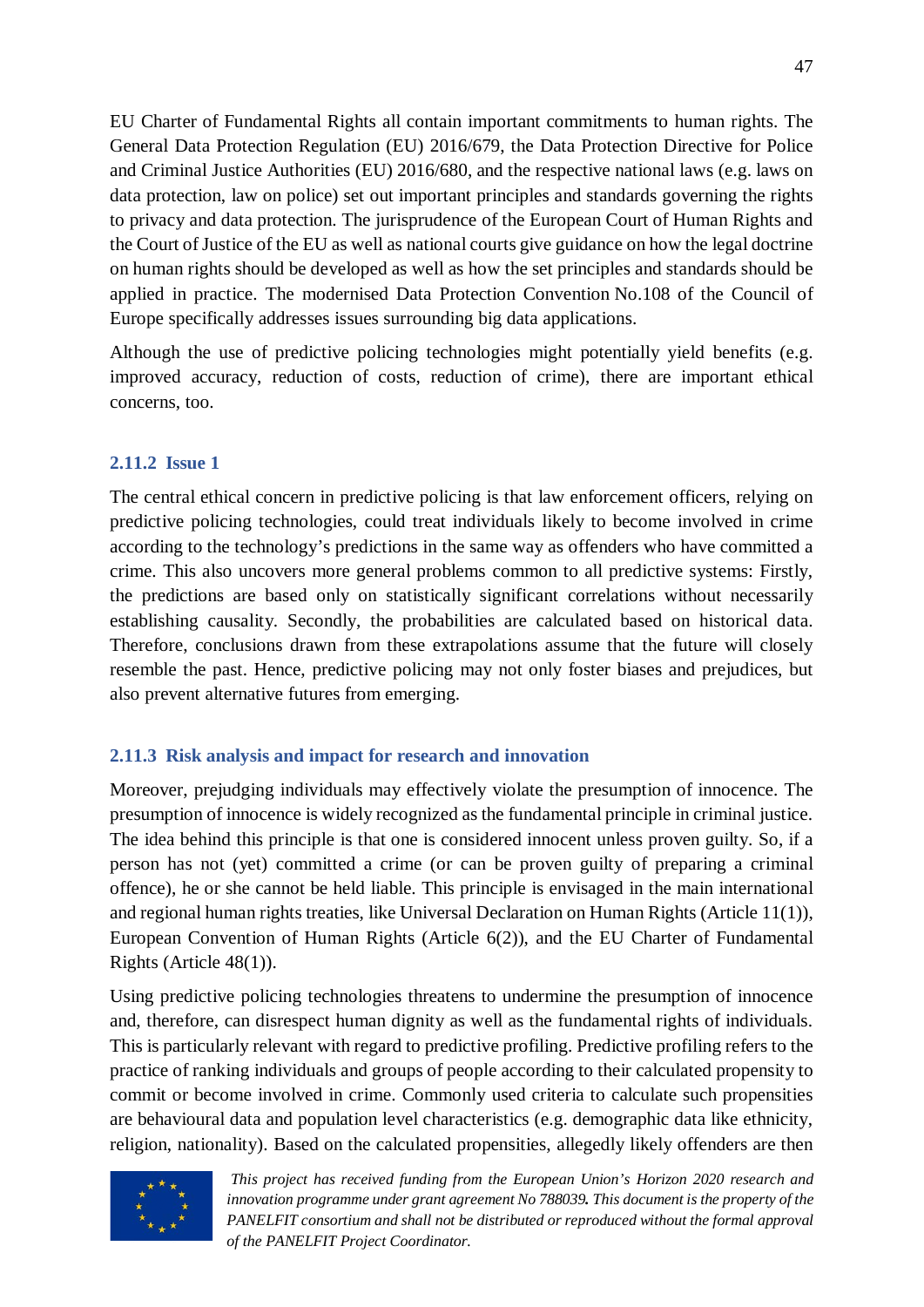more often stopped, searched or arrested. Searching alleged offenders more often will most likely lead to a higher conviction rate in the targeted group, since more offences are noticed by police officers which would otherwise go unnoticed. This higher conviction rate may lead machine learning systems to label the group as potential offenders, leading to a feedback loop amplifying pre-existing prejudices. Collecting data and flagging individuals using predictive policing tools casts a shadow of mistrust over innocent people, threatens their privacy, as well as stigmatizes and discriminates those who are ranked as potential offenders and their communities.

#### <span id="page-47-0"></span>**2.11.4 Mitigation measures and costs**

Normatively, law enforcement should be designed to best serve communal and societal needs. Although predictive policing technologies pose risks, prohibiting their use entirely is not a promising strategy, as it risks foregoing benefits big data might yield. However, these technologies should be introduced in a responsible and cautious manner in order to avoid undermining basic rights and established principles of justice. In cases of doubt, the use of such technologies should not be allowed.

The development and introduction of predictive policing technologies should be based on a number of considerations. First of all, the technology should be necessary to increase communal security and proportionate, i.e. less intrusive alternatives capable of achieving the same aims should be absent and likely benefits of the predictive policing technology should outweigh risks. This presupposes a proper risk assessment that includes the evaluation of risks increased community and individual surveillance gives rise to, increased risks of unfair treatment, risks to privacy and other fundamental rights violations.

Moreover, risk assessments should be conducted as transparently as possible. The key element of transparency is the disclosure of how the technology will generate the desired outcome (what data it collects, for what purposes it will be used, which analytic methods will be used to process data and produce the result) and how law enforcement agencies will use the outcome in their work. For instance, a suspect is usually entitled by national police laws to demand an explanation why he or she is charged. This right is threatened whenever satisfactory, humanly intelligible explanations cannot be given because algorithms used in predictive policing remain obscure. Hence, transparency is of utmost importance to allow this right to be exercised.

Involvement of local communities is also crucial to build confidence and trust that the technologies will be used in a beneficial way and that legitimate concerns will be alleviated as much as possible.

Transparent risk assessments should not only be performed in the creation phase by developers, researchers and regulatory bodies, but also during the implementation phase by the users of the technology, because hitherto unforeseen risks and problems might arise. In other words, dynamic technological developments require continuous risks assessments. To ensure the ability to carry out such risk assessments, training of assessors (who are in many cases from the technological background) is necessary to address the ethical and legal issues successfully.

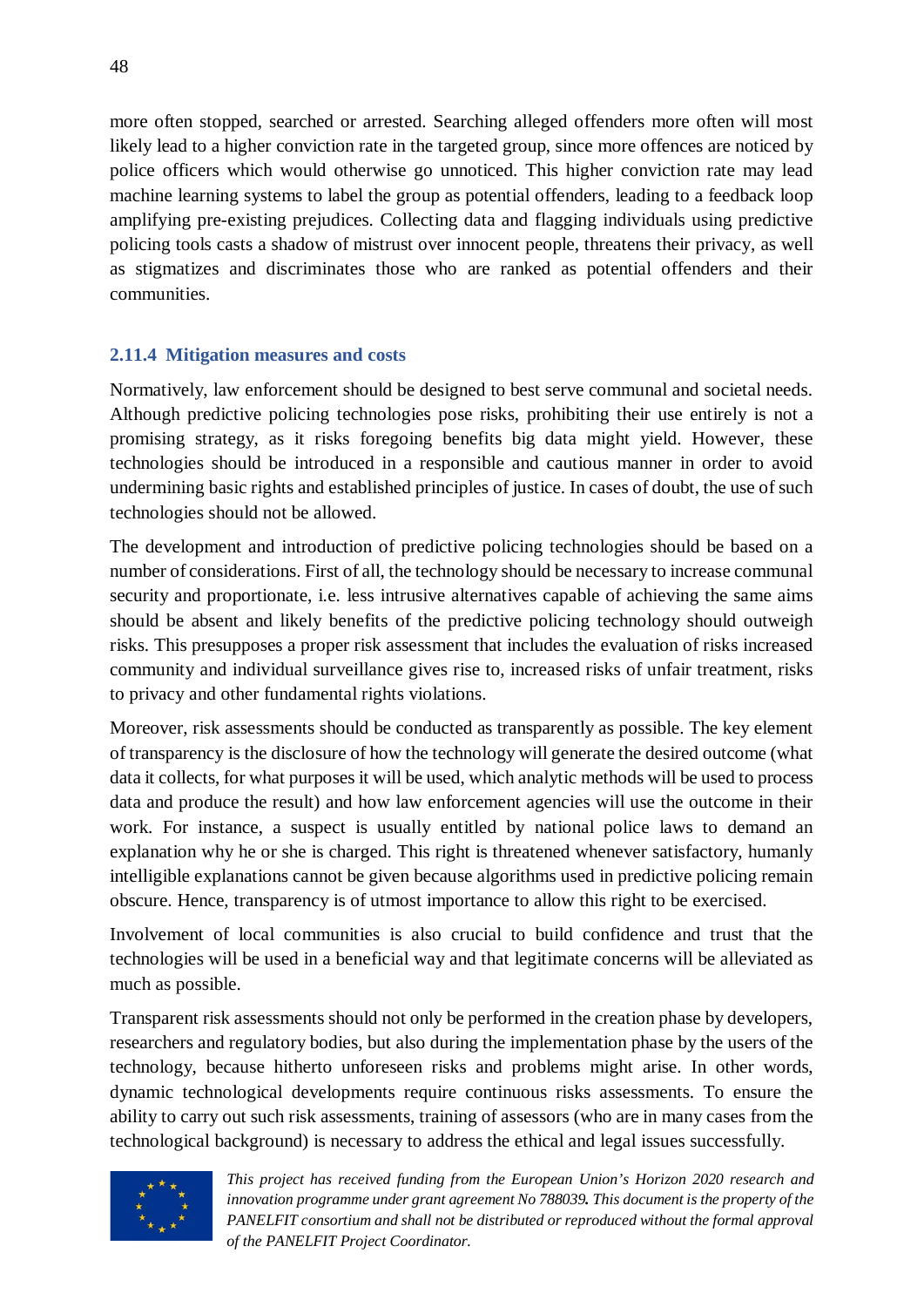#### <span id="page-48-0"></span>**2.11.5 Issue 2**

The second major issue in predictive policing is insufficient awareness of what technologies can reasonably be expected to accomplish in accurately predicting crime. Developers and users of such technologies often tend to assume that algorithms are based on accurate, complete and relevant data. However, as many examples show, this is not always the case.<sup>[100](#page-48-3)</sup>

#### <span id="page-48-1"></span>**2.11.6 Risk analysis and impact for research and innovation**

One of the features of the predictive policing (as well as of many other applications of big data), is that it involves the collection of large quantities of data, including personal data. Data usually are collected by different actors, in different formats and contexts, as well as from multiple sources. Datasets used in predictive policing thus may comprise data from past crimes as well as data from state-run databases and other big data sources. Combining data from multiple sources and using data collected for various other purposes increases the risk of inaccuracy and latent bias. Consequently, seemingly objective or neutral data might in fact be highly problematic on closer inspection. To the extent predictive policing technology is built on such data, there is an increased risk of further significant negative impacts on policing practices because algorithmic predictions and amplification of biases might not only violate the presumption of innocence, but also make false predictions. Whenever this is the case, the technology becomes ineffective and even discriminatory.

#### <span id="page-48-2"></span>**2.11.7 Mitigation measures and costs**

Different mitigation measures are conceivable. As for existing predictive policing technologies, research assessing their effectiveness, impacts on society and democratic principles is crucial. As for all, including future technologies, research needs to promote critical understanding among predictive policing developers, users and regulatory bodies to better understand what data are needed to develop effective technologies, what limitations and vulnerabilities (e.g., what biases it may contain) these technologies inadvertently have and how to reduce them. It should address as well how the use of technologies affects the practices of users (i.e. police and other law enforcement agencies), those affected by the outcome of the use of these technologies (i.e. citizens and the society as a whole). Due to the limitations and vulnerabilities of the algorithms, it is also important to ensure that law enforcement agencies' actions are not based exclusively on automated decisions, but are always only an aid to decisions taken by human professionals after a careful and detailed analysis of existing evidence*.* In addition, human beings must continue to be able to impose themselves on intelligent automated systems, taking

<span id="page-48-3"></span><sup>100</sup> Richardson, Rashida and Schultz, Jason and Crawford, Kate, Dirty Data, Bad Predictions: How Civil Rights Violations Impact Police Data, Predictive Policing Systems, and Justice (February 13, 2019). New York University Law Review Online, Forthcoming. Available at SSRN: [https://ssrn.com/abstract=3333423.](https://ssrn.com/abstract=3333423)



*This project has received funding from the European Union's Horizon 2020 research and innovation programme under grant agreement No 788039. This document is the property of the PANELFIT consortium and shall not be distributed or reproduced without the formal approval of the PANELFIT Project Coordinator.*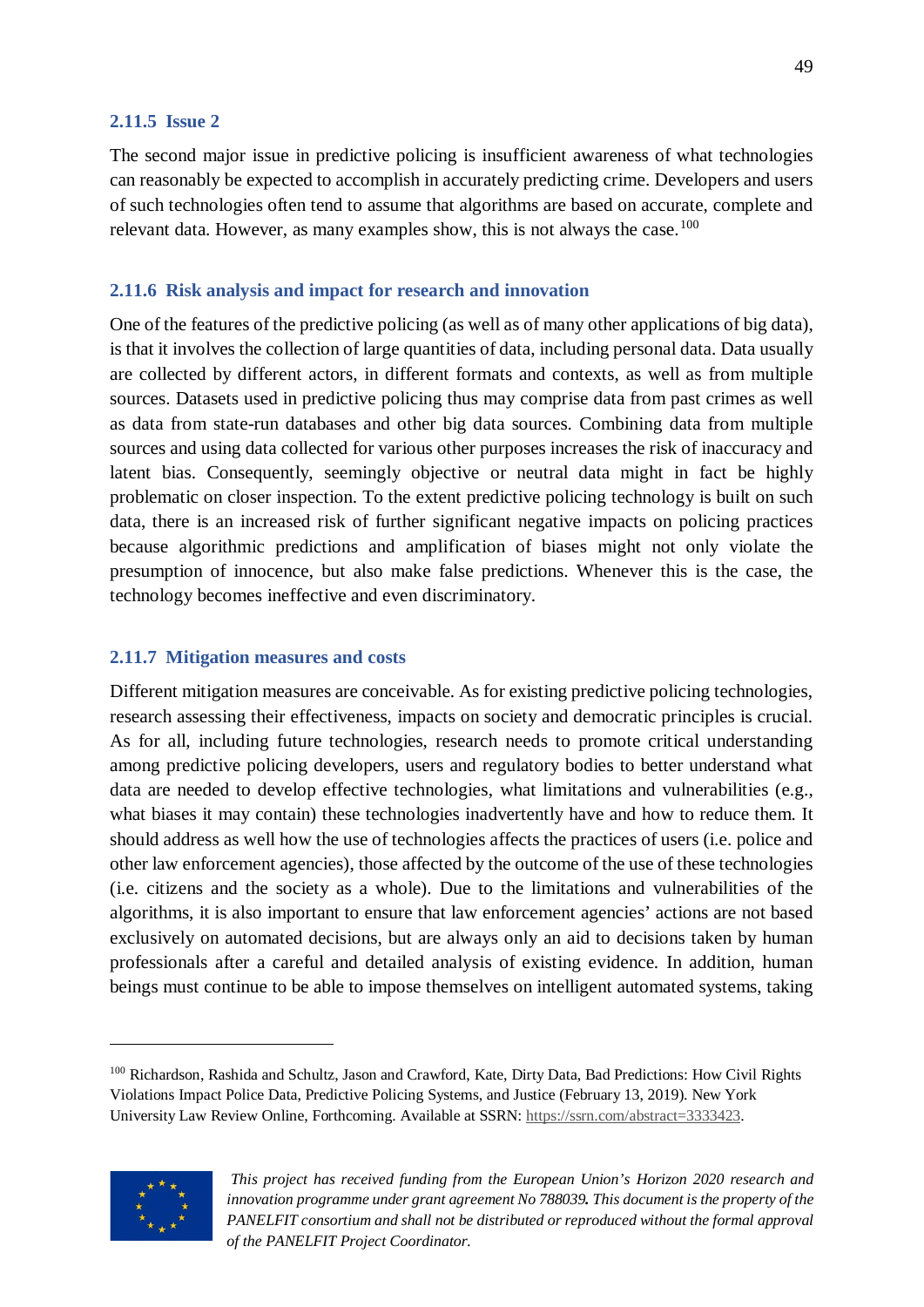their decisions autonomously, having all the necessary reports on display, within the framework of the free appreciation of evidence, which must not be renounced. The judicial and procedural systems must ensure that this is the case.<sup>[101](#page-49-2)</sup>

Due to evolving nature of analytical tools and methods and technological complexity of the predictive policing tools, regular training of those involved in developing and using those tools must be ensured. In addition, domain experts should be involved in research and innovation processes in order to help developers understand the context in which technologies will be used and enable them to better anticipate potential misuses ex ante.

Also, in order to avoid the scenario of collecting any and all available data in the hope that something useful will turn out from them, particular attention should be paid to the data minimisation principle, demanding that personal data should be limited to what is really necessary to achieve stated aims. Given the nature of big data and its broad range of possible uses, application of data minimisation becomes very challenging in general; specific research on how GDPR interprets this principle in big data field would be crucial.

# <span id="page-49-0"></span>**2.12 Security standards for IoT devices**

# <span id="page-49-1"></span>**2.12.1 Context and legal background**

More and more devices, not primarily used for connected activities, gain Internet access today to make our lives easier and more comfortable. Doing so, these so-called Internet of Things (IoT) devices have access to our home- or office-networks and are dealing with sensible personal data that controls great parts of our lives.[102](#page-49-3) Consequently, an effective protection from unauthorized accesses to these devices is required as well as a protection of the collected data. However, as they have less computing capacity, IoT devices are poorly equipped with security measures.<sup>[103](#page-49-4)</sup> By today there have already been several attacks on IoT.<sup>[104](#page-49-5)</sup>

Until now, no holistic and mandatory security standards for IoT devices have been legally enacted. Many organisations working on cybersecurity or network security have published Codes of Practice for IoT, addressing either manufacturers or users of IoT devices. The first

<span id="page-49-5"></span><sup>&</sup>lt;sup>104</sup> Daube, N. (2019). Regulating the IoT: Impact and new considerations for cybersecurity and new government regulations. Retrieved from https://www.helpnetsecurity.com/2019/04/11/iot-regulation-2/



<span id="page-49-2"></span><sup>101</sup> Casabona, C. M. R. (2018). Riesgo, procedimientos actuariales basados en inteligencia artificial y medidas de seguridad. Revista de Derecho, Empresa y Sociedad (REDS) (13), 39-55.

<span id="page-49-3"></span><sup>102</sup> Schneier, B. (2018). New IoT Security Regulations. Retrieved from https://www.schneier.com/blog/archives/2018/11/new\_iot\_securit.html

<span id="page-49-4"></span><sup>103</sup> Towers-Clark, C. (2019a). IoT Security Must Evolve To Survive. Retrieved from https://www.forbes.com/sites/charlestowersclark/2019/06/14/iot-security-must-evolve-tosurvive/#6a11385635c1

*This project has received funding from the European Union's Horizon 2020 research and innovation programme under grant agreement No 788039. This document is the property of the PANELFIT consortium and shall not be distributed or reproduced without the formal approval of the PANELFIT Project Coordinator.*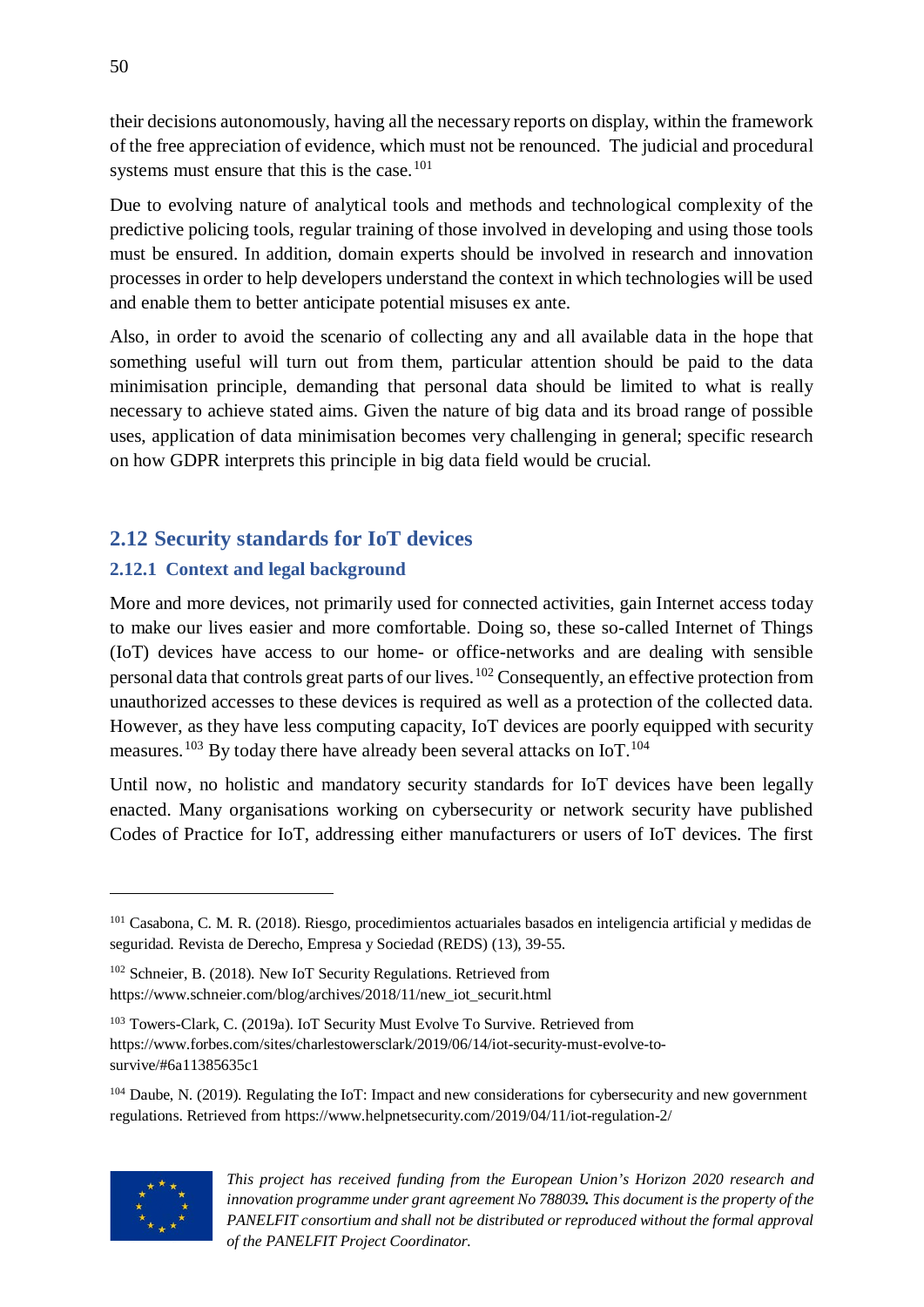legislator tackling the absence of legally binding rules was California in 2018 with its SB-327 law, which will take effect in 2020.<sup>[105](#page-50-0)</sup> According to this law, every sold IoT product in California needs reasonable security features.[106](#page-50-1) A different approach was taken in the US legislation. After two failed bills in 2017 and 2018 a third bill called IoT Cybersecurity Improvement Act of 2019 regarding security of IoT products purchased by the US government was introduced to senate.<sup>[107](#page-50-2)</sup> The IoT Consumer TIPS Act of 2017 aims to develop educational resources for consumers<sup>[108](#page-50-3)</sup> whereas the SMART IoT Act foresees a study to describe the state-of-art US IoT industry<sup>[109](#page-50-4)</sup>. Similarly, to the SMART IoT Act of the US, Japan is testing default credentials to log into Internet connected devices without notifying owners to challenge the security of their devices.<sup>[110](#page-50-5)</sup> This project shall give an overview about how many weakly secured devices are connected to the Internet and inform the owners to disconnect them.

In Europe, the UK has published a Code of Practice in 2018 for all parties involved and is now consulting on regulation prospects.<sup>[111](#page-50-6)</sup> In the future, this shall lead to a labelling system, ensuring a mandatory minimum of security for every IoT device in the UK.<sup>[112](#page-50-7)</sup> The European Union has passed the EU Cybersecurity Act in 2019, leading to a stronger mandate for ENISA and a cybersecurity certification framework.<sup>[113](#page-50-8)</sup> ENISA already published Baseline Security Recommendations for IoT as has ETSI, which published TS 103 645 Cyber Security for

<span id="page-50-8"></span><sup>113</sup> Schmidt, J. (2019). EU-Parlament stimmt über Cybersecurity Act ab. Retrieved from https://www.elektronikpraxis.vogel.de/eu-parlament-stimmt-ueber-cybersecurity-act-ab-a-808711/



 $\overline{a}$ 

<span id="page-50-0"></span><sup>105</sup> Lindsey, N. (2019). New IoT Security Laws Seek to Protect Consumers From Hacks of Internet-Connected Devices Magazine. Retrieved from https://www.cpomagazine.com/data-protection/new-iot-security-laws-seekto-protect-consumers-from-hacks-of-internet-connected-devices/

<span id="page-50-1"></span><sup>106</sup> California State Senate (2018). Senate Bill No. 327.

<span id="page-50-2"></span><sup>107</sup> Gallo, M. N., & Goodloe, K. (2019). Senate Reintroduces IoT Cybersecurity Improvement Act. Retrieved from https://www.insideprivacy.com/internet-of-things/senate-reintroduces-iot-cybersecurity-improvement-act/

<span id="page-50-3"></span><sup>108</sup> Senate of the United States (2017). S. 2234.

<span id="page-50-4"></span><sup>109</sup> Senate of the United States (2018). H. R. 6032.

<span id="page-50-5"></span><sup>110</sup> Boyd, J. (2019). Japan To Probe IoT Devices And Then Prod Users To Smarten Up: A government project begins testing millions of Internet-connected devices to see how safe they are from cyberattacks. Retrieved from https://spectrum.ieee.org/tech-talk/telecom/internet/japan-aims-to-probe-unsecured-iot-devices-and-then-produsers-to-smarten-up

<span id="page-50-6"></span><sup>111</sup> U.K. Department for Digital, Culture, Media & Sport. (2019). Secure by Design: The Government's Code of Practice for Consumer Internet of Things (IoT) Security for manufacturers, with guidance for consumers on smart devices at home. Retrieved from https://www.gov.uk/government/collections/secure-by-design

<span id="page-50-7"></span><sup>112</sup> Towers-Clark, C. (2019b). UK To Introduce New Law For IoT Device Security. Retrieved from https://www.forbes.com/sites/charlestowersclark/2019/05/02/uk-to-introduce-new-law-for-iot-devicesecurity/#477bce61579d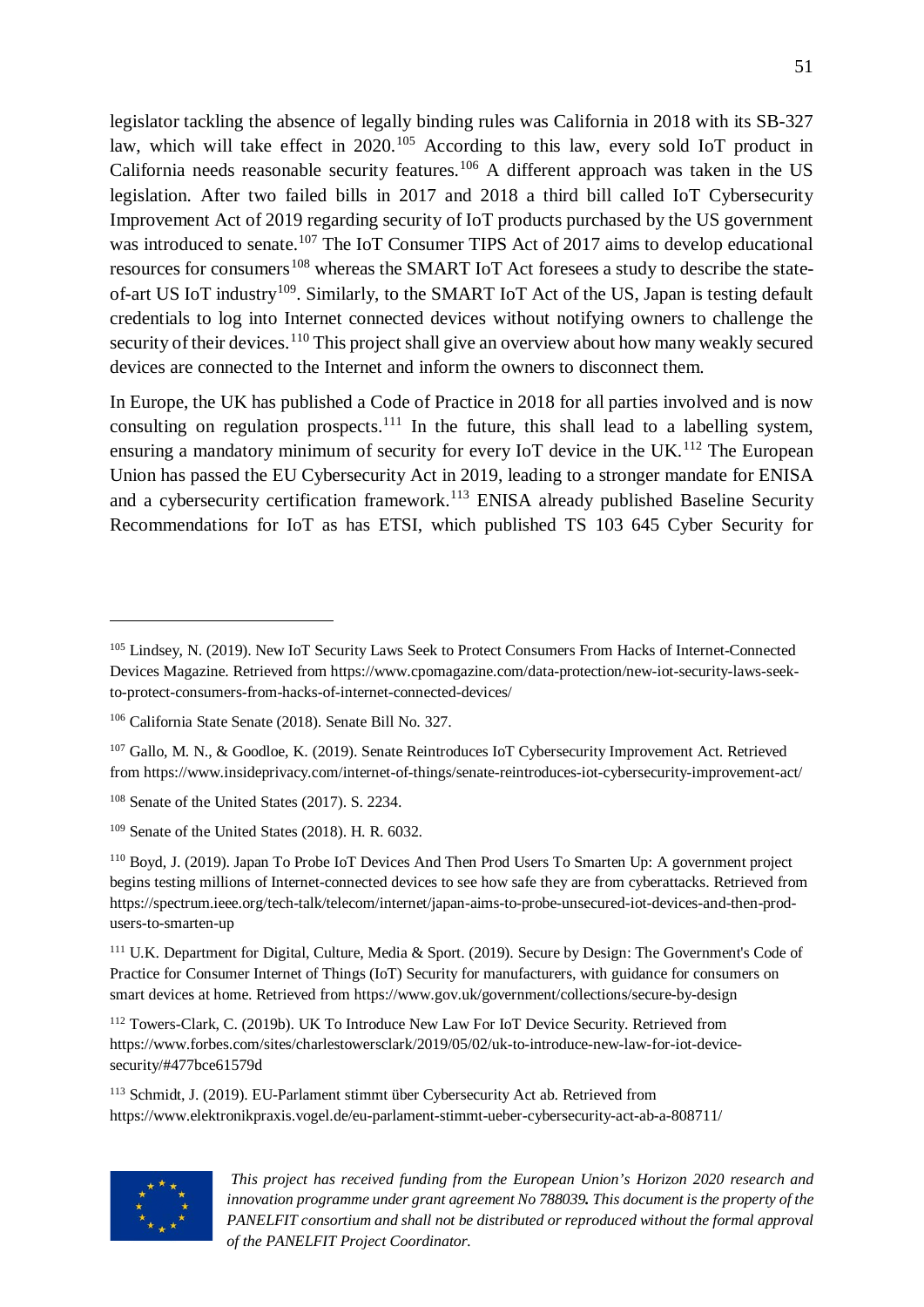Consumer Internet of Things, a standard without legal force.<sup>[114](#page-51-3)</sup> All in all, the engagement in law-making for IoT devices by governments is rather restrained.

### <span id="page-51-0"></span>**2.12.2 Issue**

Security standards for IoT devices are a legal gap. There is no law in the EU or its member states setting mandatory requirements for IoT device security, nor is there a law which could be applied analogously, at least as long as no personal data are concerned.<sup>[115](#page-51-4)</sup>

### <span id="page-51-1"></span>**2.12.3 Risk assessment & impact for research and innovation**

The lack of mandatory security standards for IoT devices are a high potential risk. They regulate great parts of our lives like TVs, washing machines, thermostats, but also pacemakers or smart grids. Concludingly, these devices have access to our private information and are also generating sensitive data. Because of the high frequency in which new IoT device are brought to market, manufactures need to keep prices low – and therefore want to avoid huge investments in security. Consumers are often unaware of the lacks in privacy and security caused by these devices. Furthermore, the little computational capacity of IoT devices inhibit common security technologies. A fact that is already abused for cyberattacks. Consequently, a legally binding security by design approach is needed.

This is highly relevant for researchers, dealing with IoT devices, since they have to guarantee the security of their processed data by law (compare Art. 32 GDPR).

# <span id="page-51-2"></span>**2.12.4 Mitigation measures and costs**

To mitigate these risks, adopting a mandatory minimum of requirements for security standards is necessary. Organisations of cybersecurity or network security have developed a number of Codes of Practice which can give an orientation about measures that are already applicable today. A labelling system as aim for in the UK gives for instance simple information about the privacy impact of an IoT device similar to the EU energy efficiency labelling system. This could go along with consumer education about IoT and privacy aspects of IoT devices. IoT devices are sold and produced worldwide, hence the problem should be addressed internationally and not only on an EU level and security standards should be applicable worldwide.

<span id="page-51-4"></span><sup>&</sup>lt;sup>115</sup> Art 32 GDPR requires the implementation of "appropriate technical and organisational measures to ensure a level of security appropriate to the risk".



<span id="page-51-3"></span><sup>114</sup> European Telecommunications Standards Institute (02.2019). CYBER; Cyber Security of Consumer Internet of Things. (TS 103 645).

*This project has received funding from the European Union's Horizon 2020 research and innovation programme under grant agreement No 788039. This document is the property of the PANELFIT consortium and shall not be distributed or reproduced without the formal approval of the PANELFIT Project Coordinator.*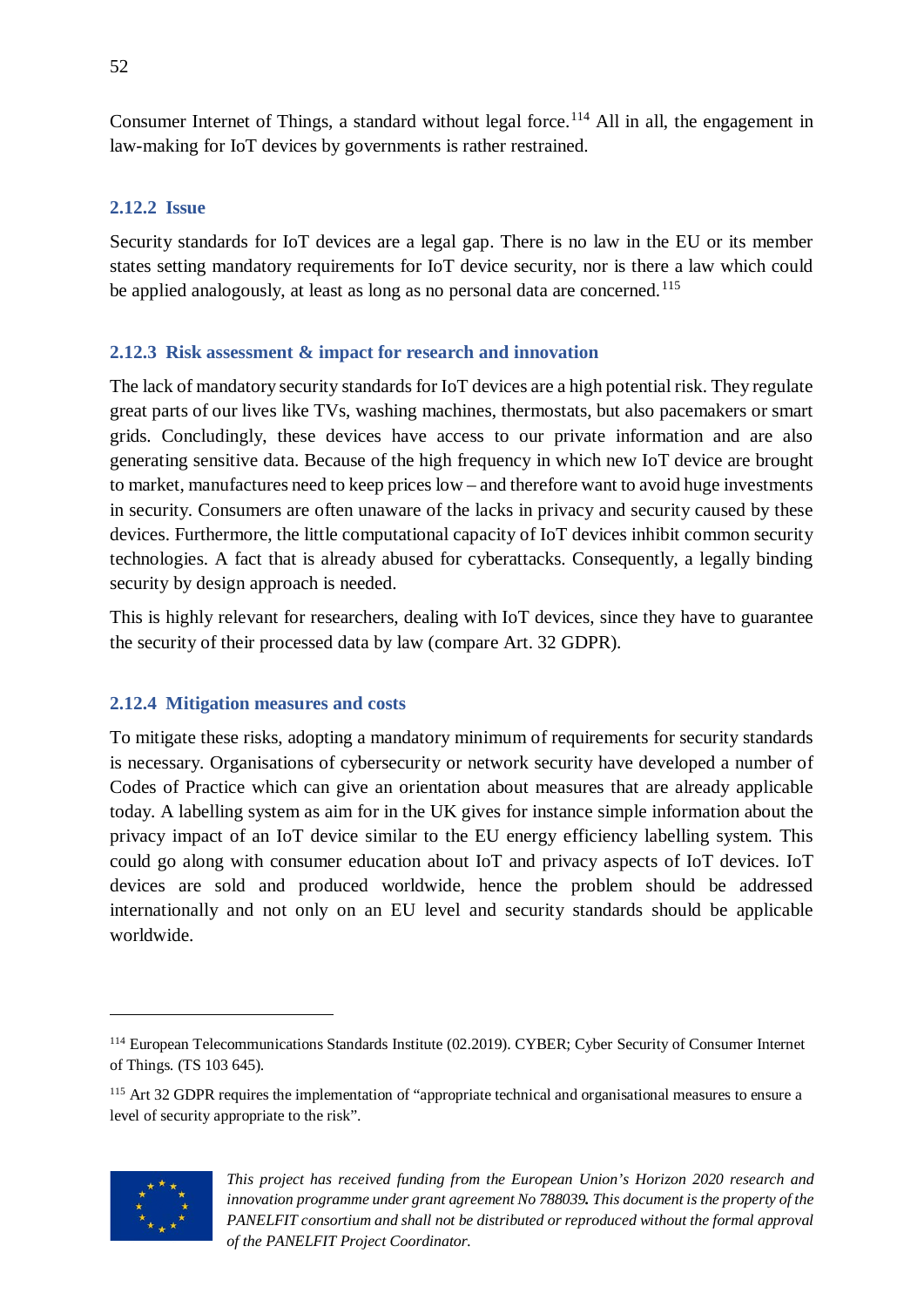# <span id="page-52-0"></span>**2.13 Insufficient guidance to participants in open science**

# <span id="page-52-1"></span>**2.13.1 Context and legal background**

Open Science is one of the goals of the EC's research and innovation policy<sup>[116](#page-52-2)</sup>. It is an ongoing transition in how research is performed and how knowledge is shared<sup>[117](#page-52-3)</sup>. One aspect of open science is to provide open  $access^{118}$  $access^{118}$  $access^{118}$  to scientific research data following the FAIR principle[119](#page-52-5),[120,](#page-52-6)[121.](#page-52-7) FAIR means to make research data *findable*, *accessible*, *interoperable* and *reusable* (FAIR)<sup>[122](#page-52-8)</sup>. However, insufficient guidance is available to participants on how to treat personal data in open science and the open research data pilot.

As of the Work Programme 2017 the Open Research Data pilot is extended to cover all thematic areas of Horizon 2020 per default<sup>[123](#page-52-9),[124](#page-52-10)</sup>. The obligation of providing open access to research data is described in Article 29 of the Grant Agreement<sup>125</sup>. In particular, Article 29.3 is concerned with the obligation to provide open access to research data. Article 29.6 outlines the consequences of non-compliance, including a possible reduction of the grant and a referral to chapter 6 that, among others, describes sanctions, damages, suspension, and termination.

Article 29.3 addresses the case of personal data by stating that "This does not change the obligation to protect results in Article 27, the confidentiality obligations in Article 36, the security obligations in Article 37 or the obligations to protect personal data in Article 39, all of which still apply". The referenced article 39 states in its letter 2 that "The beneficiaries must process personal data under the Agreement in compliance with applicable EU and national law on data protection (including authorisations or notification requirements)."

<span id="page-52-11"></span><span id="page-52-10"></span><sup>&</sup>lt;sup>125</sup> See [https://ec.europa.eu/research/participants/data/ref/h2020/grants\\_manual/amga/h2020-amga\\_en.pdf](https://ec.europa.eu/research/participants/data/ref/h2020/grants_manual/amga/h2020-amga_en.pdf) on page 245 in H2020, Chapter 4, Section 3, Subsection 3, Article 29.



 $\overline{a}$ 

<span id="page-52-2"></span><sup>116</sup> [https://ec.europa.eu/info/research-and-innovation/strategy/goals-research-and-innovation-policy\\_en](https://ec.europa.eu/info/research-and-innovation/strategy/goals-research-and-innovation-policy_en)

<span id="page-52-3"></span><sup>117</sup> <https://ec.europa.eu/research/openscience/>

<span id="page-52-4"></span><sup>118</sup> <https://ec.europa.eu/research/openscience/index.cfm?pg=openaccess>

<span id="page-52-5"></span><sup>119</sup> [https://publications.europa.eu/en/publication-detail/-/publication/7769a148-f1f6-11e8-9982-](https://publications.europa.eu/en/publication-detail/-/publication/7769a148-f1f6-11e8-9982-01aa75ed71a1/language-en/format-PDF/source-80611283) [01aa75ed71a1/language-en/format-PDF/source-80611283](https://publications.europa.eu/en/publication-detail/-/publication/7769a148-f1f6-11e8-9982-01aa75ed71a1/language-en/format-PDF/source-80611283)

<span id="page-52-6"></span><sup>120</sup> <https://www.force11.org/group/fairgroup/fairprinciples>

<span id="page-52-7"></span><sup>121</sup> <https://www.nature.com/articles/sdata201618>

<span id="page-52-8"></span><sup>&</sup>lt;sup>122</sup> See [https://ec.europa.eu/research/participants/data/ref/h2020/grants\\_manual/hi/oa\\_pilot/h2020-hi-oa-data](https://ec.europa.eu/research/participants/data/ref/h2020/grants_manual/hi/oa_pilot/h2020-hi-oa-data-mgt_en.pdf%20on%20page%203)mgt en.pdf on page 3.

<span id="page-52-9"></span><sup>123</sup> See [https://ec.europa.eu/research/participants/docs/h2020-funding-guide/cross-cutting-issues/open-access](https://ec.europa.eu/research/participants/docs/h2020-funding-guide/cross-cutting-issues/open-access-dissemination_en.htm)dissemination en.htm in Horizon 2020 Open Research Data Pilot and Data Management Plan, Scope of the pilot.

<sup>124</sup> https://ec.europa.eu/research/press/2016/pdf/opendata-infographic\_072016.pdf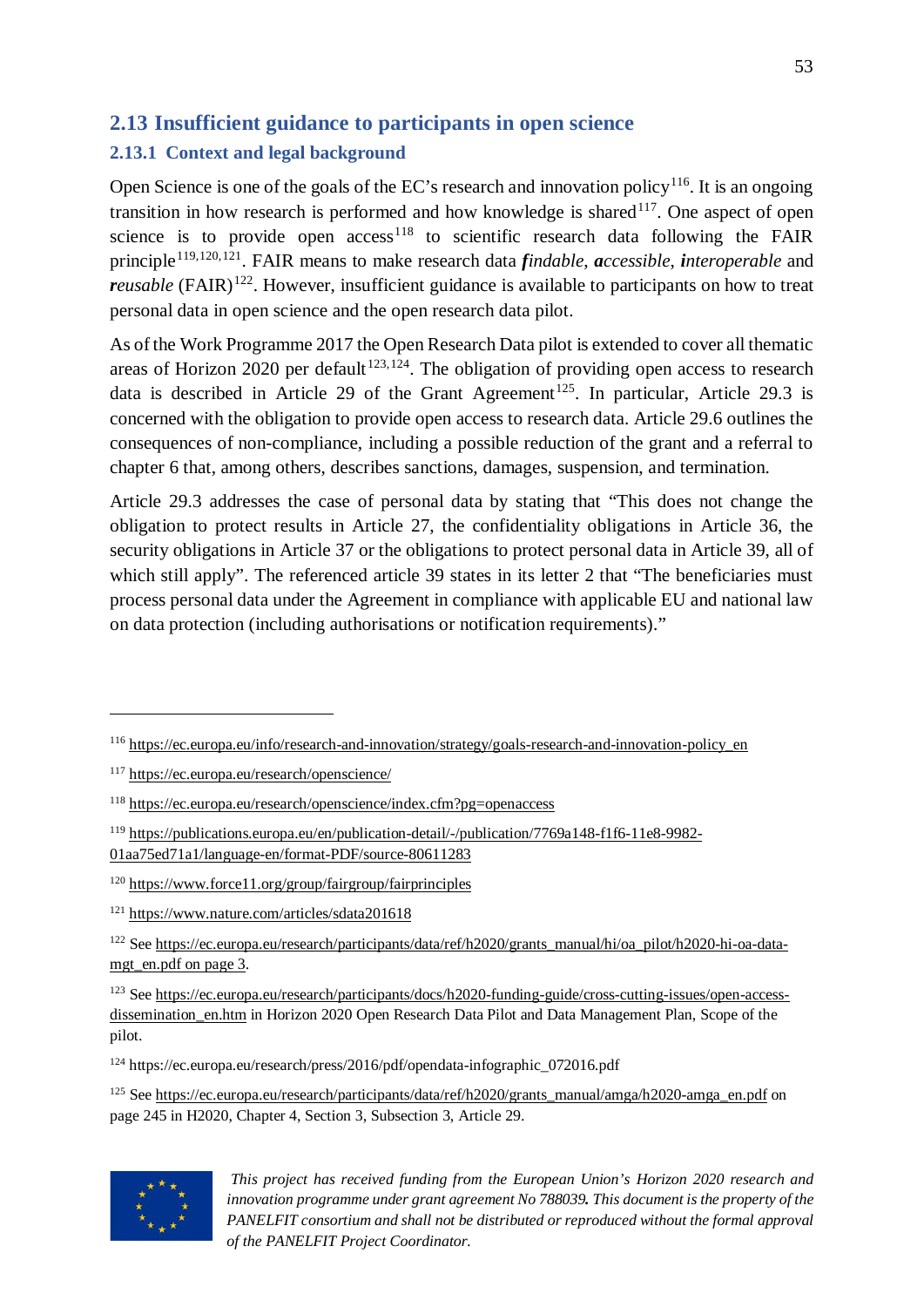The wording "This does not change the obligation to protect personal data in Article 39" gives the impression that data protection is an additional obligation, not that data protection is a valid reason to wave the obligation to provide open access to one's research data. The latter interpretation can only be found in the annotation<sup>[126](#page-53-0)</sup> of the grant agreement (which in itself lacks legal significance) in the info box on page 251. In particular, the text of the box includes the following: "Participation is therefore now in principle the default. However, actions may opt out at any stage […] if […] participation is incompatible with rules on protection of personal data". In the context of Article 39.2, the annotation then refers to "Directive 95/46/EC" instead of the GDPR that supersedes this directive.

A search for additional information on how to deal with personal data when facing the obligation to provide open access to research data in Horizon 2020 fails to produce clear results. For example, the "Guidelines on FAIR Data Management in Horizon 2020"<sup>[127](#page-53-1)</sup> lack a section on personal data and fail to describe the protection of personal data as a valid reason for opting out. The document mentions "personal data" solely in section 5 of Annex 1 "Ethical aspects", giving the legally unstainable impression that just some "informed consent" was sufficient to permit open access to personal data without further detailing specification (see the following paragraph).

In more detail, this mentioned sentence reads as follows: "Is informed consent for data sharing and long-term preservation included in questionnaires dealing with personal data?" To researchers who lack legal expertise, this gives the impression that mentioning data sharing in the consent renders it legal to provide one's data to other researchers who process them in turn. This understanding is legally problematic. Among the issues are the following:

- Due to the "coupling prohibition" of Article 7(4) GDPR, it is not possible to use a single consent for both, the processing of data by the primary controller and the "sharing". Much rather, two distinct consent requests are necessary that render it possible that a data subject agrees with the primary processing, but refrains from granting consent to "sharing".
- While consent to "sharing" can provide a legal basis (namely Article  $6(1)(a)$  GDPR) for the disclosure of data to secondary controllers (i.e., third party recipients according to Articles 4(9) and (10) GDPR), it fails to provide a legal basis for the processing activities pursued by such secondary controllers. While it is theoretically possible for a primary controller to ask consent for the processing by a secondary controller, this is only valid if the secondary controller is identified to the data subject (see Recital 42 GDPR). Considering that this would require a separate consent request for each participating secondary controller and that all secondary controllers be known at the time of asking consent, this is practically rather difficult. Whether a primary controller

<span id="page-53-1"></span><span id="page-53-0"></span><sup>&</sup>lt;sup>127</sup> [https://ec.europa.eu/research/participants/data/ref/h2020/grants\\_manual/hi/oa\\_pilot/h2020-hi-oa-data](https://ec.europa.eu/research/participants/data/ref/h2020/grants_manual/hi/oa_pilot/h2020-hi-oa-data-mgt_en.pdf)[mgt\\_en.pdf](https://ec.europa.eu/research/participants/data/ref/h2020/grants_manual/hi/oa_pilot/h2020-hi-oa-data-mgt_en.pdf)



<sup>126</sup> [https://ec.europa.eu/research/participants/data/ref/h2020/grants\\_manual/amga/h2020-amga\\_en.pdf](https://ec.europa.eu/research/participants/data/ref/h2020/grants_manual/amga/h2020-amga_en.pdf)

*This project has received funding from the European Union's Horizon 2020 research and innovation programme under grant agreement No 788039. This document is the property of the PANELFIT consortium and shall not be distributed or reproduced without the formal approval of the PANELFIT Project Coordinator.*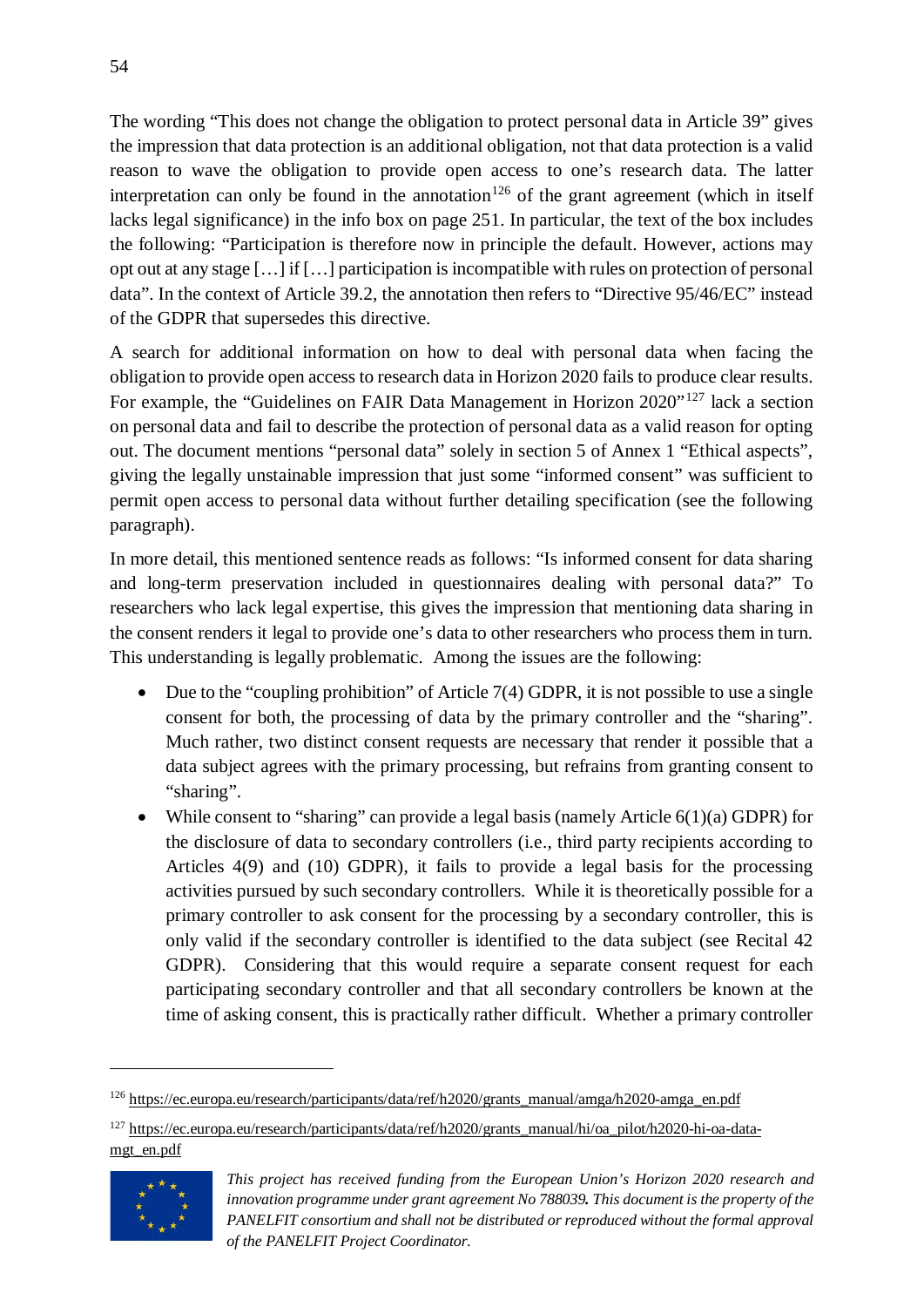can request consent for the processing of a yet unidentified secondary controller is currently unclear (see Issue 2.2 "Collecting Consent for a Yet Unidentified Secondary Controller" above).

• To be GDPR-compliant, even when sharing personal data, data subject rights have to be implemented. A valid solution to "sharing" of personal data must therefore address the problem of how data subjects can request their rights (e.g., though a single point of access) and how such requests are propagated across all participants of the "sharing".

Comparable to the "Guidelines on FAIR Data Management in Horizon 2020", also the guidance in the context of OpenAIRE is insufficient and misleading. It is telling that the link to "About personal Data"[128](#page-54-0) on the page "Open Research Data the New Norm in H2020"[129,](#page-54-1) under "Information at the OpenAIRE portal" results in "Bad karma: we can't find that page!". Much of the information found by Google under "OpenAIRE personal data" is erroneous or misleading. For example, the "Guides for Researchers--How to deal with sensitive data"<sup>[130](#page-54-2)</sup> states that "For personal data fully informed consent should be given for collecting, processing and storing data". This is equally simplistic and misleading as the above discussed guidance in "Guidelines on FAIR Data Management in Horizon 2020". While the "Fact Sheet on Personal data and the Open Research Data Pilot"[131](#page-54-3) correctly states that "The best way to fulfil the requirements of the Open Research Data Pilot and data protection rules at the same time is to anonymise personal (research) data before making them openly available", it also states that "another way to guarantee compliance with data protection rules is to obtain the consent of the data subject to use and exchange their data". Again, the legal shortcomings discussed above apply.

OpenAIRE also provides an online tool<sup>[132](#page-54-4)</sup> for the anonymization of personal data. Unfortunately, it lacks any legal analysis on how to use it in compliance with the GDPR. Open questions include what legal basis researchers have to upload not-yet-anonymized data to the service, what legal basis the service has for its processing of personal data, whether the service is a controller, joint-controller, or a processor, what technical and organizational measures are in place to comply with data protection, for how long the service stores the received personal data, whether a data protection impact assessment is available, or who the responsible data protection officer of the service is.

<span id="page-54-4"></span><sup>132</sup> <https://amnesia.openaire.eu/>



<span id="page-54-0"></span><sup>128</sup> <https://www.openaire.eu/personal-data-and-the-open-research-data-pilot>

<span id="page-54-1"></span><sup>129</sup> <https://www.openaire.eu/open-research-data-the-new-norm-in-h2020>

<span id="page-54-2"></span><sup>130</sup> <https://www.openaire.eu/sensitive-data-guide>

<span id="page-54-3"></span><sup>131</sup> <https://www.openaire.eu/factsheet-personal-data>

*This project has received funding from the European Union's Horizon 2020 research and innovation programme under grant agreement No 788039. This document is the property of the PANELFIT consortium and shall not be distributed or reproduced without the formal approval of the PANELFIT Project Coordinator.*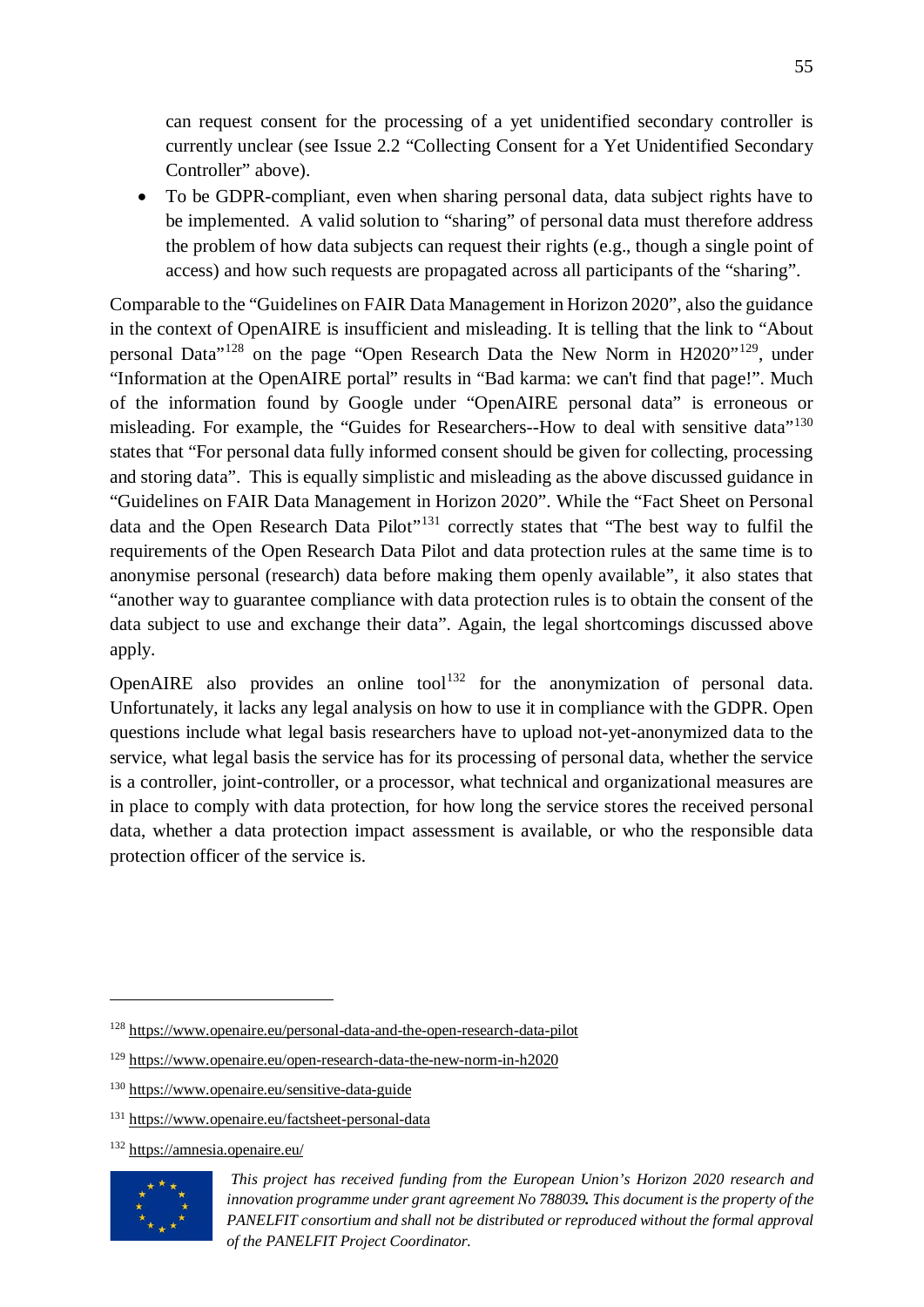#### <span id="page-55-0"></span>**2.13.2 Issue**

The current governance of open science and particularly open access to scientific research data in Horizon 2020 provides insufficient and misleading guidance to researchers and programme participants on how to deal with personal data. It gives the erroneous impression that providing open access to such data was mandatory and that non-compliance results in dire consequences. There is insufficient clarity that opting out of open access in the case of personal data is mandatory to comply with the GDPR. The available guidance on how open access fits with personal data is overly simplistic and misleading (see above). Tools provided in the context of open access lack the necessary legal components.

# <span id="page-55-1"></span>**2.13.3 Relevance and impact on ICT R&I**

The shortcomings of governance in the area of open access and personal data risk to push researchers and programme participants to violate requirements of the GDPR and thereby become subjected to action by data protection supervisory authorities or by courts. This may include fines. These kinds of incidents risk to discredit open science and open access efforts.

# <span id="page-55-2"></span>**2.13.4 Mitigation measures and costs**

The following actions are recommended to mitigate the issue:

- Improvement of the wording of Gant Agreements.
- Update of the Annotation of the Grant agreement (e.g., to reference the GDPR instead of the directive).
- Clear, prominent and consistent guidance on how to deal with personal data in the relevant documents for programme participants including (but not limited to) the Horizon 2020 *Data Management page[133](#page-55-3)*, the *Guidelines on FAIR Data Management in Horizon 2020[134](#page-55-4)*, and the material provided by OpenAIRE.
- Rephrasing of misleading advice, as for example that consent is sole basis for open access to personal data and supplementing consent requirements, necessary safeguards as well as pointing to alternative option as legal basis.
- Implementation of the necessary legal components in the online anonymization service of OpenAIRE.

The cost of the recommended actions is estimated to be relatively low.

<span id="page-55-4"></span><sup>134</sup> [https://ec.europa.eu/research/participants/data/ref/h2020/grants\\_manual/hi/oa\\_pilot/h2020-hi-oa-data](https://ec.europa.eu/research/participants/data/ref/h2020/grants_manual/hi/oa_pilot/h2020-hi-oa-data-mgt_en.pdf)[mgt\\_en.pdf.](https://ec.europa.eu/research/participants/data/ref/h2020/grants_manual/hi/oa_pilot/h2020-hi-oa-data-mgt_en.pdf)



<span id="page-55-3"></span><sup>133</sup> [https://ec.europa.eu/research/participants/docs/h2020-funding-guide/cross-cutting-issues/open-access-data](https://ec.europa.eu/research/participants/docs/h2020-funding-guide/cross-cutting-issues/open-access-data-management/data-management_en.htm)[management/data-management\\_en.htm.](https://ec.europa.eu/research/participants/docs/h2020-funding-guide/cross-cutting-issues/open-access-data-management/data-management_en.htm) 

*This project has received funding from the European Union's Horizon 2020 research and innovation programme under grant agreement No 788039. This document is the property of the PANELFIT consortium and shall not be distributed or reproduced without the formal approval of the PANELFIT Project Coordinator.*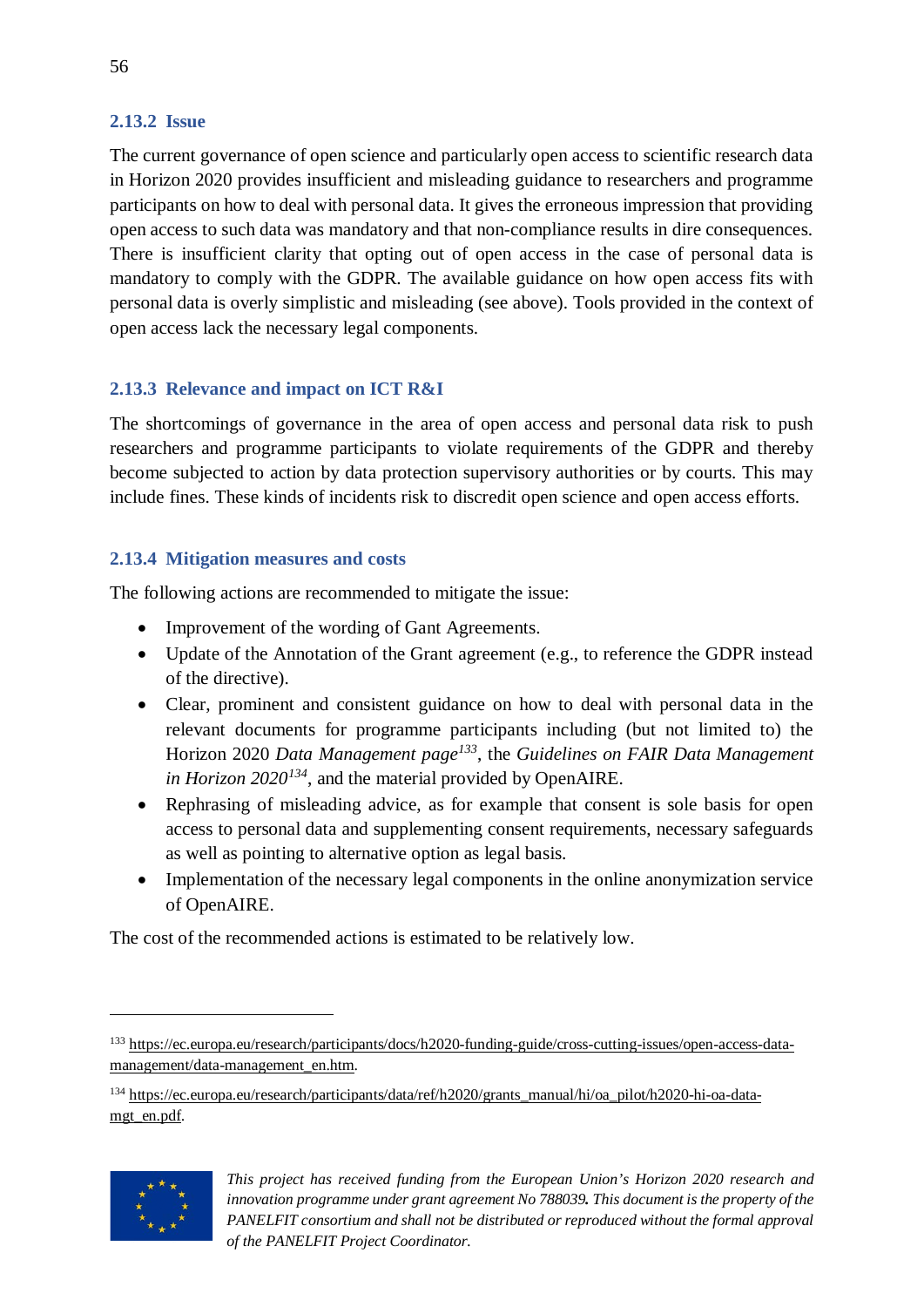# <span id="page-56-0"></span>**2.14 Sharing of personal data in Open Science fails to be considered to its full potential**

### <span id="page-56-1"></span>**2.14.1 Context and legal background**

Open Science is one of the goals of the EC's research and innovation policy<sup>135</sup>, but fails to be considered to its full potential. It is an ongoing transition in how research is performed and how knowledge is shared<sup>[136](#page-56-3)</sup>. One aspect of open science is to provide open access<sup>[137](#page-56-4)</sup> to scientific research data following the FAIR principle<sup>[138](#page-56-5)[,139,](#page-56-6)140</sup>. FAIR means to make research data *findable*, *accessible*, *interoperable* and *reusable*  $(FAIR)^{141}$  $(FAIR)^{141}$  $(FAIR)^{141}$ . As of the Work Programme 2017 the Open Research Data pilot is extended to cover all thematic areas of Horizon 2020 per default $142,143$  $142,143$ .

In a wide range of scientific disciplines, research data include personal data. This is for example the case in medicine, social sciences, economics, and the management of resources consumed or controlled by humans (e.g., in energy, mobility, or smart cities). Due to data protection requirements, it is not possible to directly grant open access to personal data<sup> $144$ </sup>. There are two options to share such data anyhow in the scientific community:

- Anonymization of personal data prior to granting open access.
- "Targeted sharing"<sup>[145](#page-56-12)</sup>.

 $\overline{a}$ 

The former option eliminates all possibilities that the data can identify natural persons and thus removes them from the realm of personal data and the applicability of the GDPR. As non-

<span id="page-56-8"></span><sup>141</sup> See [https://ec.europa.eu/research/participants/data/ref/h2020/grants\\_manual/hi/oa\\_pilot/h2020-hi-oa-data](https://ec.europa.eu/research/participants/data/ref/h2020/grants_manual/hi/oa_pilot/h2020-hi-oa-data-mgt_en.pdf%20on%20page%203)[mgt\\_en.pdf on](https://ec.europa.eu/research/participants/data/ref/h2020/grants_manual/hi/oa_pilot/h2020-hi-oa-data-mgt_en.pdf%20on%20page%203) page 3.

<span id="page-56-12"></span><span id="page-56-11"></span><sup>&</sup>lt;sup>145</sup> This term is used by OpenAIRE in their fact sheet on "Personal data and the Open Research Data Pilot" (see footnote above)



<span id="page-56-2"></span><sup>&</sup>lt;sup>135</sup> [https://ec.europa.eu/info/research-and-innovation/strategy/goals-research-and-innovation-policy\\_en.](https://ec.europa.eu/info/research-and-innovation/strategy/goals-research-and-innovation-policy_en)

<span id="page-56-3"></span><sup>136</sup> [https://ec.europa.eu/research/openscience/.](https://ec.europa.eu/research/openscience/)

<span id="page-56-4"></span><sup>137</sup> [https://ec.europa.eu/research/openscience/index.cfm?pg=openaccess.](https://ec.europa.eu/research/openscience/index.cfm?pg=openaccess)

<span id="page-56-5"></span><sup>138</sup> [https://publications.europa.eu/en/publication-detail/-/publication/7769a148-f1f6-11e8-9982-](https://publications.europa.eu/en/publication-detail/-/publication/7769a148-f1f6-11e8-9982-01aa75ed71a1/language-en/format-PDF/source-80611283) [01aa75ed71a1/language-en/format-PDF/source-80611283.](https://publications.europa.eu/en/publication-detail/-/publication/7769a148-f1f6-11e8-9982-01aa75ed71a1/language-en/format-PDF/source-80611283) 

<span id="page-56-6"></span><sup>139</sup> [https://www.force11.org/group/fairgroup/fairprinciples.](https://www.force11.org/group/fairgroup/fairprinciples)

<span id="page-56-7"></span><sup>140</sup> [https://www.nature.com/articles/sdata201618.](https://www.nature.com/articles/sdata201618)

<span id="page-56-9"></span><sup>142</sup> See [https://ec.europa.eu/research/participants/docs/h2020-funding-guide/cross-cutting-issues/open-access](https://ec.europa.eu/research/participants/docs/h2020-funding-guide/cross-cutting-issues/open-access-dissemination_en.htm)dissemination en.htm in Horizon 2020 Open Research Data Pilot and Data Management Plan, Scope of the pilot.

<span id="page-56-10"></span><sup>&</sup>lt;sup>143</sup> https://ec.europa.eu/research/press/2016/pdf/opendata-infographic\_072016.pdf

<sup>144</sup> https://www.openaire.eu/factsheet-personal-data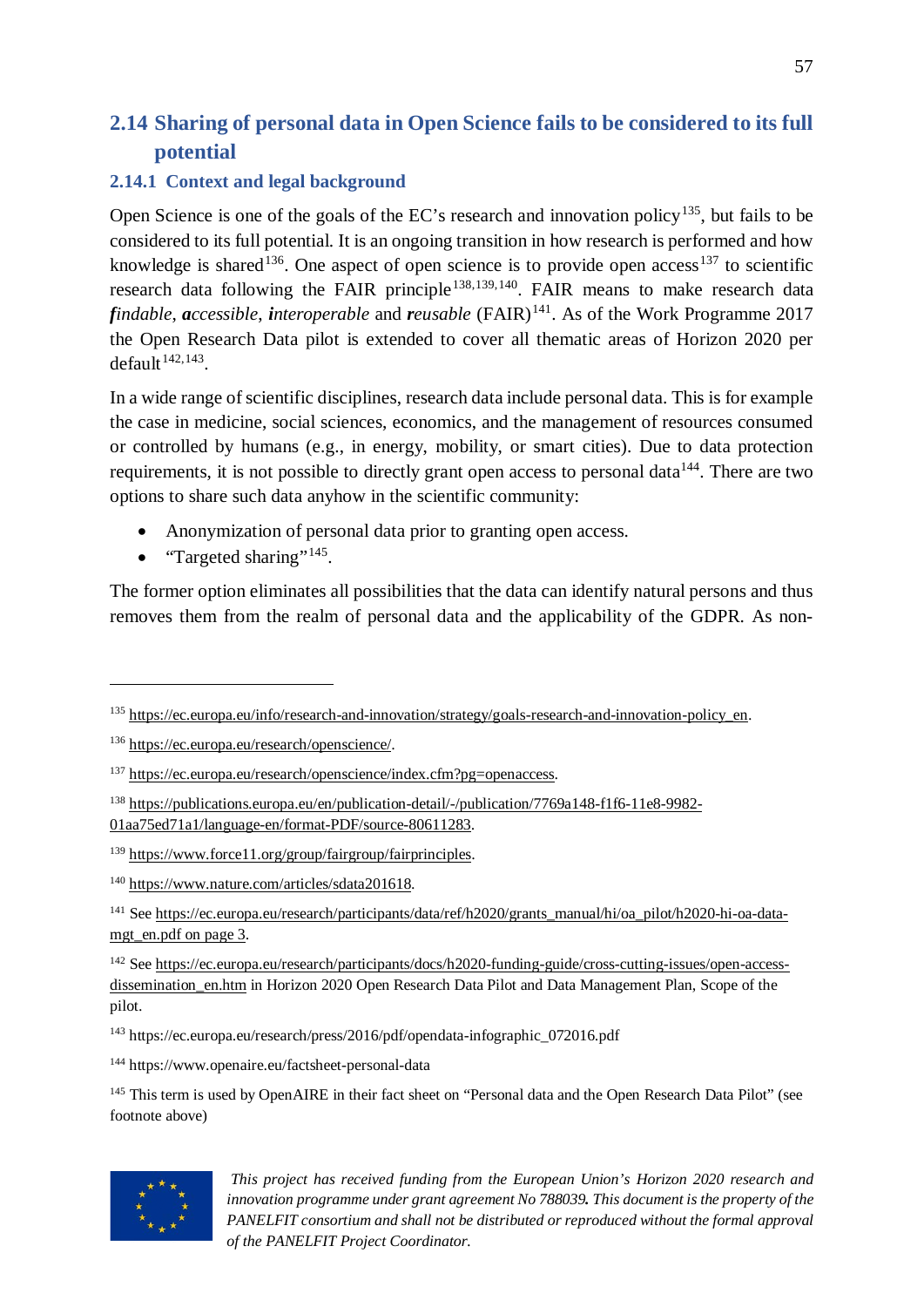personal data, anonymized data can be shared in a FAIR open access scheme like other research data.

The latter option is recommended for personal research data where anonymization is not possible. This is for example the case with individual-level de-identified data where open publication (that enables processing by anyone, for any purposes including re-identification) bears excessive risk of at least selected individuals being identified based on the data themselves. Here, in order to limit the risks to the rights and freedoms of the involved natural persons, the FAIR principles have to be applied in an appropriate manner.

This concerns in particular the R (re-usable) and the A (accessible) of FAIR. For example, re-use, i.e. processing of personal data, requires a legal basis<sup>[146](#page-57-0)</sup> (see Article  $6(1)$  GDPR). Parties who re-use the data in possession of such a legal basis, i.e., "secondary controllers", may need to limit their processing to specific purposes (e.g., those specified in the consent (see Article  $6(1)(a)$  GDPR) or compatible purposes such as scientific research (see Articles  $5(1)(b)$  and  $6(4)$ ) GDPR) and guarantee that certain safeguards (see for example Article 89(1) GDPR) and safety measures (see Article 32 GDPR) are in place. Evidently, this limits the eligible parties who can get access to the personal data. While the accessibility principle  $(A)$  of  $FAIR<sup>147</sup>$  $FAIR<sup>147</sup>$  $FAIR<sup>147</sup>$  can still be satisfied, strong emphasis has to be put on the criterion A1.2 regarding authentication and access control. The reusability principle (R) of FAIR is no longer applicable as is. In particular, the criterion R1.1 that requires a "data usage license" is not applicable since usage licenses are based in copy-right law and lack an equivalent in data protection law. Instead, in data protection, the "conditions of use" likely take the form of a legal construct similar to a contract between controller and processor.

While open access of anonymized data seems to be well understood and supported by authoritative guidance<sup>[148](#page-57-2)</sup> and even some tools<sup>149</sup>; the mechanisms and legal constructs for applying FAIR to personal data yet remains unclear. This is for example evident in the guidance provided on targeted sharing the OpenAIRE fact sheet<sup>150</sup>, that gives the legally unsustainable impression, that consent was sufficient<sup>[151](#page-57-5)</sup> to enable such data sharing. The conditions under which external open access infrastructure can be used also require analysis and clarification.

<span id="page-57-5"></span><span id="page-57-4"></span><sup>&</sup>lt;sup>151</sup> See Footnote 17 above. See also footnote 33 above that illustrates that the legal situation is currently unclear and that authoritative interpretation of the GDPR on this point is necessary.



<span id="page-57-0"></span><sup>&</sup>lt;sup>146</sup> See also the issue that asks for the clarification whether consent can be asked for yet unknown third parties.

<span id="page-57-1"></span><sup>147</sup> https://www.go-fair.org/fair-principles/

<span id="page-57-2"></span><sup>&</sup>lt;sup>148</sup> Article 29 Data Protection Working Party, WP216, Opinion 05/2014 on Anonymisation Techniques, Adopted on 10 April 2014, [https://ec.europa.eu/justice/article-29/documentation/opinion](https://ec.europa.eu/justice/article-29/documentation/opinion-recommendation/files/2014/wp216_en.pdf)[recommendation/files/2014/wp216\\_en.pdf,](https://ec.europa.eu/justice/article-29/documentation/opinion-recommendation/files/2014/wp216_en.pdf) last visited 25/09/2019.

<span id="page-57-3"></span><sup>149</sup> For example[, https://amnesia.openaire.eu/](https://amnesia.openaire.eu/) (but note that the legal analysis of how to use in particular the online version of the tool in a GDPR-compliant manner seems to be missing).

<sup>150</sup> https://www.openaire.eu/factsheet-personal-data

*This project has received funding from the European Union's Horizon 2020 research and innovation programme under grant agreement No 788039. This document is the property of the PANELFIT consortium and shall not be distributed or reproduced without the formal approval of the PANELFIT Project Coordinator.*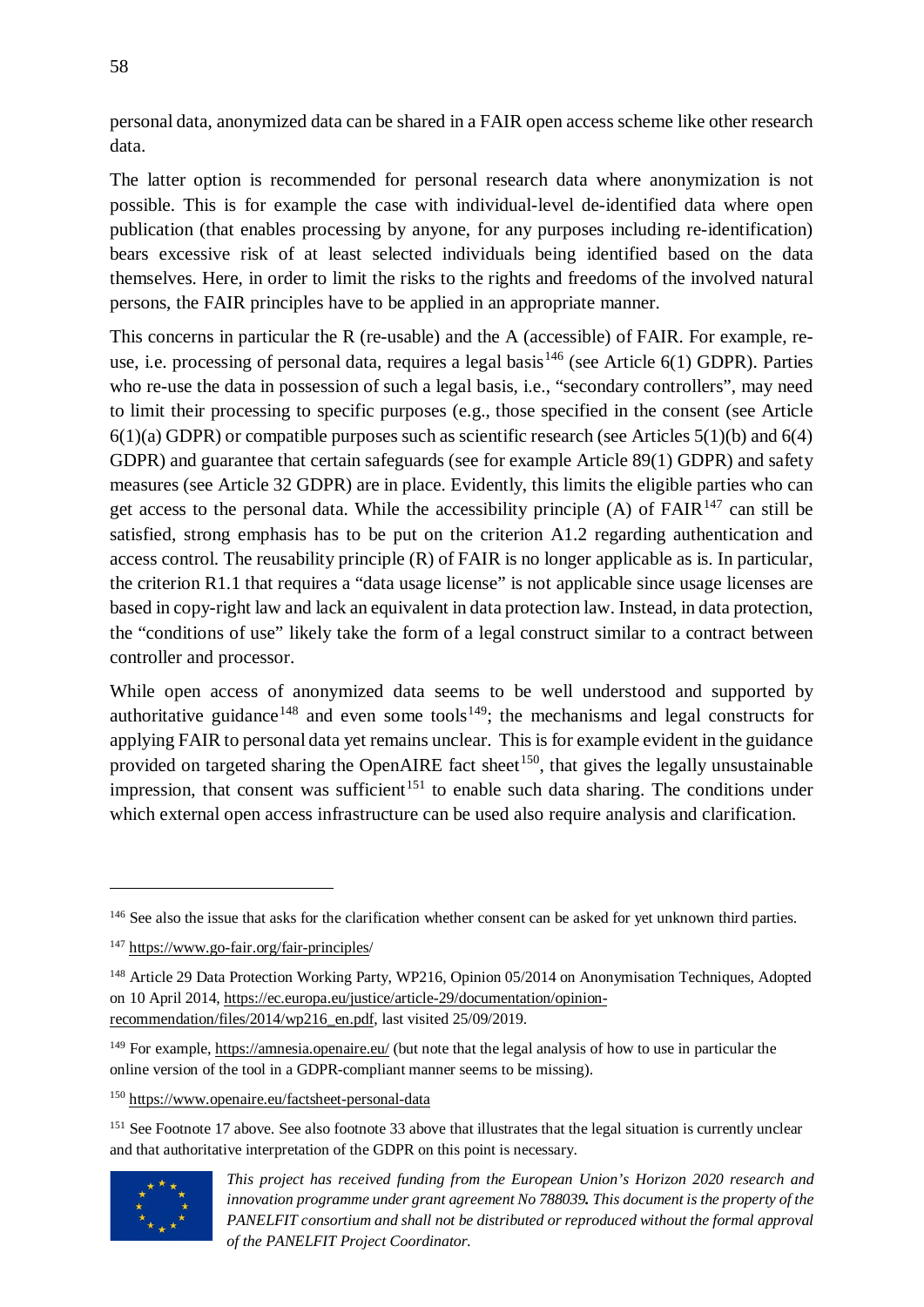#### <span id="page-58-0"></span>**2.14.2 Gap**

How to share personal scientific research data in an open science / FAIR open access context is currently not sufficiently understood. Legal mechanisms for such sharing—roughly equivalent to the "data usage licenses" addressed in FAIR's R1.1—are missing.

#### <span id="page-58-1"></span>**2.14.3 Risk assessment and impact on ICT R&I**

In a wide range of scientific disciplines, research data include personal data (see examples above). Due to the gap, only the small percentage of this data that can successfully be anonymized can be shared in an open science / FAIR open access approach; the remainder of this data is excluded from the open science approach. This means that the open science / FAIR open access approach is not yet used to its full potential and that its benefits cannot be harvested in research areas that typically deal with personal data. As a consequence, these research areas remain less cost effective and the innovation boost promised by open science fails to materialize.

#### <span id="page-58-2"></span>**2.14.4 Mitigation measures and costs**

The following actions are recommended to close the described gap:

- Develop set of reusable procedures and legal mechanisms (roughly equivalent to the "data usage licenses" addressed in FAIR's R1.1) for FAIR open access of personal  $data^{152}$  $data^{152}$  $data^{152}$ .
- Validate these in a wider circle such as a hearing process.
- Disseminate the found procedures and mechanisms in the research community and to programme participants.
- If possible, create support for these procedures and mechanisms in existing open access infrastructure.
- Establish the procedures mechanisms as global standard, comparable to creative commons licenses. This step is crucial since a proliferation of similar but different procedures and mechanisms may prevent the aggregation of data sets<sup>[153](#page-58-4)</sup> due to incompatibility.

The cost of the first proposed action that creates a better understanding of the situation and proposes a first version of procedures and legal mechanisms is limited<sup>[154](#page-58-5)</sup>. The outcomes of this first step can be used as stage gate to decide on additional actions that may come at a somewhat higher cost.

<span id="page-58-5"></span><sup>&</sup>lt;sup>154</sup> In particular when considering that the already financed PANELFIT project will work on this gap.



<span id="page-58-3"></span><sup>&</sup>lt;sup>152</sup> Note that the PANELFIT project plans to work on this issue.

<span id="page-58-4"></span><sup>&</sup>lt;sup>153</sup> Note that aggregation is often necessary from smaller geographical units where data are typically collected to larger ones in order to get the "big picture".

*This project has received funding from the European Union's Horizon 2020 research and innovation programme under grant agreement No 788039. This document is the property of the PANELFIT consortium and shall not be distributed or reproduced without the formal approval of the PANELFIT Project Coordinator.*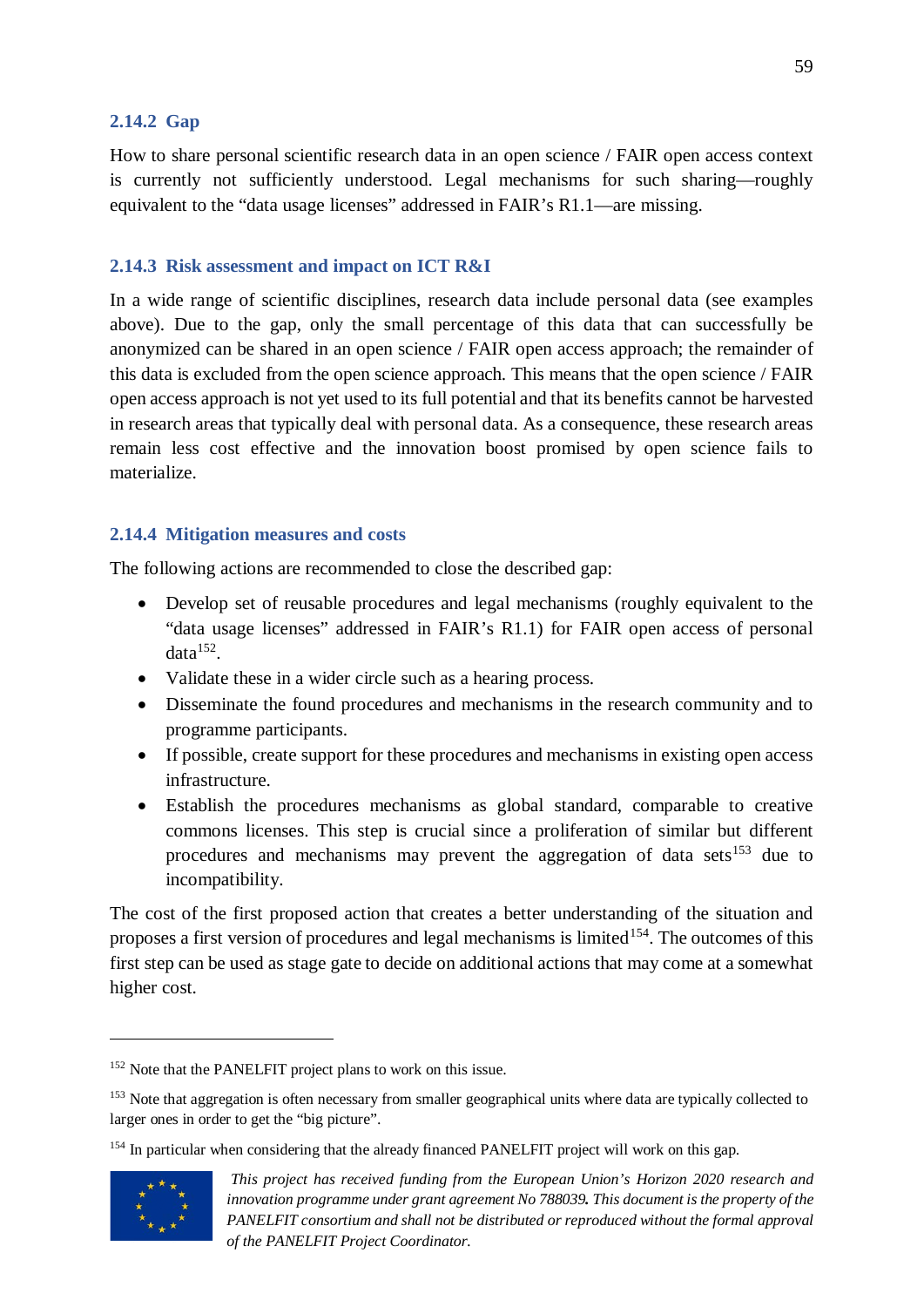# <span id="page-59-0"></span>**3 Conclusion**

The critical analysis of security and cybersecurity ELI in the context of ICT research and development identified a large number of issues and gaps, not surprisingly pertaining to a very broad range of domains. Security, and to a lesser degree also cybersecurity, are multidimensional terms with distinct meanings and priorities attributed to the subdimensions by different individuals or groups. Security objectives may, at least at a first glance, be in conflict with other human rights and values, a fact that also became visible during the debate on the use of surveillance technologies in the context of the Covid19 pandemics.

The identified topics reached therefore from the need of more clear definitions and debates to the complex relationships between the sometimes conflicting values, impacts of ICTs on humans and the economic, political and social systems they live in, over security threats related to global shifts in ICT related economic powers to ethical and legal issues related to emerging ICTs.

This analysis provides a rich basis for future reports of the PANELFIT project, addressing issues and gaps that are relevant for ICT research and development in general and in particular for the use of advanced ICT in the context of security and cybersecurity, identifying topics that are important on a national or EU governance level, and raising crucial questions that urgently need to be tackled on a global level.